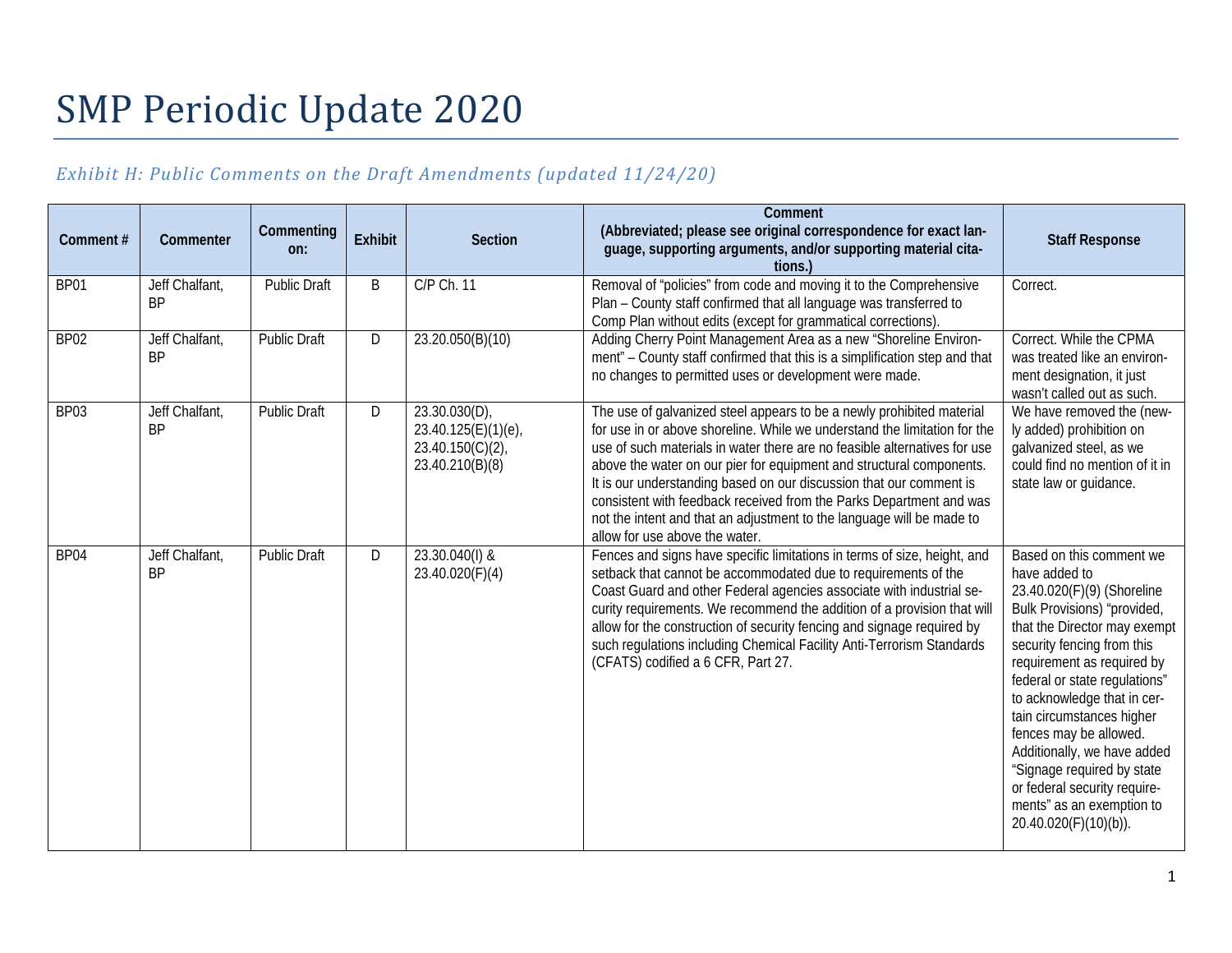| Comment#    | Commenter                   | Commenting<br>on:   | <b>Exhibit</b> | Section      | Comment<br>(Abbreviated; please see original correspondence for exact lan-<br>guage, supporting arguments, and/or supporting material cita-<br>tions.                                                                                                                                                                                                                                                                                                                                                                     | <b>Staff Response</b>                                                                                                                                                                                                                                                                                                                                                                                                                                                                                                                                                                                                                                                                          |
|-------------|-----------------------------|---------------------|----------------|--------------|---------------------------------------------------------------------------------------------------------------------------------------------------------------------------------------------------------------------------------------------------------------------------------------------------------------------------------------------------------------------------------------------------------------------------------------------------------------------------------------------------------------------------|------------------------------------------------------------------------------------------------------------------------------------------------------------------------------------------------------------------------------------------------------------------------------------------------------------------------------------------------------------------------------------------------------------------------------------------------------------------------------------------------------------------------------------------------------------------------------------------------------------------------------------------------------------------------------------------------|
| <b>BP05</b> | Jeff Chalfant,<br><b>BP</b> | <b>Public Draft</b> | D              | 23.40.010(B) | Table 1 - Shoreline uses for Cherry Point Environment Area<br>Fill and Excavation activities are shown as a prohibited use. However,<br>there are development activities that are permitted within the Cherry<br>Point Environment that require the use of fill and excavation. County<br>staff acknowledged this discrepancy as unintentional and will amend<br>the language to ensure that fill and grading activities are allowed as a<br>part of approved use and development.                                        | The existing regulation in<br>23.40.125(E)(3) has always<br>said that fill is prohibited in<br>the CPMA, though provides<br>an exception of "the mini-<br>mum necessary to access<br>piers or other structures that<br>provide access to the water."<br>We believe this covers your<br>concern. We have, however,<br>clarified that "fill or excava-<br>tion waterward of the OHWM<br>requires a shoreline condi-<br>tional use permit," which is a<br>requirement of the SMA. In<br>the Use Table 1 we have<br>also changed it to be "X/C*,"<br>meaning that fill and excava-<br>tion is prohibited except as<br>otherwise permitted by the<br>specific regulations (i.e.,<br>23.40.125(E)(3) |
| <b>BP06</b> | Jeff Chalfant,<br>BP        | <b>Public Draft</b> | D              | 23.40.010    | Table 1 - Shoreline uses for Cherry Point Environment Area, Shoreline<br>Stabilization<br>Revetments are shown as a prohibited use; however, bulkheads are<br>allowed as a conditional use. The definition of bulkheads indicates that<br>revetments are sometimes bulkheads. We understand that this is an<br>unintended circular reference and that the County will amend the defi-<br>nition of bulkhead to remove the reference to revetments and replace<br>with a more appropriate reference to the use of rip rap. | We have struck "such as a<br>revetment or seawall" from<br>the definition of bulkhead<br>$(20.60.020(16))$ to address<br>this circular inconsistency.                                                                                                                                                                                                                                                                                                                                                                                                                                                                                                                                          |
| BP07        | Jeff Chalfant,<br><b>BP</b> | <b>Public Draft</b> | D              | 23.40.010    | Table 1 - Shoreline uses for Cherry Point Environment Area, Industrial<br>Moorage<br>The heading of the table indicates industrial moorage includes piers,<br>docks and buoys. The definition of pier indicates that it includes other<br>structures not normally considered to fit Ecology's definition of a pier<br>such as mooring buoys. County staff clarified that the intent was not to                                                                                                                            | We have deleted the term<br>"recreational" in reference to<br>mooring buoys in Table 1<br>and added a P (permitted) in<br>the Cherry Point Environ-<br>ment. Additionally, we have                                                                                                                                                                                                                                                                                                                                                                                                                                                                                                             |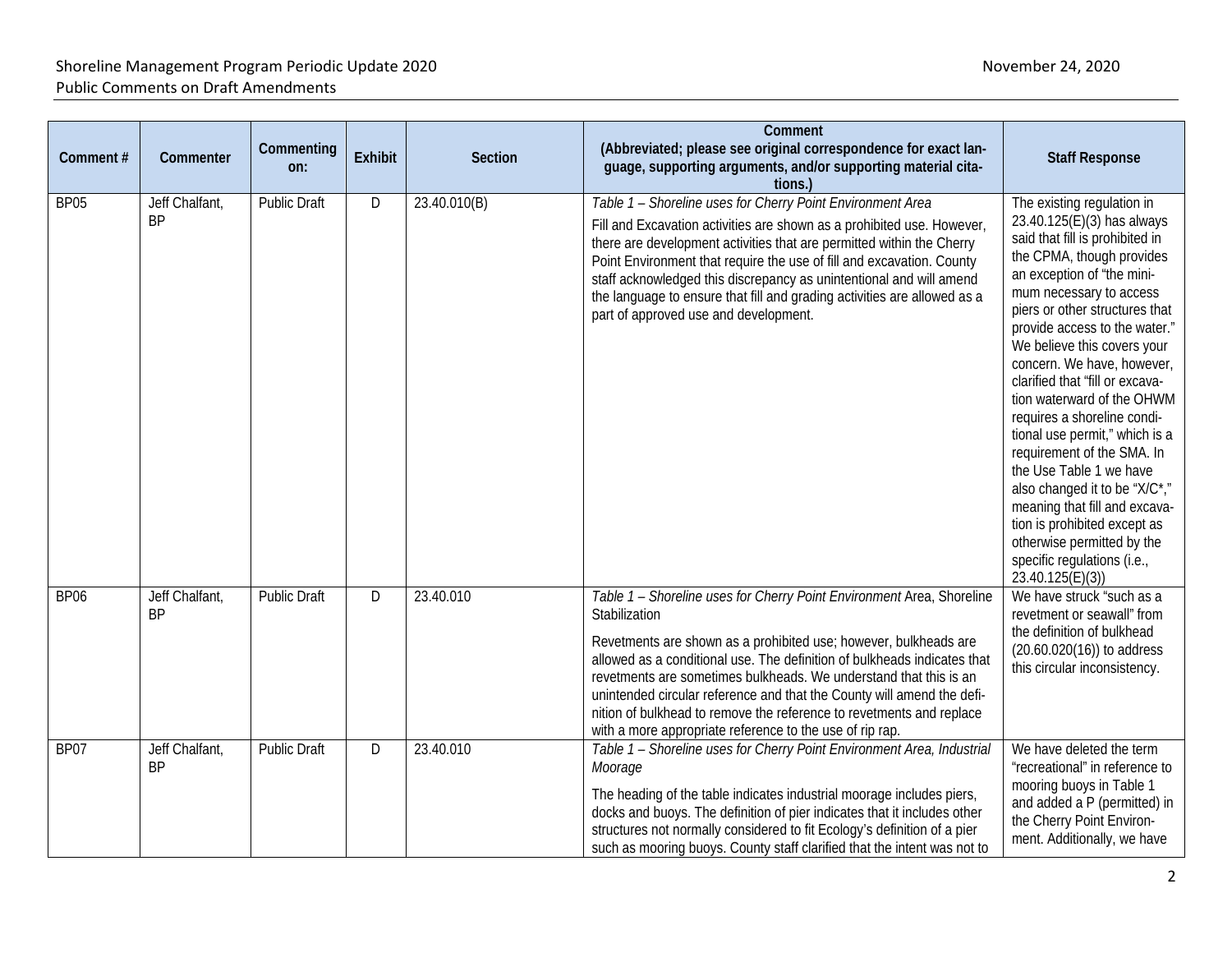| Comment# | Commenter                                   | Commenting<br>on:   | Exhibit | <b>Section</b> | Comment<br>(Abbreviated; please see original correspondence for exact lan-<br>guage, supporting arguments, and/or supporting material cita-<br>tions.                                                                                                                                                                                                                                                                                                                                                                                                                                                                                                                | <b>Staff Response</b>                                                                                                                                                                              |
|----------|---------------------------------------------|---------------------|---------|----------------|----------------------------------------------------------------------------------------------------------------------------------------------------------------------------------------------------------------------------------------------------------------------------------------------------------------------------------------------------------------------------------------------------------------------------------------------------------------------------------------------------------------------------------------------------------------------------------------------------------------------------------------------------------------------|----------------------------------------------------------------------------------------------------------------------------------------------------------------------------------------------------|
|          |                                             |                     |         |                | prohibit the installation of buoys and that the definition for piers will be<br>amended to be consistent with the Ecology definition and that it will be<br>clarified that buoys are permitted in the Cherry Point Management<br>Area.                                                                                                                                                                                                                                                                                                                                                                                                                               | modified Table 1 to indicate<br>that mooring buoys are not<br>included as general public,<br>commercial, or industrial<br>moorage for the purposes of<br>the table; the mooring buoys<br>row does. |
| DOEWG01  | Nate Brown,<br><b>DOE Wetlands</b><br>Group | <b>Public Draft</b> | F       | 16.16.630      | We acknowledge and support the County's proposed adoption of buffer<br>tables from Ecology's Wetland Guidance. This approach provides the<br>most flexibility by basing the widths of buffers on three factors: the<br>wetland category, the intensity of the impacts, and the functions or<br>special characteristics of the wetland.                                                                                                                                                                                                                                                                                                                               | Comment noted.                                                                                                                                                                                     |
| DOEWG02  | Nate Brown,<br><b>DOE Wetlands</b><br>Group | <b>Public Draft</b> | F       | 16.16.225(8)   | We are particularly concerned about the provision allowing alteration of<br>"functionally disconnected"wetlands. This term appears to be unde-<br>fined in the CAO. In addition, there are no acreage thresholds for this<br>provision. Nor is there apparent consideration that wetlands that are<br>unconnected to larger undisturbed landscapes can still provide im-<br>portant functions, specifically water quality and hydrologic storage.<br>Additionally, some Category III wetlands may provide high habitat func-<br>tions, which warrant larger buffers, not weaker protections.<br>We also note that this change does not appear to be supported by any | Deleted "functionally discon-<br>nected" and amended as per<br>conversation with DOE staff                                                                                                         |
|          |                                             |                     |         |                | findings in the Whatcom County Best Available Review: Addendum to<br>the 2005 BAS Report. Nor does this approach align with the strategies<br>detailed in the Birch Bay Watershed Characterization and Watershed<br>Planning Pilot Study:<br>https://fortress.wa.gov/ecy/publications/documents/0706030.pdf.                                                                                                                                                                                                                                                                                                                                                         |                                                                                                                                                                                                    |
|          |                                             |                     |         |                | We offer the following questions in an attempt to better understand the<br>County's rationale for this approach:<br>• What scientific basis is there for reducing protections on these<br>wetlands?<br>• Has any analysis been conducted to indicate these wetlands are<br>not important resources in the UGA?<br>• Has any analysis been conducted of how many wetlands would<br>be affected and what the functions and values of those wetlands<br>are?<br>• Would mitigation be required to occur within the UGAs? If not,                                                                                                                                        |                                                                                                                                                                                                    |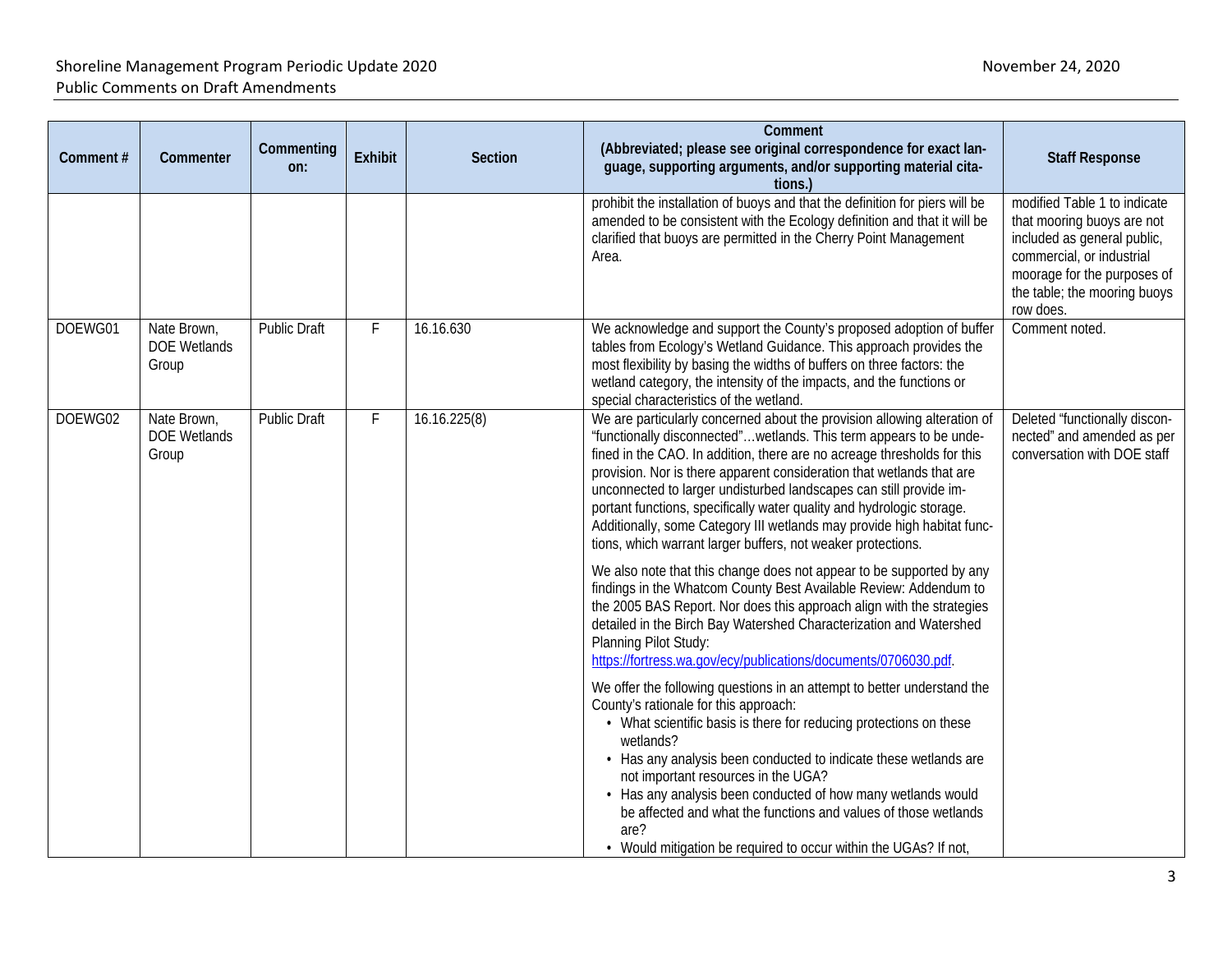| Comment# | Commenter                                   | Commenting<br>on:   | Exhibit | Section                                                                                                                                                                                                                                                                                              | Comment<br>(Abbreviated; please see original correspondence for exact lan-<br>guage, supporting arguments, and/or supporting material cita-<br>tions.)                                                                                                                                                                                                                                                                                                                                                                                                                                                                                                            | <b>Staff Response</b>                                                    |
|----------|---------------------------------------------|---------------------|---------|------------------------------------------------------------------------------------------------------------------------------------------------------------------------------------------------------------------------------------------------------------------------------------------------------|-------------------------------------------------------------------------------------------------------------------------------------------------------------------------------------------------------------------------------------------------------------------------------------------------------------------------------------------------------------------------------------------------------------------------------------------------------------------------------------------------------------------------------------------------------------------------------------------------------------------------------------------------------------------|--------------------------------------------------------------------------|
|          |                                             |                     |         |                                                                                                                                                                                                                                                                                                      | what are the cumulative effects of large-scale loss of wetlands in<br>the UGAs in the County?                                                                                                                                                                                                                                                                                                                                                                                                                                                                                                                                                                     |                                                                          |
|          |                                             |                     |         |                                                                                                                                                                                                                                                                                                      | In the absence of this information it is unclear how implementation of<br>this provision could achieve No Net Loss of ecological function. In addi-<br>tion, the concept of functional isolation cannot be applied in SMA juris-<br>diction since all wetlands within that area are considered associated<br>wetlands, by definition.                                                                                                                                                                                                                                                                                                                             |                                                                          |
|          |                                             |                     |         |                                                                                                                                                                                                                                                                                                      | We recommend the County either conduct a more refined analysis and<br>resulting policy, informed by existing special studies, to develop a sci-<br>entifically-based approach, or delete subsection (8) from the draft.                                                                                                                                                                                                                                                                                                                                                                                                                                           |                                                                          |
| DOEWG03  | Nate Brown,                                 | <b>Public Draft</b> | F       | 16.16.640(C)(1)                                                                                                                                                                                                                                                                                      | <b>Buffer width reduction</b>                                                                                                                                                                                                                                                                                                                                                                                                                                                                                                                                                                                                                                     | Amended as per conversa-                                                 |
|          | <b>DOE Wetlands</b><br>Group                |                     |         | We are concerned about the apparently redundant and potentially addi-<br>tive buffer reduction that is allowed by this section. We cannot deter-<br>mine whether subsection (C)(1) can be applied in addition to the Ecol-<br>ogy-recommended buffer reduction strategy listed in subsection (C)(2). | tion with DOE staff to clarify<br>that buffer reductions are not<br>additive.                                                                                                                                                                                                                                                                                                                                                                                                                                                                                                                                                                                     |                                                                          |
|          |                                             |                     |         |                                                                                                                                                                                                                                                                                                      | If they can both be applied to a single project then they would result in<br>buffers that are well below what science says is necessary to protect<br>wetland functions. For example, in the current draft, a 150-foot buffer<br>for a Category 3 wetland that has moderate habitat function adjacent to<br>high intensity land use. Allowing this buffer to be reduced to 75 feet<br>through additive reductions in (1) and (2) will not provide a buffer ade-<br>quate to protect the wetlands' habitat functions.                                                                                                                                              |                                                                          |
|          |                                             |                     |         |                                                                                                                                                                                                                                                                                                      | We recommend that the language, with respect to these two reduction<br>strategies, be clarified such that they cannot be applied to the same<br>proposal.                                                                                                                                                                                                                                                                                                                                                                                                                                                                                                         |                                                                          |
| DOEWG04  | Nate Brown,<br><b>DOE Wetlands</b><br>Group | <b>Public Draft</b> | F       | 16.16.640(C)(2)                                                                                                                                                                                                                                                                                      | May allow High Impact uses to be reduced to Moderate buffer width if<br>Ecology's minimizing measures are implemented. Per Ecology's CAO<br>guidance, in addition to the minimizing measures, there must be a rela-<br>tively intact corridor between the wetland and other wetland/priority<br>habitat. Additionally, as worded in the draft regs, this provision does not<br>imply how the applicant chooses which measures to incorporate into<br>the proposal or how many. The wording should be modified to encour-<br>age all reasonable/applicable measures. As currently worded, an appli-<br>cant may argue for the reduction based on minimal measures. | Amended as per conversa-<br>tion with DOE staff to meet<br>DOE guidance. |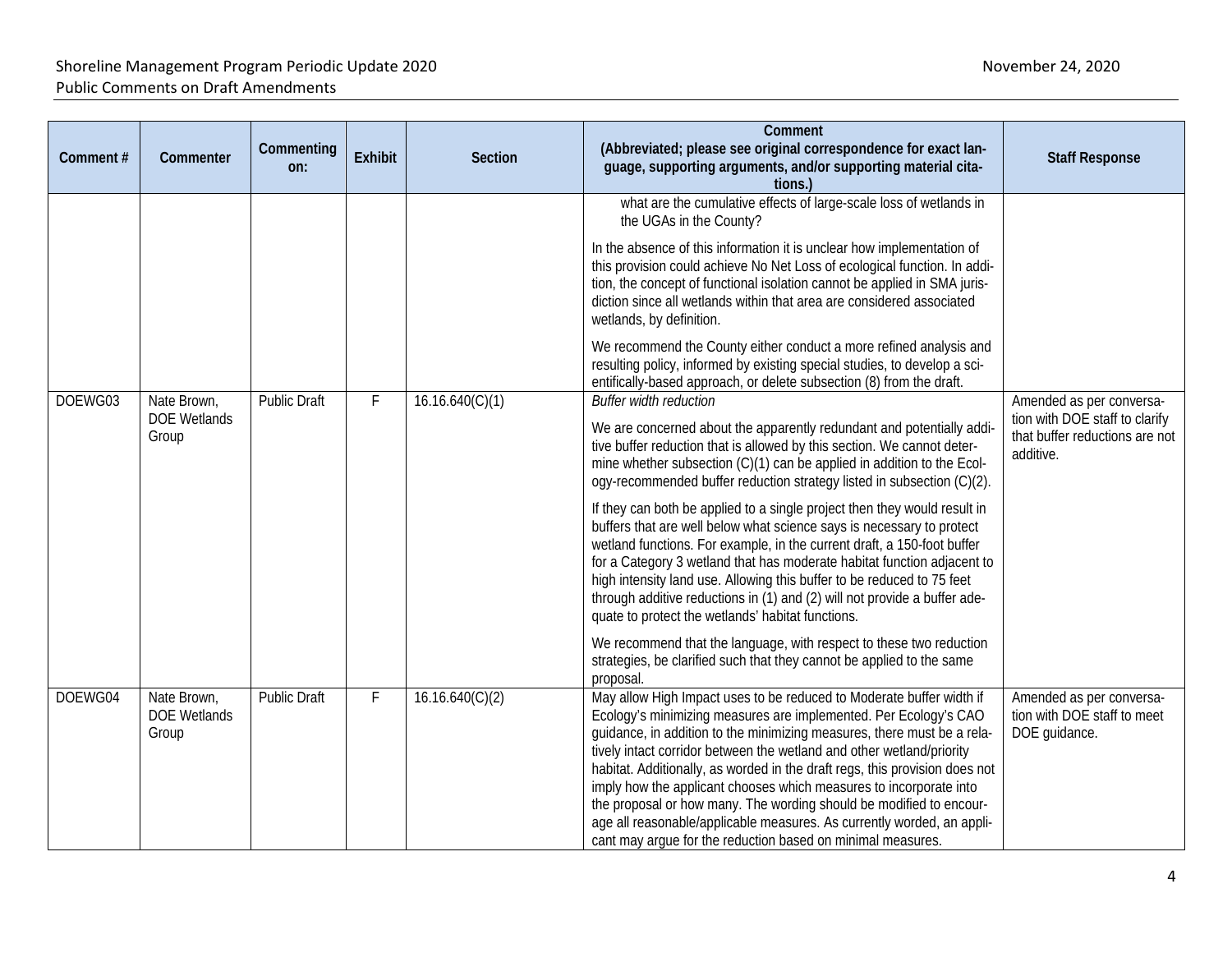| Comment# | Commenter                                   | Commenting<br>on:   | <b>Exhibit</b> | Section         | Comment<br>(Abbreviated; please see original correspondence for exact lan-<br>guage, supporting arguments, and/or supporting material cita-<br>tions.)                                                                                                                                                                                                                                                                                                                                                                                                                                                                                                                                                                                                                                                                                                                                                                                                                                                                                                                                                                                                                                                                                                                                                                                                                                                                                                                                                                                                                                                                                                                                                  | <b>Staff Response</b>                                                                                                 |
|----------|---------------------------------------------|---------------------|----------------|-----------------|---------------------------------------------------------------------------------------------------------------------------------------------------------------------------------------------------------------------------------------------------------------------------------------------------------------------------------------------------------------------------------------------------------------------------------------------------------------------------------------------------------------------------------------------------------------------------------------------------------------------------------------------------------------------------------------------------------------------------------------------------------------------------------------------------------------------------------------------------------------------------------------------------------------------------------------------------------------------------------------------------------------------------------------------------------------------------------------------------------------------------------------------------------------------------------------------------------------------------------------------------------------------------------------------------------------------------------------------------------------------------------------------------------------------------------------------------------------------------------------------------------------------------------------------------------------------------------------------------------------------------------------------------------------------------------------------------------|-----------------------------------------------------------------------------------------------------------------------|
| DOEWG05  | Nate Brown,<br><b>DOE Wetlands</b><br>Group | Public Draft        | F              | 16.16.640(C)(3) | If a buffer width is reduced, then any remaining "substantial" (needs a<br>definition) portion of the buffer that is degraded shall be replanted with<br>native vegetation. It is unclear how this relates to buffer mitigation rati-<br>os described in 16.16.680(H). The addition of a statement clarifying the<br>applicability of buffer mitigation ratios is needed.                                                                                                                                                                                                                                                                                                                                                                                                                                                                                                                                                                                                                                                                                                                                                                                                                                                                                                                                                                                                                                                                                                                                                                                                                                                                                                                               | Deleted "substantial" and<br>amended as per conversa-<br>tion with DOE staff.                                         |
| FSJ01    | Level Pratt,<br>Friends of the<br>San Juans | <b>Public Draft</b> | F              | 16.16.710(C)(2) | In the Fish and Wildlife section of the CAO of the SMP (Ch. 16.16), the<br>County mentions ESA-listed species managed by U.S. Fish and Wild-<br>life, but makes no mention of NOAA Fisheries ESA involvement or<br>authority. Further, the County fails to explicitly acknowledge that the<br>marine nearshore is NOAA Fisheries designated critical habitat for<br>Puget Sound Chinook salmon (Figure attached). Research has clearly<br>demonstrated the importance of the marine and estuarine nearshore to<br>the sustainability and recovery of Puget Sound Chinook.<br>To more fully support Chinook and Southern Resident orca recovery,<br>as well as meeting Goals 10A and 10K of the Shoreline Master Pro-<br>gram (see also WAC 173-26-221(2)(C)(iii)), Friends of the San Juans<br>recommends the following revision (new text underlined) in WCC<br>§23.05.065.A:<br>16.16.710(C)(2) Areas in which federally listed species are found,<br>have a primary association with, or contain suitable habitat for said<br>listed species, as listed in the U.S. Fish and Wildlife's Threatened<br>and Endangered Species List or Critical Habitat List<br>(http://ecos.fws.gov/ecp/) or the National Marine Fisheries Service<br>(NMFS) (https://www.fisheries.noaa.gov/species-<br>directory/threatened-endangered), as amended. Note: As of Sep-<br>tember 2005, NMFS designated the estuarine and marine near-<br>shore environment (extreme high water to a depth of approximately<br>30 meters mean lower low water, as Puget Sound Chinook Critical<br>Habitat (see Federal Register / Vol. 70, No. 170, 9/2/05) that in-<br>cludes most of the Whatcom County estuarine and marine coast- | We have amended the sec-<br>tion (though in practice<br>we've always looked at both<br>lists).                        |
| FSJ02    | Level Pratt,                                | <b>Public Draft</b> | F              | 16.16.225(B)(8) | line<br>We also have concerns about a provision in the CAO that is proposed                                                                                                                                                                                                                                                                                                                                                                                                                                                                                                                                                                                                                                                                                                                                                                                                                                                                                                                                                                                                                                                                                                                                                                                                                                                                                                                                                                                                                                                                                                                                                                                                                             | Based on this and discus-                                                                                             |
|          | Friends of the<br>San Juans                 |                     |                |                 | to be incorporated into the SMP that allows for "Alteration of functional-<br>ly disconnected Type III or IV wetlands when associated with an ap-<br>proved commercial development within an Urban Growth Area;" (WCC<br>§16.16.225.B.8). There is no explanation or definition of a "functionally                                                                                                                                                                                                                                                                                                                                                                                                                                                                                                                                                                                                                                                                                                                                                                                                                                                                                                                                                                                                                                                                                                                                                                                                                                                                                                                                                                                                      | sions with DOE staff, we<br>have deleted "functionally<br>disconnected" from this pro-<br>vision. Additionally, based |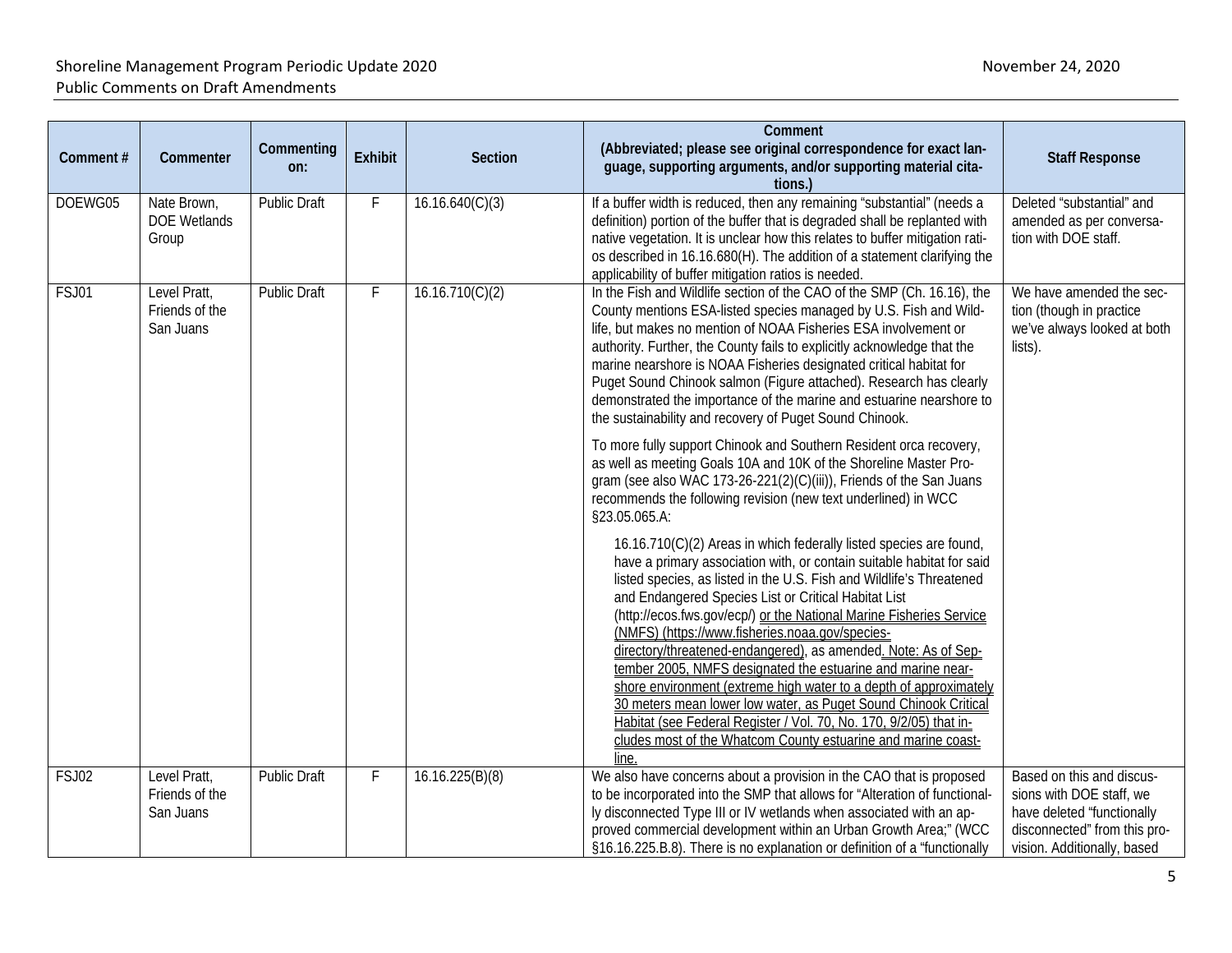| Comment# | Commenter                                                                                              | Commenting<br>on:   | <b>Exhibit</b> | <b>Section</b> | Comment<br>(Abbreviated; please see original correspondence for exact lan-<br>guage, supporting arguments, and/or supporting material cita-<br>tions.)                                                                                                                                                                                                                                                                                                                                                                                                                                                                                                                                                              | <b>Staff Response</b>                                                                                                                                                                |
|----------|--------------------------------------------------------------------------------------------------------|---------------------|----------------|----------------|---------------------------------------------------------------------------------------------------------------------------------------------------------------------------------------------------------------------------------------------------------------------------------------------------------------------------------------------------------------------------------------------------------------------------------------------------------------------------------------------------------------------------------------------------------------------------------------------------------------------------------------------------------------------------------------------------------------------|--------------------------------------------------------------------------------------------------------------------------------------------------------------------------------------|
|          |                                                                                                        |                     |                |                | disconnected" wetland. It is our understanding that they do not exist in<br>the shoreline jurisdiction. The fact they're in the shoreline assumes a<br>functional relationship. We respectfully recommend that the County cite<br>this CAO section as excepted (not included) in the SMP (WCC<br>§23.05.065.A).                                                                                                                                                                                                                                                                                                                                                                                                     | on communication with DOE<br>staff, we have added that the<br>wetlands have to have a<br>habitat score of less than 6<br>to qualify.                                                 |
| FW/WEC01 | Tim Trohimo-<br>vich, Future-<br>wise, and Rein<br>Attemann,<br>Washington<br>Environmental<br>Council | <b>Public Draft</b> | B              | C/P Ch. 11     | We strongly support the Climate Change/Sea Level Rise policies with<br>necessary improvements. [They go on to explain why addressing this is<br>important, their interpretation of state requirements, and supporting<br>material.]<br>But more is needed. It is important that wetland and aquatic vegetation<br>be allowed to occur to maintain shoreline functions and values. So we<br>recommend the addition of the following policy on page 11-31 of the<br>PDF version to read as follows.<br>Policy 11AA-8: New lots and new and expanded development should<br>be located so they will not interfere with the landward<br>expansion and movement of wetlands and aquatic<br>vegetation as sea level rises. | This is a policy decision and<br>all comments will be for-<br>warded to the P/C and<br>Council.                                                                                      |
| FW/WEC02 | Tim Trohimo-<br>vich, Future-<br>wise, and Rein<br>Attemann,<br>Washington<br>Environmental<br>Council | <b>Public Draft</b> | B              | C/P Ch. 11     | We recommend that proposed Policy 11AA-5 be modified to read as<br>follows:<br>Policy 11AA-5: Whatcom County shall monitor the impacts of climate<br>change on Whatcom County's shorelands, the shore-<br>line master program's ability to adapt to sea level rise.<br>and other aspects of climate change at least every pe-<br>riodic update, and revise the shoreline master program<br>as needed. Whatcom County shall should periodically<br>assess the best available sea level rise projections and<br>other sciences related to climate change within shore-<br>line jurisdiction, and incorporate them into future pro-<br>gram updates, as relevant.                                                      | This is a policy decision and<br>all comment will be forward-<br>ed to the P/C and Council.                                                                                          |
| FW/WEC03 | Tim Trohimo-<br>vich, Future-<br>wise, and Rein<br>Attemann,<br>Washington<br>Environmental            | <b>Public Draft</b> | D              | 23.05.130(A)   | Modify the property rights section so that it is consistent with state and<br>federal law.<br>Proposed 23.05.130(A) would provide that the regulation of private<br>property must be consistent with all relevant constitutional and other<br>legal limitations including local laws. This provision would allow W/C to<br>adopt policies or regulations that override the Ecology's approved                                                                                                                                                                                                                                                                                                                       | Our attorney believes that<br>this language does not allow<br>the County to override the<br>SMP. It simply states a legal<br>truth-that regulation of<br>property must be consistent |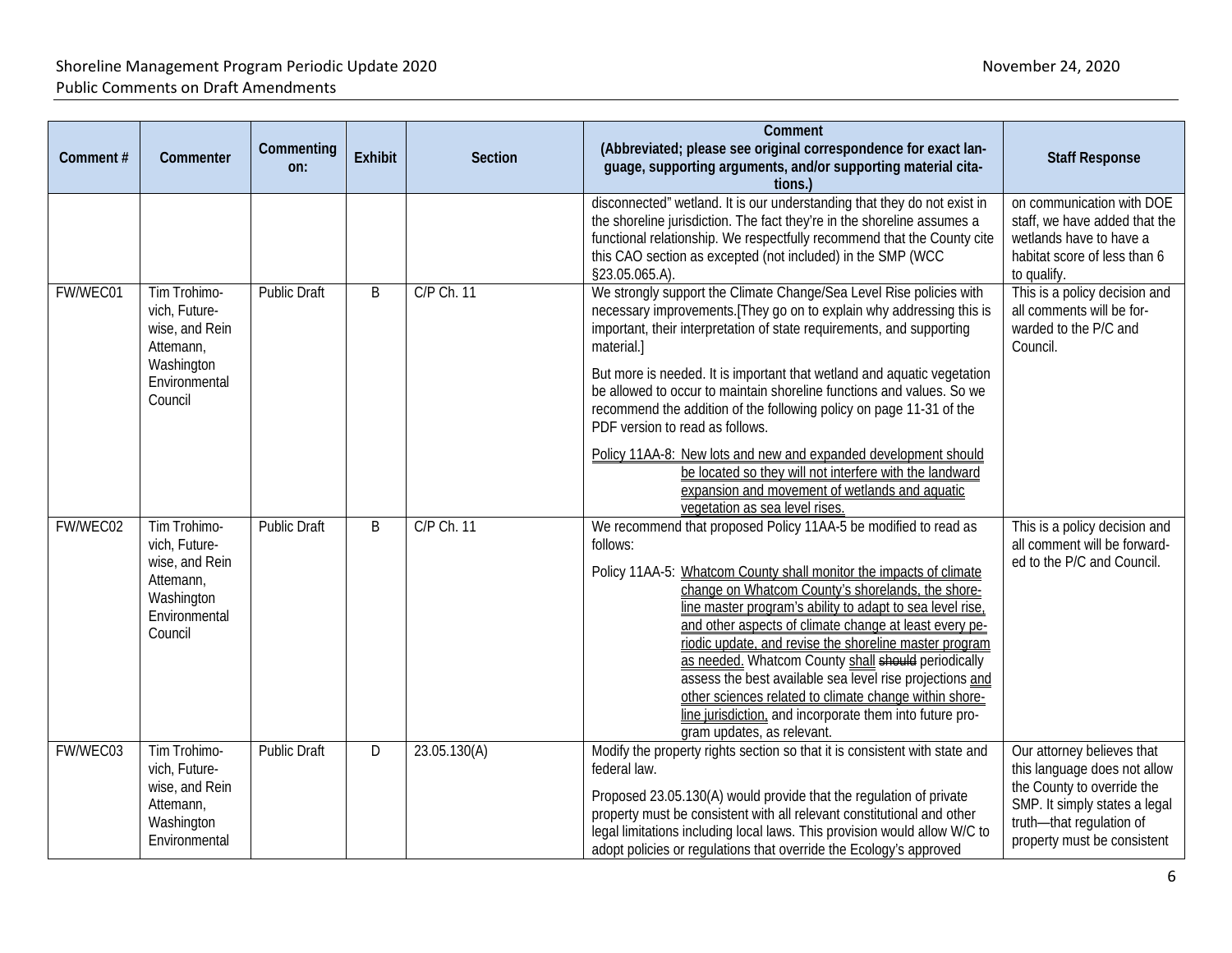| Comment# | Commenter                                                                                              | Commenting<br>on:   | Exhibit | Section         | Comment<br>(Abbreviated; please see original correspondence for exact lan-<br>guage, supporting arguments, and/or supporting material cita-<br>tions.)                                                                                                                                                                                                                                                                                                                                                                                                                  | <b>Staff Response</b>                                                                                                                                                                       |
|----------|--------------------------------------------------------------------------------------------------------|---------------------|---------|-----------------|-------------------------------------------------------------------------------------------------------------------------------------------------------------------------------------------------------------------------------------------------------------------------------------------------------------------------------------------------------------------------------------------------------------------------------------------------------------------------------------------------------------------------------------------------------------------------|---------------------------------------------------------------------------------------------------------------------------------------------------------------------------------------------|
|          | Council                                                                                                |                     |         |                 | SMP. This violates the SMA and cannot be adopted.                                                                                                                                                                                                                                                                                                                                                                                                                                                                                                                       | with other laws. This does<br>not somehow give the Coun-<br>ty permission to amend the<br>SMP without Ecology's ap-<br>proval.                                                              |
| FW/WEC04 | Tim Trohimo-<br>vich, Future-<br>wise, and Rein<br>Attemann,<br>Washington<br>Environmental<br>Council | <b>Public Draft</b> | D       | 23.05.130(E)    | Proposed 23.05.130(E) provides that this "program shall not be applied<br>retroactively in a way that requires lawfully existing uses and develop-<br>ments (as of the original effective date of this program) to be removed."<br>This provision will prevent the amortization of existing uses in hazard-<br>ous areas, such as channel migration zones, frequently flooded areas,<br>and areas subject to sea level rise. This would allow frequently flooded<br>homes to always be rebuilt, no matter the hazard. This is poor policy<br>and should not be adopted. | Our attorney agrees with the<br>commenter on this matter;<br>we have removed (E).                                                                                                           |
| FW/WEC05 | Tim Trohimo-<br>vich, Future-<br>wise, and Rein<br>Attemann,<br>Washington<br>Environmental<br>Council | <b>Public Draft</b> | D       | 23.10.030(C)(2) | Proposed 23.10.030(C)(2) provides "that substantive amendments<br>shall become effective immediately upon adoption by the Department<br>of Ecology." But all SMP amendments must be approved by Ecology<br>and become effective 14 days after Ecology adopts them. Proposed<br>23.10.030(C)(2) should be modified to reflect these requirements.                                                                                                                                                                                                                        | The commenter is correct.<br>Though we'd amended simi-<br>lar language in 23.05.090 to<br>meet this requirement, we<br>missed it in this section. The<br>section has now been re-<br>vised. |
| FW/WEC06 | Tim Trohimo-<br>vich, Future-<br>wise, and Rein<br>Attemann,<br>Washington<br>Environmental<br>Council | <b>Public Draft</b> | D       | 23.10.030(C)(3) | Proposed 23.10.030(C)(3) provides that the County Council makes<br>final decisions on shoreline conditional use permits and variances.<br>Ecology must approve both conditional use permits and variances. So<br>this section should provide that these are final County decisions, not<br>final decisions on the permits.                                                                                                                                                                                                                                              | The commenter is correct.<br>Though proposed Ch. 22.07<br>correctly spells it out, we<br>missed it in this section. The<br>section has now been re-<br>vised.                               |
| FW/WEC07 | Tim Trohimo-<br>vich, Future-<br>wise, and Rein<br>Attemann,<br>Washington<br>Environmental            | <b>Public Draft</b> | D       | 23.30.010(B)    | Modify so that it is consistent with the SMA and SMP Guidelines. The<br>WA Court of Appeals has held that "reasonable and appropriate uses<br>should be allowed on the shorelines only if they will result in no net loss<br>of shoreline ecological functions and systems. See RCW 90.58.020;<br>WAC 173-27-241(3)(j)."                                                                                                                                                                                                                                                | We have amended the text<br>as the commenter has sug-<br>gested.                                                                                                                            |
|          | Council                                                                                                |                     |         |                 | However proposed 23.30.010(B) exempts development, use, and activ-<br>ities within the shoreline jurisdiction and within "legally existing sub-<br>stantially developed areas" from the no net loss requirement. This vio-<br>lates the SMA and SMP Guidelines cited by the court of appeals. Pro-                                                                                                                                                                                                                                                                      |                                                                                                                                                                                             |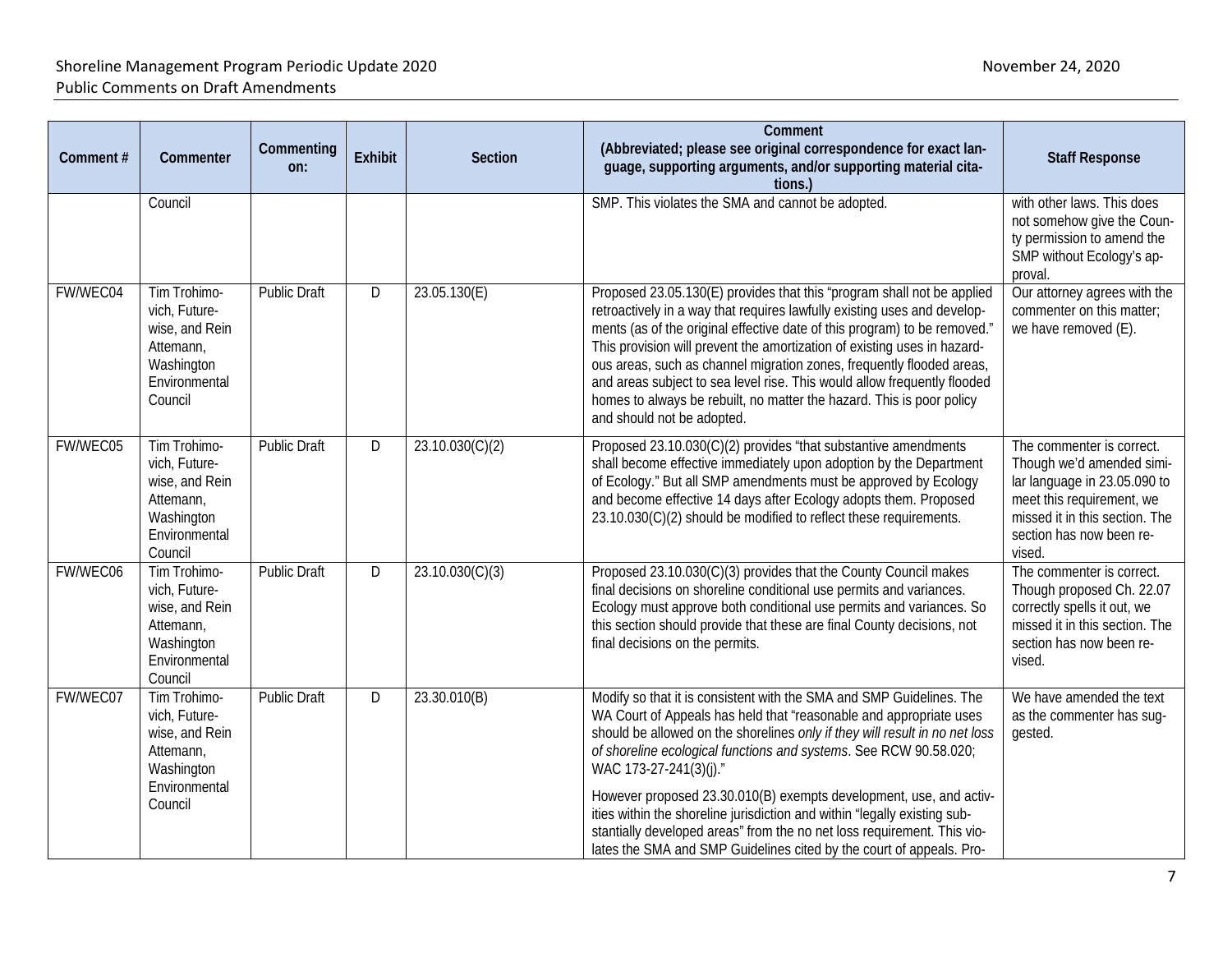| Comment# | Commenter                                                                                              | Commenting<br>on:   | <b>Exhibit</b> | <b>Section</b>         | Comment<br>(Abbreviated; please see original correspondence for exact lan-<br>guage, supporting arguments, and/or supporting material cita-<br>tions.)                                                                                                                                                                                                                                                                                                                  | <b>Staff Response</b>                                                                                                                                                                                                                                                                                                                                        |
|----------|--------------------------------------------------------------------------------------------------------|---------------------|----------------|------------------------|-------------------------------------------------------------------------------------------------------------------------------------------------------------------------------------------------------------------------------------------------------------------------------------------------------------------------------------------------------------------------------------------------------------------------------------------------------------------------|--------------------------------------------------------------------------------------------------------------------------------------------------------------------------------------------------------------------------------------------------------------------------------------------------------------------------------------------------------------|
|          |                                                                                                        |                     |                |                        | posed 23.30.010(B) also ignores avoidance and minimization and can<br>be read to exempt development in critical areas from the no net loss<br>standard. We recommend that proposed 23.30.010(B) be modified to<br>read as follows:                                                                                                                                                                                                                                      |                                                                                                                                                                                                                                                                                                                                                              |
|          |                                                                                                        |                     |                |                        | B. Development, use, and activities within the shoreline jurisdiction and<br>outside of critical areas and legally existing substantially developed<br>areas shall avoid and minimize adverse impacts, and any unavoida-<br>ble impacts shall be mitigated to meet no net loss of ecological func-<br>tion and ecosystem-wide processes pursuant to WAC 173-26-186.                                                                                                     |                                                                                                                                                                                                                                                                                                                                                              |
| FW/WEC08 | Tim Trohimo-<br>vich, Future-<br>wise, and Rein<br>Attemann,<br>Washington<br>Environmental<br>Council | <b>Public Draft</b> | D              | 23.30.010(B)           | The mitigation sequencing requirement in existing WCC 23.30.010(B)<br>must be retained or included elsewhere in the SMP regulations. Mitiga-<br>tion sequencing applies to all development in shorelines jurisdiction,<br>not just development that adversely impacts critical areas. Deleting<br>existing WCC 23.30.010(B) and relying only on the critical areas regu-<br>lations violates WAC 173-26-201(2)(e)(ii)(A) and other provisions of the<br>SMP Guidelines. | WAC 173-26-201(2)(e)(ii)(A)<br>seems to be addressing how<br>one applies mitigation se-<br>quencing to mitigation ap-<br>plied through SEPA review<br>for those types of impacts<br>not regulated by the SMP<br>(e.g., traffic impacts). The<br>County has already adopted<br>WAC 197-11-768 by refer-<br>ence in our SEPA regula-<br>tions (WCC 16.08.175). |
| FW/WEC09 | Tim Trohimo-<br>vich, Future-<br>wise, and Rein<br>Attemann,<br>Washington<br>Environmental<br>Council | <b>Public Draft</b> | D              | 23.30.050<br>Ch. 16.16 | We recommend that shoreline jurisdiction be expanded to include the<br>100-year floodplain and that the buffers for river and stream shoreline<br>be increased to use the newly recommended 200-year SPTH of 204<br>feet and that this width should be measured from the edge of the chan-<br>nel, channel migration zone, or active floodplain whichever is wider.<br>This will help maintain shoreline functions and Chinook habitat.                                 | Proposed WCC<br>23.20.010(B)(4 lists the<br>shoreline jurisdiction as<br>including "floodways and<br>contiguous floodplain areas<br>landward two hundred feet<br>from such floodways,"<br>straight from RCW<br>90.58.030.                                                                                                                                    |
|          |                                                                                                        |                     |                |                        |                                                                                                                                                                                                                                                                                                                                                                                                                                                                         | The 204 ft. referenced is not<br>a hard SPTH; this is the<br>weighted 3rd Quantile.<br>WDFW Vol 2 provides a step<br>by step process to determine<br>the Riparian Management                                                                                                                                                                                 |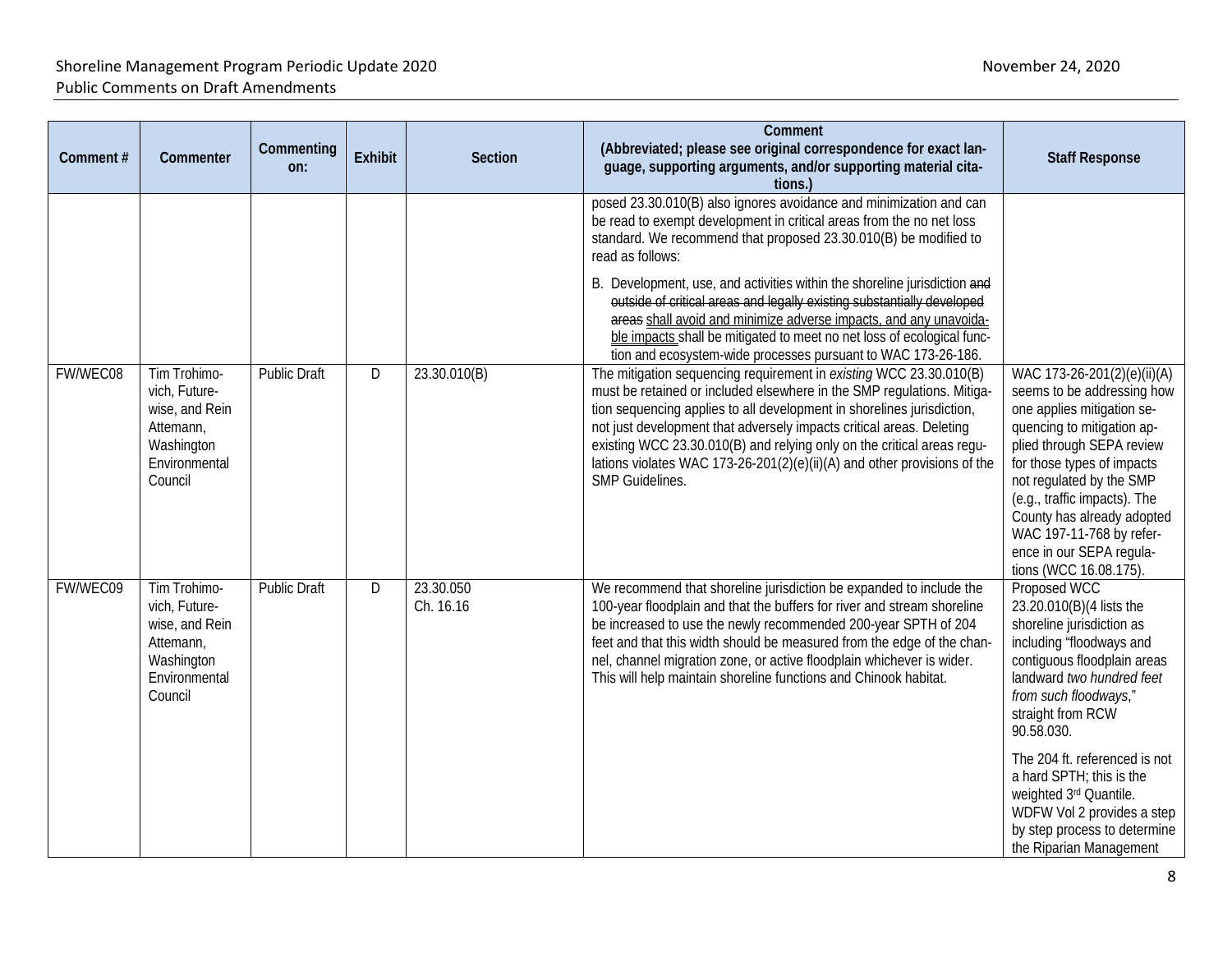| Comment# | Commenter                                                                                              | Commenting<br>on:   | <b>Exhibit</b> | Section         | Comment<br>(Abbreviated; please see original correspondence for exact lan-<br>guage, supporting arguments, and/or supporting material cita-<br>tions.)                                                                                                                                                                                                                                                                                     | <b>Staff Response</b>                                                                                                                                                                                                                                                                                                                                                                                                                                                                                                                                                           |
|----------|--------------------------------------------------------------------------------------------------------|---------------------|----------------|-----------------|--------------------------------------------------------------------------------------------------------------------------------------------------------------------------------------------------------------------------------------------------------------------------------------------------------------------------------------------------------------------------------------------------------------------------------------------|---------------------------------------------------------------------------------------------------------------------------------------------------------------------------------------------------------------------------------------------------------------------------------------------------------------------------------------------------------------------------------------------------------------------------------------------------------------------------------------------------------------------------------------------------------------------------------|
| FW/WEC10 | Tim Trohimo-<br>vich, Future-<br>wise, and Rein<br>Attemann,<br>Washington<br>Environmental            | <b>Public Draft</b> | D              | 23.30.060       | We strongly support the amendments to 23.30.060 to require review of<br>sites that may have cultural or archaeological resources but are con-<br>cerned that the SMP update deletes the inadvertent discovery require-<br>ments in the existing SMP. Even with predevelopment review, cultural<br>resources can still be inadvertently discovered. Proposed WCC<br>23.30.606 provides that certain state and federal inadvertent discovery | Area for a parcel based on<br>the ability of a given soil type<br>to support tree growth. The<br>200 yr index curve is varia-<br>ble, and as shown in Figure<br>A2-33 the SPTH in Whatcom<br>Co. ranges from 101' to<br>250'. The buffer on Type S<br>Freshwater is proposed to<br>be 200 feet (16.16.740(B),<br>Table 4), measured, pre-<br>sumably, from the edge of<br>the floodway.<br>This section was developed<br>in consultation with the<br>Lummi Nation Tribal Historic<br>Preservation Office and the<br>WA State Dept. of Archaeol-<br>ogy & Historic Preservation, |
|          | Council                                                                                                |                     |                |                 | provisions apply, but they delete the County's provisions. This will pre-<br>vent Whatcom County from requiring compliance with the inadvertent<br>discovery requirements. So we recommend that the existing inadvert-<br>ent discovery requirements in "B" be retained so the County can effec-<br>tively address the inadvertent discovery of cultural resources.                                                                        | so we assume it meets all<br>requirements.<br>23.30.060(B)(3)(a) still re-<br>quires an inadvertent dis-<br>covery plan conform to<br>DAHP's most current man-<br>agement standards when<br>warranted.                                                                                                                                                                                                                                                                                                                                                                          |
| FW/WEC11 | Tim Trohimo-<br>vich, Future-<br>wise, and Rein<br>Attemann,<br>Washington<br>Environmental<br>Council | <b>Public Draft</b> | D              | 23.30.070(A)(3) | Proposed WCC 23.30.070(A)(3) must be deleted. WAC 173-26-<br>221(4)(d)(iii) does not allow developments to not provide public access<br>because "[o]ther reasonable and safe opportunities for public access to<br>the shoreline are located within 1/4-mile of the proposed development<br>site" as the proposed amendments do.                                                                                                           | WAC 173-26-221 applies to<br>the establishment of envi-<br>ronment designation bound-<br>aries and provisions, and<br>there is no subsection (4)(d),<br>so we're not clear as to what<br>the commenter is referring.                                                                                                                                                                                                                                                                                                                                                            |
| FW/WEC12 | Tim Trohimo-<br>vich, Future-<br>wise, and Rein                                                        | <b>Public Draft</b> | D              | 23.30.080       | We recommend that the SMP require new lots and new buildings be<br>located outside the area of likely sea level rise and if that is not possi-<br>ble, buildings should be elevated above the likely sea level rise. These                                                                                                                                                                                                                 | Before adopting specific<br>regulations, it seems like<br>we'd need to know the de-                                                                                                                                                                                                                                                                                                                                                                                                                                                                                             |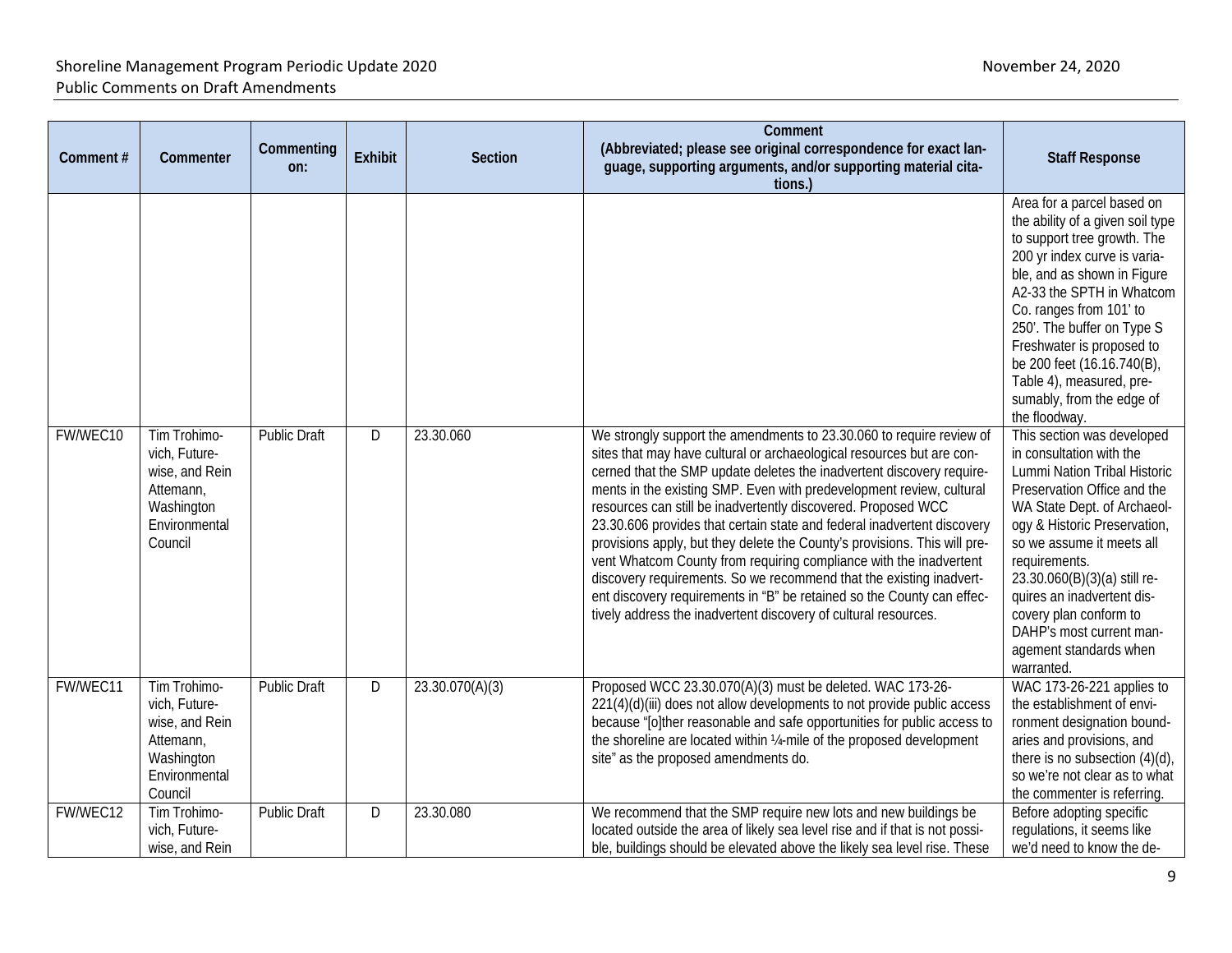| Comment# | Commenter                                                                                              | Commenting<br>on: | <b>Exhibit</b> | <b>Section</b> | Comment<br>(Abbreviated; please see original correspondence for exact lan-<br>guage, supporting arguments, and/or supporting material cita-<br>tions.)                                                                                                                                                                                                                                                                                                                                                                                                                                                                                                                                                                                                                                                                                                                                                                                                                                                                   | <b>Staff Response</b>                                                                                                                                                                                                                                                                                                                                                                                                                                                                                                                                                                                                                                                                                                                                    |
|----------|--------------------------------------------------------------------------------------------------------|-------------------|----------------|----------------|--------------------------------------------------------------------------------------------------------------------------------------------------------------------------------------------------------------------------------------------------------------------------------------------------------------------------------------------------------------------------------------------------------------------------------------------------------------------------------------------------------------------------------------------------------------------------------------------------------------------------------------------------------------------------------------------------------------------------------------------------------------------------------------------------------------------------------------------------------------------------------------------------------------------------------------------------------------------------------------------------------------------------|----------------------------------------------------------------------------------------------------------------------------------------------------------------------------------------------------------------------------------------------------------------------------------------------------------------------------------------------------------------------------------------------------------------------------------------------------------------------------------------------------------------------------------------------------------------------------------------------------------------------------------------------------------------------------------------------------------------------------------------------------------|
|          | Attemann,<br>Washington<br>Environmental<br>Council                                                    |                   |                |                | requirements will provide better protection for buildings, property, and<br>people and will also allow wetlands and marine vegetation to migrate<br>as the sea level rises. We recommend the following new section be<br>added to the SMP periodic update:<br>23.30.080 Sea Level Rise.<br>A. New lots shall be designed and located so that the buildable area<br>is outside the area likely to be inundated by sea level rise in 2100<br>and outside of the area in which wetlands and aquatic vegetation<br>will likely migrate during that time.<br>B. Where lots are large enough, new structures and buildings shall be<br>located so that they are outside the area likely to be inundated by<br>sea level rise in 2100 and outside of the area in which wetlands<br>and aquatic vegetation will likely migrate during that time.<br>C. New and substantially improved structures shall be elevated above<br>the likely sea level rise elevation in 2100 or for the life of the build-<br>ing, whichever is less. | tails of likely sea level rise<br>(location, elevation, magni-<br>tude, etc.) and anticipate the<br>development of the CoSMoS<br>model (on which the COB<br>and WCPW are working),<br>which should provide the<br>best data for Whatcom<br>County. The policies being<br>introduced would set us up<br>for developing such regula-<br>tions once this model is<br>completed.<br>It should also be noted that<br>in reviewing development<br>proposals, PDS already<br>requires structures to be<br>built above the anticipated<br>flood stage through the<br>County's critical area (i.e.,<br>geohazard/tsunami) and<br>flood regulations.<br>Nonetheless, this is a policy<br>decision and all comments<br>will be forwarded to the P/C<br>and Council. |
| FW/WEC13 | Tim Trohimo-<br>vich, Future-<br>wise, and Rein<br>Attemann,<br>Washington<br>Environmental<br>Council | Public Draft      | D              | 23.40.010      | Table 2, Shoreline Use. We recommend that bulkheads and other<br>forms of hard armoring should be shoreline conditional uses. This en-<br>sures that these damaging uses will get an appropriate level or review.<br>The SMP should also provide that all property owners seeking to con-<br>struct a bulkhead on the shoreline of their property must receive Hy-<br>draulic Project Approval (HPA) from the Washington Department of<br>Fish & Wildlife per 2SHB 1579 starting on July 1, 2019.                                                                                                                                                                                                                                                                                                                                                                                                                                                                                                                        | Our code already allows<br>requires staff to do the same<br>level of review as a substan-<br>tial or CUP and to condition<br>administrative permits. It<br>also requires a geotechnical<br>analysis for all shoreline<br>stabilization types to ensure<br>the least impactful method is                                                                                                                                                                                                                                                                                                                                                                                                                                                                  |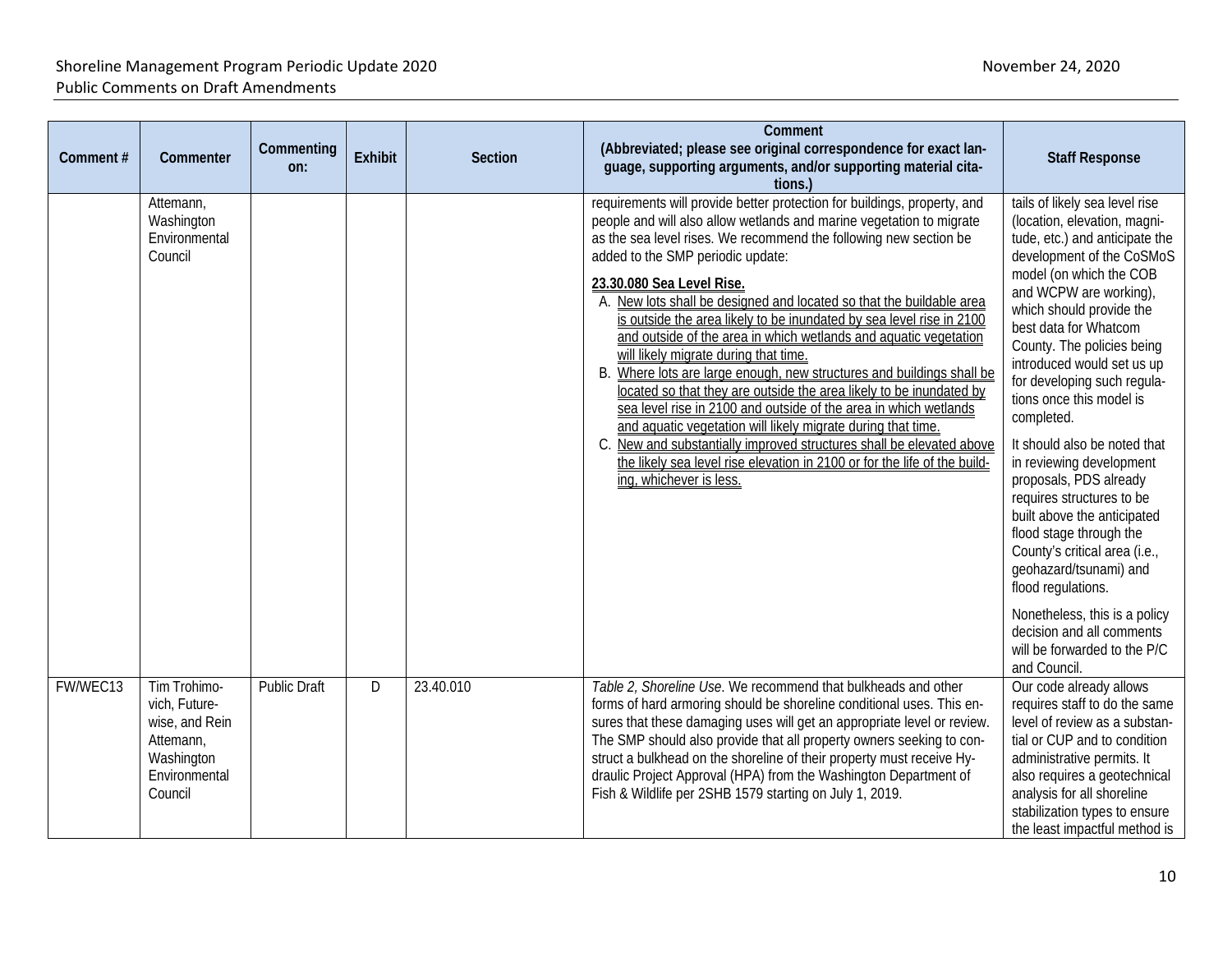| Comment# | Commenter                                                                                              | Commenting<br>on:   | <b>Exhibit</b> | Section                 | Comment<br>(Abbreviated; please see original correspondence for exact lan-<br>guage, supporting arguments, and/or supporting material cita-<br>tions.)                                                                                                                                                                                                                                                                                                                                                                                                                                                                                                                                                                                                                                                                                         | <b>Staff Response</b>                                                                                                                                                                                                                                                                                                                                                                                                                                                                                                                 |
|----------|--------------------------------------------------------------------------------------------------------|---------------------|----------------|-------------------------|------------------------------------------------------------------------------------------------------------------------------------------------------------------------------------------------------------------------------------------------------------------------------------------------------------------------------------------------------------------------------------------------------------------------------------------------------------------------------------------------------------------------------------------------------------------------------------------------------------------------------------------------------------------------------------------------------------------------------------------------------------------------------------------------------------------------------------------------|---------------------------------------------------------------------------------------------------------------------------------------------------------------------------------------------------------------------------------------------------------------------------------------------------------------------------------------------------------------------------------------------------------------------------------------------------------------------------------------------------------------------------------------|
|          |                                                                                                        |                     |                |                         |                                                                                                                                                                                                                                                                                                                                                                                                                                                                                                                                                                                                                                                                                                                                                                                                                                                | selected.<br>Obtaining an HPA is already<br>a state requirement for any<br>work in waters of the state.<br>WCC 23.05.040(C) reminds<br>applicants that it's their duty<br>to seek any other required<br>permits from other agencies.<br>Additionally, a standard<br>condition on all of our per-<br>mits is that one may need<br>additional permits from other<br>agencies. We do not believe<br>that we should be listing<br>every state and federal per-<br>mit one may need in every<br>section of code where such<br>might apply. |
| FW/WEC14 | Tim Trohimo-<br>vich, Future-<br>wise, and Rein<br>Attemann,<br>Washington<br>Environmental<br>Council | <b>Public Draft</b> | D              | 23.90.130(C) (existing) | We oppose the elimination of environment specific impervious surface<br>and open space requirements in current 23.90.130(C) Table 2, Buffer,<br>Setbacks, Height, Open Space, and Impervious Surface Coverage<br>Standards for Shoreline Development.<br>WAC 173-26-211(5)(b)(ii)(D) requires rural conservancy shoreline envi-<br>ronments to limit impervious surfaces to ten percent of the lot which<br>Table 2 currently does. Research by the University of Washington in<br>the Puget Sound lowlands has shown that when total impervious sur-<br>faces exceed 5 - to 10% and forest cover declines below 65% of the<br>basin, then salmon habitat in streams and rivers is adversely affected.<br>This science documents the need to retain the existing impervious<br>surface limits and open space standards to achieve no net loss. | New Table 3. Bulk Regula-<br>tions for Shoreline Develop-<br>ment still contains impervi-<br>ous surface limits meeting<br>this requirement.<br>However, we did miss the<br>open space requirements,<br>and have added them back<br>in as 23.40.020(E) and Ta-<br>ble 3                                                                                                                                                                                                                                                               |
| FW/WEC15 | Tim Trohimo-<br>vich, Future-<br>wise, and Rein<br>Attemann,<br>Washington<br>Environmental            | <b>Public Draft</b> | D              | 23.40.125(B)(2)         | We strongly support the fossil fuel use regulations in proposed<br>23.40.125(B)(2). The changing climate shows the need for a just transi-<br>tion away from fossil fuels. The proposed fossil fuel use regulations are<br>an important step in this important transition. We support them.                                                                                                                                                                                                                                                                                                                                                                                                                                                                                                                                                    | Comment noted.                                                                                                                                                                                                                                                                                                                                                                                                                                                                                                                        |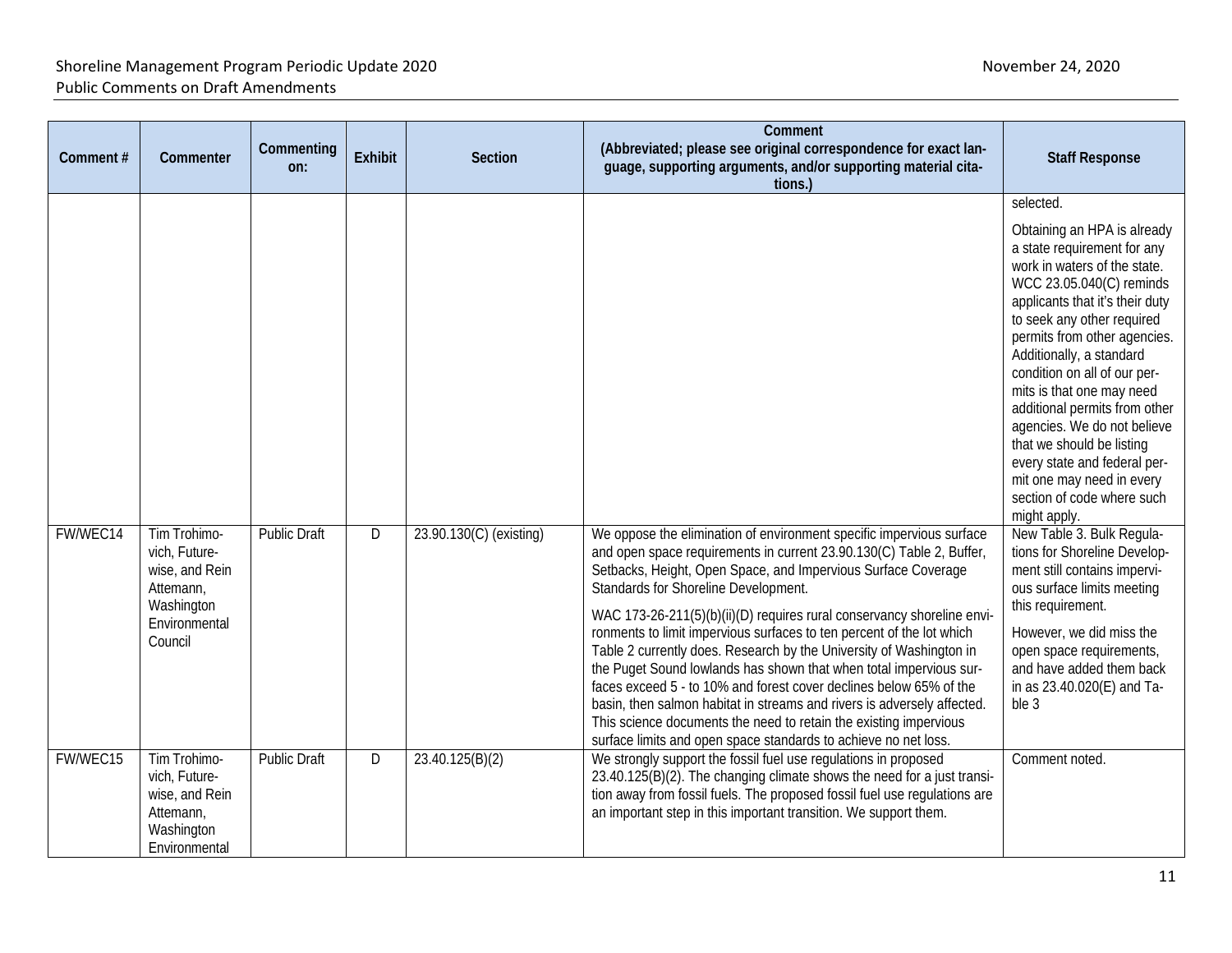| Comment# | Commenter                                                                              | Commenting<br>on:   | <b>Exhibit</b> | Section   | Comment<br>(Abbreviated; please see original correspondence for exact lan-<br>guage, supporting arguments, and/or supporting material cita-<br>tions.)                                                                                                                                                                                                                                                                                                                                                                                                                                                                                                                                                                                                                            | <b>Staff Response</b>                                                                                                                                                                                                                                           |
|----------|----------------------------------------------------------------------------------------|---------------------|----------------|-----------|-----------------------------------------------------------------------------------------------------------------------------------------------------------------------------------------------------------------------------------------------------------------------------------------------------------------------------------------------------------------------------------------------------------------------------------------------------------------------------------------------------------------------------------------------------------------------------------------------------------------------------------------------------------------------------------------------------------------------------------------------------------------------------------|-----------------------------------------------------------------------------------------------------------------------------------------------------------------------------------------------------------------------------------------------------------------|
| FW/WEC16 | Council<br>Tim Trohimo-                                                                | <b>Public Draft</b> | D              | 23.40.010 | In the Cherry Point Aquatic Reserve we recommend that conditional                                                                                                                                                                                                                                                                                                                                                                                                                                                                                                                                                                                                                                                                                                                 | The County Council is con-                                                                                                                                                                                                                                      |
|          | vich, Future-<br>wise, and Rein<br>Attemann,<br>Washington<br>Environmental<br>Council |                     |                |           | use permits be required for changes of use, that existing uses be de-<br>fined specifically, and that new piers, docks, wharfs, and wings be pro-<br>hibited at Cherry Point. These measures are necessary to protect the<br>valuable resources of the Cherry Point Aquatic Reserve.                                                                                                                                                                                                                                                                                                                                                                                                                                                                                              | sidering such regulations for<br>Title 20 (Zoning), which<br>would also apply. Staff<br>doesn't believe they need to<br>be repeated here. Nonethe-<br>less, we have incorporated<br>their proposed use require-<br>ments into 23.40.010 Table<br>2 (Use Table). |
| FW/WEC17 | Tim Trohimo-<br>vich, Future-<br>wise, and Rein                                        | <b>Public Draft</b> | D              | 23.40.140 | We oppose the amendments to 23.40.140 Mining policies and regula-<br>tions and urge the County to retain the existing policies and regulations<br>as they are needed to achieve no net loss.                                                                                                                                                                                                                                                                                                                                                                                                                                                                                                                                                                                      | Such mining has always<br>been allowed; we're not<br>changing that. Nonetheless,                                                                                                                                                                                |
|          | Attemann,<br>Washington<br>Environmental<br>Council                                    |                     |                |           | If mining is going to be allowed in floodplains, floodways, and channel<br>migration zones, which the County is proposing to allow, then addition-<br>al standards are needed. First, mines should be located outside the<br>channel migration zone so that they do not increase the rate of channel<br>migration. Second, mines should be no deeper than the bottom of the<br>nearby streams and rivers so when the river moves into the mine,<br>which is a certainty, the impacts will be reduced. Third, the mine recla-<br>mation plan should have a design so that when the river or stream<br>moves into the mine, the mine workings are not so wide that the cap-<br>tured sediments destabilize the river or stream or increase erosion<br>risks on upstream properties. | all comments will be for-<br>warded to the P/C and<br>Council.                                                                                                                                                                                                  |
|          |                                                                                        |                     |                |           | We recommend that the following new regulation be added.                                                                                                                                                                                                                                                                                                                                                                                                                                                                                                                                                                                                                                                                                                                          |                                                                                                                                                                                                                                                                 |
|          |                                                                                        |                     |                |           | D. Mining in the 100-year floodplain, floodway, or channel migration<br>zones shall meet the following standards:<br>Mines should be located outside the channel migration zone<br>unless there is no feasible alternative site.<br>Mines shall be no deeper than the bottom of the nearby<br>streams and rivers.<br>The mine reclamation plan shall have a design so that when<br>the river or stream moves into the mine it is not so wide or<br>deep that the captured sediments destabilize the river or                                                                                                                                                                                                                                                                      |                                                                                                                                                                                                                                                                 |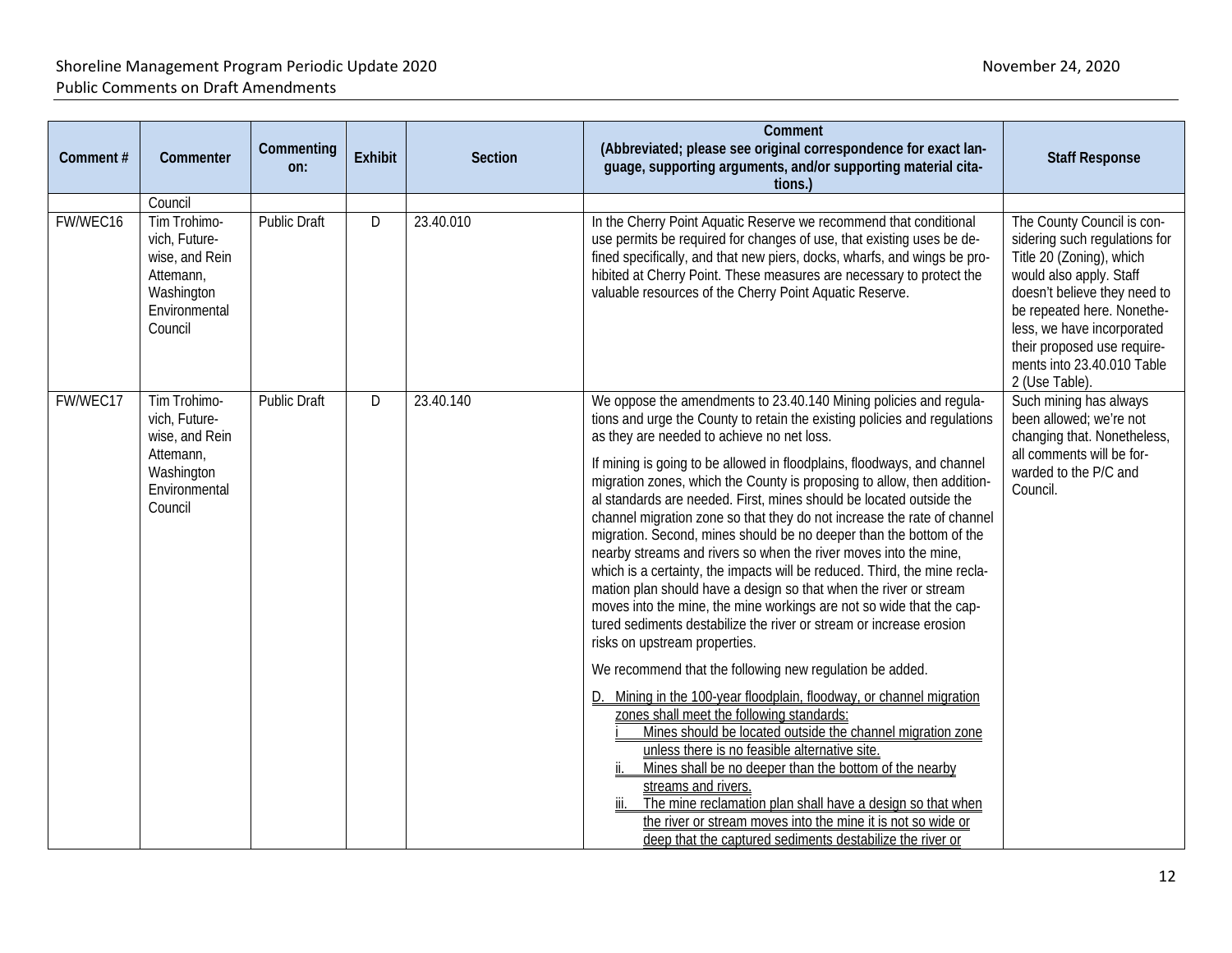| Comment# | Commenter                                                                                              | Commenting<br>on:   | Exhibit | Section                                             | Comment<br>(Abbreviated; please see original correspondence for exact lan-<br>guage, supporting arguments, and/or supporting material cita-<br>tions.)                                                                                                                                                                                                                                                                                                                                                                                                                                                                                                                                                                                                                                                                                                                                                                                                                                                                                                                                                                             | <b>Staff Response</b>                                                                                                                                                                                                                                                                                                                                                                                             |
|----------|--------------------------------------------------------------------------------------------------------|---------------------|---------|-----------------------------------------------------|------------------------------------------------------------------------------------------------------------------------------------------------------------------------------------------------------------------------------------------------------------------------------------------------------------------------------------------------------------------------------------------------------------------------------------------------------------------------------------------------------------------------------------------------------------------------------------------------------------------------------------------------------------------------------------------------------------------------------------------------------------------------------------------------------------------------------------------------------------------------------------------------------------------------------------------------------------------------------------------------------------------------------------------------------------------------------------------------------------------------------------|-------------------------------------------------------------------------------------------------------------------------------------------------------------------------------------------------------------------------------------------------------------------------------------------------------------------------------------------------------------------------------------------------------------------|
| FW/WEC18 | Tim Trohimo-<br>vich, Future-<br>wise, and Rein<br>Attemann,<br>Washington<br>Environmental<br>Council | <b>Public Draft</b> | D       | 23.40.140                                           | stream or increase erosion risks on upstream properties.<br>In 2020, the legislature adopted RCW 90.48.615(2) which prohibits<br>"[m]otorized or gravity siphon aquatic mining or discharge of effluent<br>from such activity to any waters of the state that has been designated<br>under the endangered species act as critical habitat, or would impact<br>critical habitat for salmon, steelhead, or bull trout. This includes all<br>fresh waters with designated uses of: Salmonid spawning, rearing, and<br>migration."<br>We recommend that the SMP Update prohibit motorized or gravity<br>siphon aquatic mining and discharging effluent from this type of mining<br>in shorelines that are the critical habitat for salmon, steelhead, or bull                                                                                                                                                                                                                                                                                                                                                                          | We have added a section<br>regarding this.                                                                                                                                                                                                                                                                                                                                                                        |
| FW/WEC19 | Tim Trohimo-<br>vich, Future-<br>wise, and Rein<br>Attemann,<br>Washington<br>Environmental<br>Council | <b>Public Draft</b> | D       | (existing) 23.100.150                               | trout and that salmonids use for spawning, rearing, and migration.<br>We oppose the amendments to remove policies and regulations en-<br>couraging or requiring low-impact development.<br>The update removes some policies and regulations that encouraged,<br>allowed the County to require, or required low-impact development<br>techniques. For example, former (C)(2) on page 156 provided that<br>"[c]lustering and low impact development techniques may be required<br>where appropriate to minimize physical and visual impacts on shore-<br>lines in accordance with policies and regulations of WCC 23.90.090."<br>This regulation has been deleted. While the subdivision regulations are<br>now proposed to allow the County to require clustering, the require-<br>ment for low-impact development has been deleted. Low impact devel-<br>opment is an important technique for reducing development's water<br>quality impacts on rivers, lakes, streams, wetlands, and Puget Sound.<br>We urge the County to retain these policies and regulations; they<br>needed to maintain no net loss of shoreline resources. | Former 23.100.150 (C)(2)<br>was moved to<br>23.40.130(A)(10), though<br>without the reference to LID.<br>At the time, we had been<br>thinking about stormwater<br>LID techniques, which is<br>covered by a general regula-<br>tion of meeting our Title 20<br>stormwater regulations; we<br>had not been thinking about<br>LID in terms of plat design.<br>The term has now been<br>reinstated. 23.40.130(A)(10). |
| FW/WEC20 | Tim Trohimo-<br>vich, Future-<br>wise, and Rein<br>Attemann,<br>Washington<br>Environmental<br>Council | <b>Public Draft</b> | D       | (existing) 23.40.200(A)(10),<br>$(11)$ , and $(12)$ | Do not delete existing 23.40.200(A)(10), (11), or (12) prohibiting free-<br>standing signs between the right-of-way and buildings, the waterbod-<br>ies, or placing them in critical areas buffers, or the sign limits in Table<br>2, Sign Area Limits.<br>Existing WCC 23.40.200(A)(10), (11), and (12) currently prohibit many<br>freestanding signs between the right-of-way and buildings the water-<br>bodies or placing them in critical area buffer. Signs are not a priority<br>shoreline use, but the policy of the SMA calls on the County and Ecol-                                                                                                                                                                                                                                                                                                                                                                                                                                                                                                                                                                     | The SMA, WAC, or DOE<br>quidelines do not address<br>signs. For simplicity's sake<br>we were proposing to just<br>have our Title 20 sign regu-<br>lations address signs. How-<br>ever, T-20 does not address<br>these circumstances, so we<br>have reinserted existing                                                                                                                                            |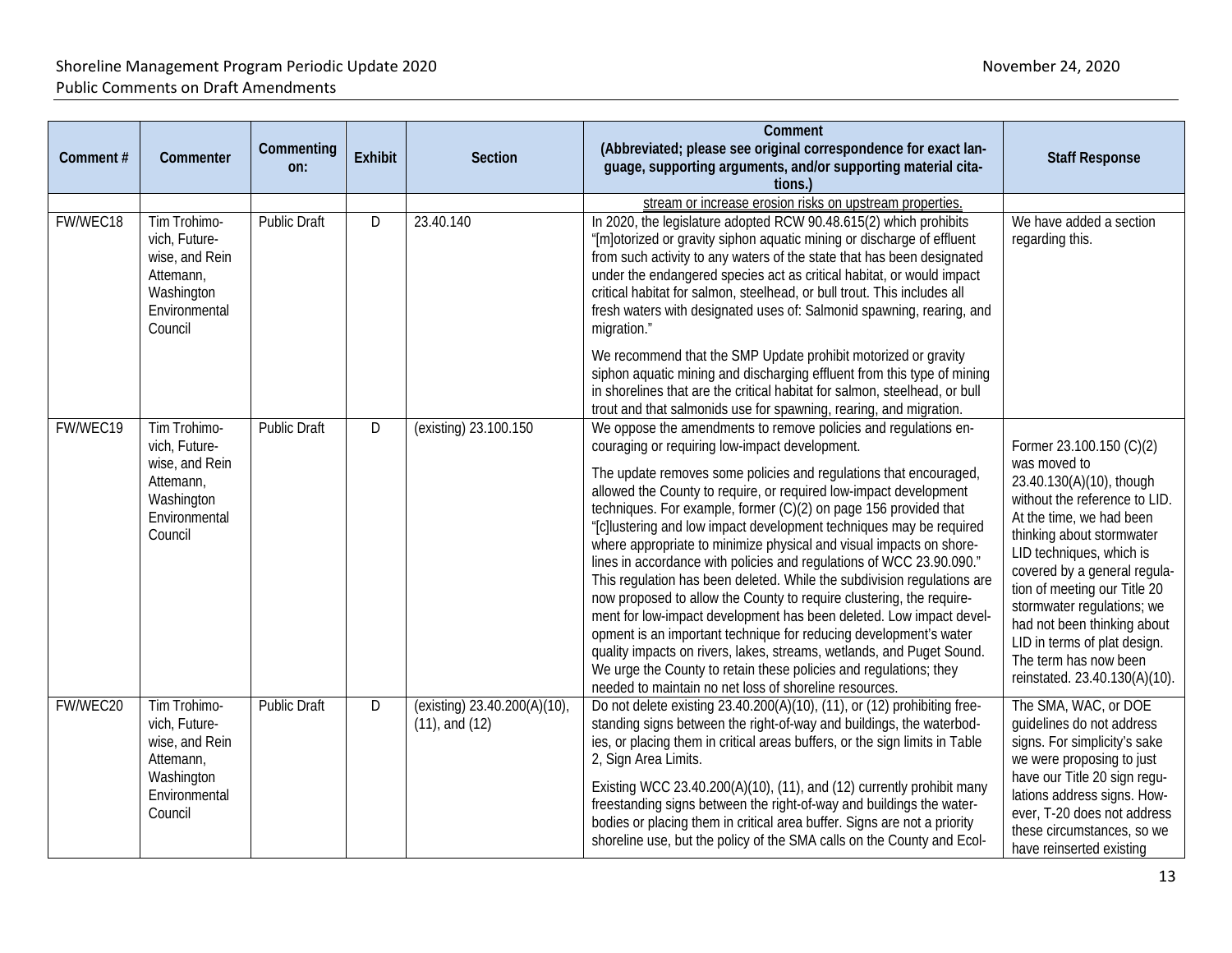| Comment# | Commenter                                                                                              | Commenting<br>on:                     | <b>Exhibit</b>                                                                                                                                                                                                                                                                                                                                                                                                                                                                                       | <b>Section</b>                                                                                                                                                                                                                      | Comment<br>(Abbreviated; please see original correspondence for exact lan-<br>guage, supporting arguments, and/or supporting material cita-                                                                                                                                                                                                                                                                                                                                                                                                                                                                                                                                                                                                         | <b>Staff Response</b>                                                                                                            |
|----------|--------------------------------------------------------------------------------------------------------|---------------------------------------|------------------------------------------------------------------------------------------------------------------------------------------------------------------------------------------------------------------------------------------------------------------------------------------------------------------------------------------------------------------------------------------------------------------------------------------------------------------------------------------------------|-------------------------------------------------------------------------------------------------------------------------------------------------------------------------------------------------------------------------------------|-----------------------------------------------------------------------------------------------------------------------------------------------------------------------------------------------------------------------------------------------------------------------------------------------------------------------------------------------------------------------------------------------------------------------------------------------------------------------------------------------------------------------------------------------------------------------------------------------------------------------------------------------------------------------------------------------------------------------------------------------------|----------------------------------------------------------------------------------------------------------------------------------|
|          |                                                                                                        |                                       |                                                                                                                                                                                                                                                                                                                                                                                                                                                                                                      |                                                                                                                                                                                                                                     | tions.)<br>ogy to protect shoreline views. These existing regulations are neces-<br>sary to implement the policy of the SMA and cannot be deleted. Exist-<br>ing Table 3 is also needed to limit the sizes of signs in shoreline juris-<br>diction to implement the policy of the SMA. Again, it cannot be legally<br>deleted.                                                                                                                                                                                                                                                                                                                                                                                                                      | 23.40.200(A)(10), (11), &<br>$(12)$ as 23.40.200 $(A)(6)$ , $(7)$ ,<br>& (8).<br>Existing Table 3 does not<br>address sign size. |
| FW/WEC21 | Tim Trohimo-<br>vich, Future-<br>wise, and Rein                                                        | <b>Public Draft</b>                   | F                                                                                                                                                                                                                                                                                                                                                                                                                                                                                                    | 16.16.265(A)(1)                                                                                                                                                                                                                     | Require wider setbacks between development and shoreline and criti-<br>cal areas buffers to protect homes and property from wildfire danger.<br>Whatcom County is susceptible to wildfires. Climate change has the                                                                                                                                                                                                                                                                                                                                                                                                                                                                                                                                  | This distance was estab-<br>lished by Council and staff is<br>not proposing to change it.                                        |
|          | Attemann,<br>Washington<br>Environmental                                                               |                                       |                                                                                                                                                                                                                                                                                                                                                                                                                                                                                                      |                                                                                                                                                                                                                                     | potential to increase wildlife risk through changes in fire behavior, wild-<br>fire ignitions, fire management, and the vegetation that fuels wildfire.                                                                                                                                                                                                                                                                                                                                                                                                                                                                                                                                                                                             | However, all comments will<br>be provided to them.                                                                               |
|          | Council                                                                                                |                                       |                                                                                                                                                                                                                                                                                                                                                                                                                                                                                                      |                                                                                                                                                                                                                                     | Setbacks from critical areas buffers provide an area in which buildings<br>can be repaired and maintained without having to intrude into the buff-<br>er. It also allows for the creation of a Home Ignition Zone that can pro-<br>tect buildings from wildfires and allow firefighters to attempt to save the<br>buildings during a wildfire. Since a 30-foot-wide Home Ignition Zone is<br>important to protect buildings, we recommend that 16.16.265(A)(1)<br>require a setback at least 30 feet wide adjacent to shoreline and critical<br>area buffers. Combustible structures, such as decks, should not be<br>allowed within this setback to protect the building from wildfires. This<br>will increase protection for people and property. | (Note that this comment<br>contradicts comments<br>GCD12 and MES09.)                                                             |
| FW/WEC22 | Tim Trohimo-<br>vich, Future-<br>wise, and Rein<br>Attemann,<br>Washington<br>Environmental<br>Council | <b>Public Draft</b><br>Article 3<br>F | We strongly support updating the GeoHazard Area standards in Article<br>3.<br>Whatcom County is susceptible to landslides. The SMP Guidelines, in<br>WAC 173-26-221(2)(c)(ii)(B), provide: "Do not allow new development<br>or the creation of new lots that would cause foreseeable risk from geo-<br>logical conditions to people or improvements during the life of the de-<br>velopment." Landslides are a type of geological hazard that can result<br>in major impacts to people and property. | 16.16.322(D) already pre-<br>cludes land divisions, and<br>requires risk-reducing<br>measures be taken for non-<br>division development in<br>geohazard areas. 16.16.310<br>also covers landslide depos-<br>its, scarps and flanks. |                                                                                                                                                                                                                                                                                                                                                                                                                                                                                                                                                                                                                                                                                                                                                     |                                                                                                                                  |
|          |                                                                                                        |                                       |                                                                                                                                                                                                                                                                                                                                                                                                                                                                                                      |                                                                                                                                                                                                                                     | We strongly support designating the landslide deposits, scarps and<br>flanks, and areas with susceptibility to deep and shallow landslides as<br>geologically hazardous areas. This will better protect people and prop-<br>erty.                                                                                                                                                                                                                                                                                                                                                                                                                                                                                                                   |                                                                                                                                  |
| FW/WEC23 | Tim Trohimo-<br>vich, Future-                                                                          | <b>Public Draft</b>                   |                                                                                                                                                                                                                                                                                                                                                                                                                                                                                                      | Article 3                                                                                                                                                                                                                           | Landslides are capable of damaging commercial, residential, or indus-<br>trial development at both the tops and toes of slopes due to the earth                                                                                                                                                                                                                                                                                                                                                                                                                                                                                                                                                                                                     | CAO Article 3 already covers<br>this.                                                                                            |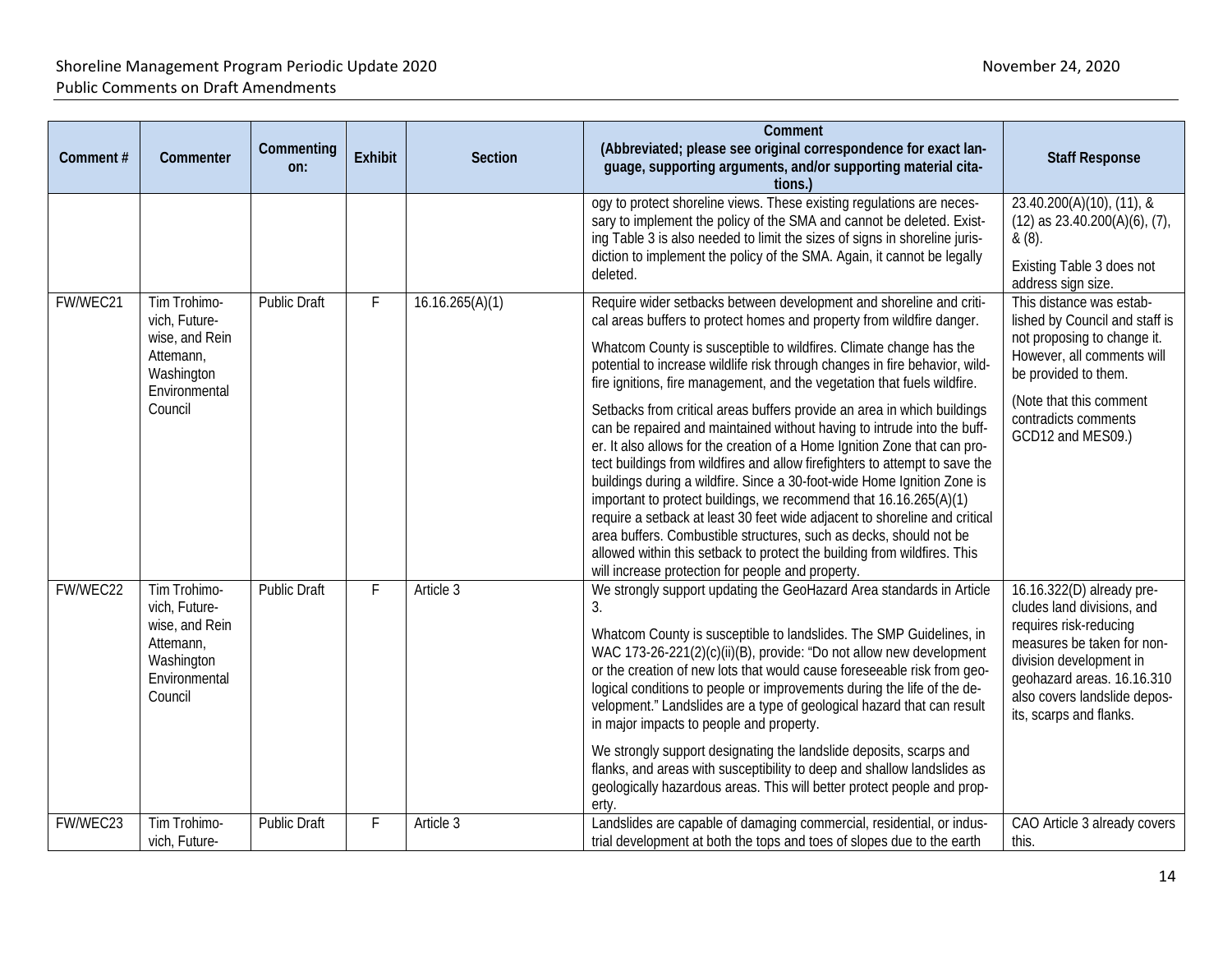| Comment# | Commenter                                                                                              | Commenting<br>on:   | Exhibit | Section      | Comment<br>(Abbreviated; please see original correspondence for exact lan-<br>guage, supporting arguments, and/or supporting material cita-<br>tions.)                                                                                                                                                                                                                                                                                                                                                                                                                                                                                                                                                                                                                                                                                                                                                                                                                                                                                | <b>Staff Response</b>                                                                                                                                                                          |
|----------|--------------------------------------------------------------------------------------------------------|---------------------|---------|--------------|---------------------------------------------------------------------------------------------------------------------------------------------------------------------------------------------------------------------------------------------------------------------------------------------------------------------------------------------------------------------------------------------------------------------------------------------------------------------------------------------------------------------------------------------------------------------------------------------------------------------------------------------------------------------------------------------------------------------------------------------------------------------------------------------------------------------------------------------------------------------------------------------------------------------------------------------------------------------------------------------------------------------------------------|------------------------------------------------------------------------------------------------------------------------------------------------------------------------------------------------|
|          | wise, and Rein<br>Attemann,<br>Washington<br>Environmental<br>Council                                  |                     |         |              | sliding and other geological events. So the areas at the top, toe, and<br>sides of the slope are geological hazards. We recommend these areas<br>be designated as landslide hazards.                                                                                                                                                                                                                                                                                                                                                                                                                                                                                                                                                                                                                                                                                                                                                                                                                                                  |                                                                                                                                                                                                |
| FW/WEC24 | Tim Trohimo-<br>vich, Future-<br>wise, and Rein<br>Attemann,<br>Washington<br>Environmental<br>Council | <b>Public Draft</b> | F       | Article 3    | Require the review of geologically hazardous areas capable of harming<br>buildings or occupants on a development site.<br>We recommend that the regulations require review of any landslide<br>capable of damaging the proposed development. Geological hazards,<br>such as landslides are capable of damaging property outside the haz-<br>ard itself. The 2014 Oso slide ran out for over a mile (5,500 feet) even<br>through the slope height was 600 feet. A 2006 landslide at Oso trav-<br>eled over 300 feet. Recent research shows that long runout landslides<br>are more common than had been realized. This research documents<br>that over the past 2000 years, the average landslide frequency of long<br>runout landsides in the area near the Oso landslide is one landslide<br>every 140 years. The landslides ran out from 787 feet to the 2,000 feet<br>of the 2014 landside. So we recommend that Whatcom County require<br>review of all geological hazards capable of harming a proposed lot or<br>building site. | CAO Article 3 already covers<br>this.                                                                                                                                                          |
| FW/WEC25 | Tim Trohimo-<br>vich, Future-<br>wise, and Rein<br>Attemann,<br>Washington<br>Environmental<br>Council | <b>Public Draft</b> | F       | 16.16.325(C) | We support WCC 16.16.325(C) which requires individualized setbacks<br>from landslide hazard areas based on the actual hazard. WCC<br>16.16.325(C) will help protect people and property. Construction should<br>not be allowed in these setbacks.                                                                                                                                                                                                                                                                                                                                                                                                                                                                                                                                                                                                                                                                                                                                                                                     | Comment noted.                                                                                                                                                                                 |
| FW/WEC26 | Tim Trohimo-<br>vich, Future-<br>wise, and Rein<br>Attemann,<br>Washington<br>Environmental<br>Council | <b>Public Draft</b> | F       | Article 5.5  | To protect the coastal aquifers, we recommend that Article 5.5 apply to<br>all areas subject to saltwater intrusion.<br>All of the islands in the County and its marine shorelines have the po-<br>tential for wells to be contaminated by salt water. WAC 173-26-<br>221(2)(a) requires that shoreline master programs must provide for<br>management of critical areas designated as such pursuant to RCW<br>36.70A.170(1)(d) located within the shorelines of the state with policies<br>and regulations that  [p]rovide a level of protection to critical areas<br>within the shoreline area that assures no net loss of shoreline ecologi-                                                                                                                                                                                                                                                                                                                                                                                       | To staff's knowledge, only<br>Lummi Island has been des-<br>ignated as a vulnerable<br>seawater intrusion areas by<br>the County Council (which is<br>why it has the rules in Art.<br>$5.5$ ). |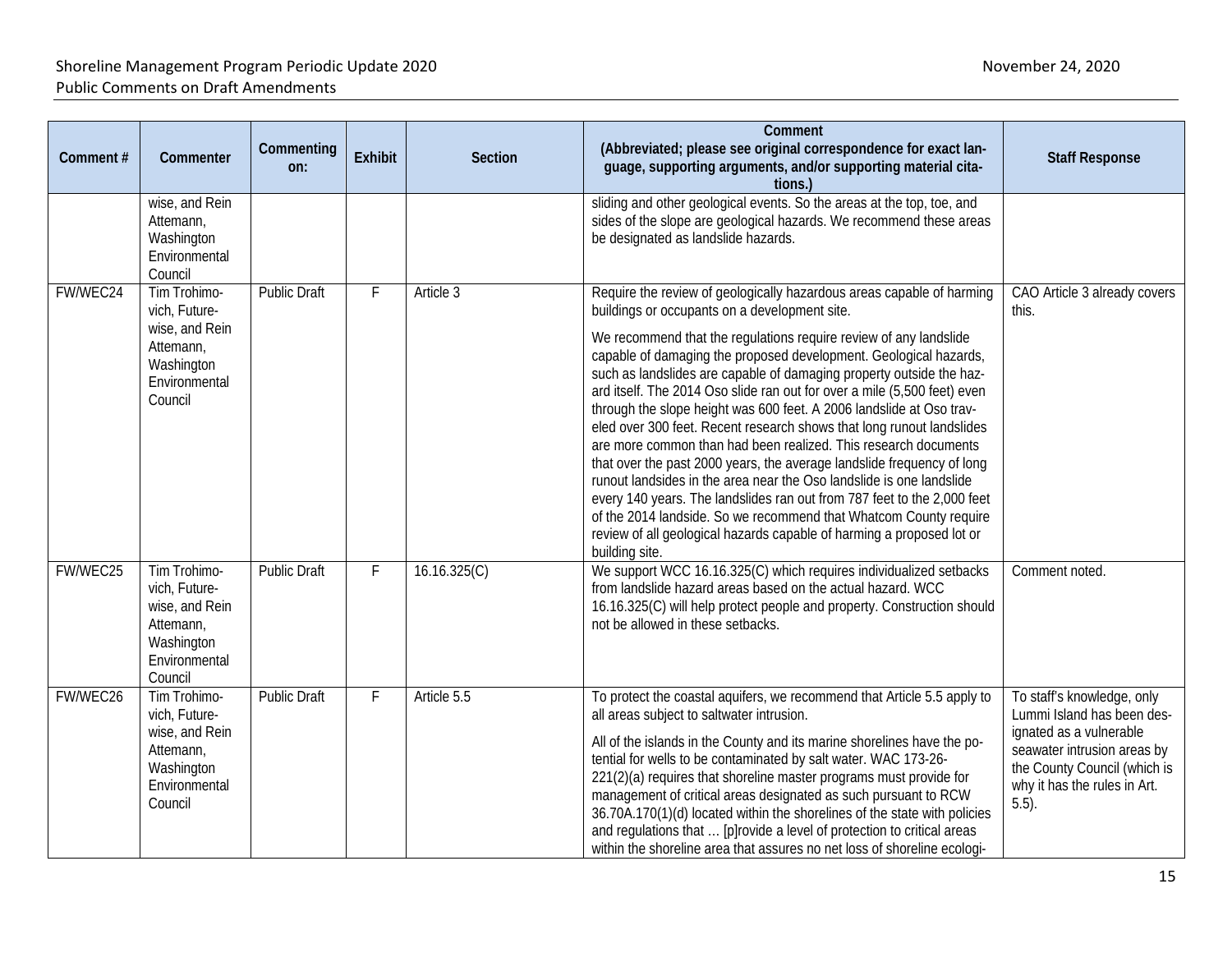| Comment# | Commenter                                                                                              | Commenting<br>on:   | <b>Exhibit</b> | <b>Section</b>                                    | Comment<br>(Abbreviated; please see original correspondence for exact lan-<br>guage, supporting arguments, and/or supporting material cita-<br>tions.)                                                                                                                                                                                                                                                                                                                                                                                                                                                                                                                                                                               | <b>Staff Response</b>                                                                                                                                                                                                                                                                                                                         |
|----------|--------------------------------------------------------------------------------------------------------|---------------------|----------------|---------------------------------------------------|--------------------------------------------------------------------------------------------------------------------------------------------------------------------------------------------------------------------------------------------------------------------------------------------------------------------------------------------------------------------------------------------------------------------------------------------------------------------------------------------------------------------------------------------------------------------------------------------------------------------------------------------------------------------------------------------------------------------------------------|-----------------------------------------------------------------------------------------------------------------------------------------------------------------------------------------------------------------------------------------------------------------------------------------------------------------------------------------------|
|          |                                                                                                        |                     |                |                                                   | cal functions necessary to sustain shoreline natural resources." Critical<br>areas include areas with a critical recharging effect on aquifers used for<br>potable waters.<br>Saltwater intrusion can worsen until wells "must be abandoned due to<br>contaminated, unusable water." Saltwater intrusion is often worsened<br>by over-pumping an aquifer. The Western Washington Growth Man-<br>agement Hearings Board has held that Growth Management Act re-<br>quires counties to designate vulnerable seawater intrusion areas as<br>critical aquifer recharge areas. The Board also held that counties must<br>adopt development regulations "to protect aquifers used for potable<br>water from further seawater degradation." |                                                                                                                                                                                                                                                                                                                                               |
| FW/WEC27 | Tim Trohimo-<br>vich, Future-<br>wise, and Rein<br>Attemann,<br>Washington<br>Environmental<br>Council | <b>Public Draft</b> | F              | Table 1, Standard Wetland<br><b>Buffer Widths</b> | We support updating the buffer widths to conform to Ecology's most<br>recent recommendations, as they are based on best available science                                                                                                                                                                                                                                                                                                                                                                                                                                                                                                                                                                                            | Comment noted.                                                                                                                                                                                                                                                                                                                                |
| FW/WEC28 | Tim Trohimo-<br>vich, Future-<br>wise, and Rein<br>Attemann,<br>Washington<br>Environmental<br>Council | <b>Public Draft</b> | F              | 16.16.640(B)                                      | Buffer averaging should not allow widths less than 75% of the required<br>buffer for all wetlands. Type IV wetlands have important functions and<br>values. Allowing 50% buffer reductions for type IV wetlands is incon-<br>sistent with best available science and should not be allowed.                                                                                                                                                                                                                                                                                                                                                                                                                                          | Based on this comment we<br>have removed the allowance<br>for Type IV wetlands in<br>16.16.640(B) and inserted<br>the language from 2016<br>DOE Guidance (XX.040<br><b>Exemptions and Allowed</b><br>Uses in Wetlands) providing<br>exceptions to regulation of<br>certain wetlands/buffers from<br>regulation in a new section<br>16.16.612. |
| FW/WEC29 | Tim Trohimo-<br>vich, Future-<br>wise, and Rein<br>Attemann,<br>Washington<br>Environmental            | <b>Public Draft</b> | F              | 16.16.740(B)                                      | Retain using the PHS recommendations as the default for buffers and<br>management recommendation priority habitats and species.<br>Currently, Table 4, Buffer Requirements for Habitat Conservation Are-<br>as (HCAs), provides that for areas with which federally listed species<br>have a primary association, state priority habitats, and areas with which<br>priority species have a primary association the "[m]inimum buffers shall                                                                                                                                                                                                                                                                                          | While the text in the table is<br>proposed for deletion,<br>amended (B)(2) requires that<br>minimum buffers be based<br>on habitat a management<br>plan prepared pursuant to                                                                                                                                                                  |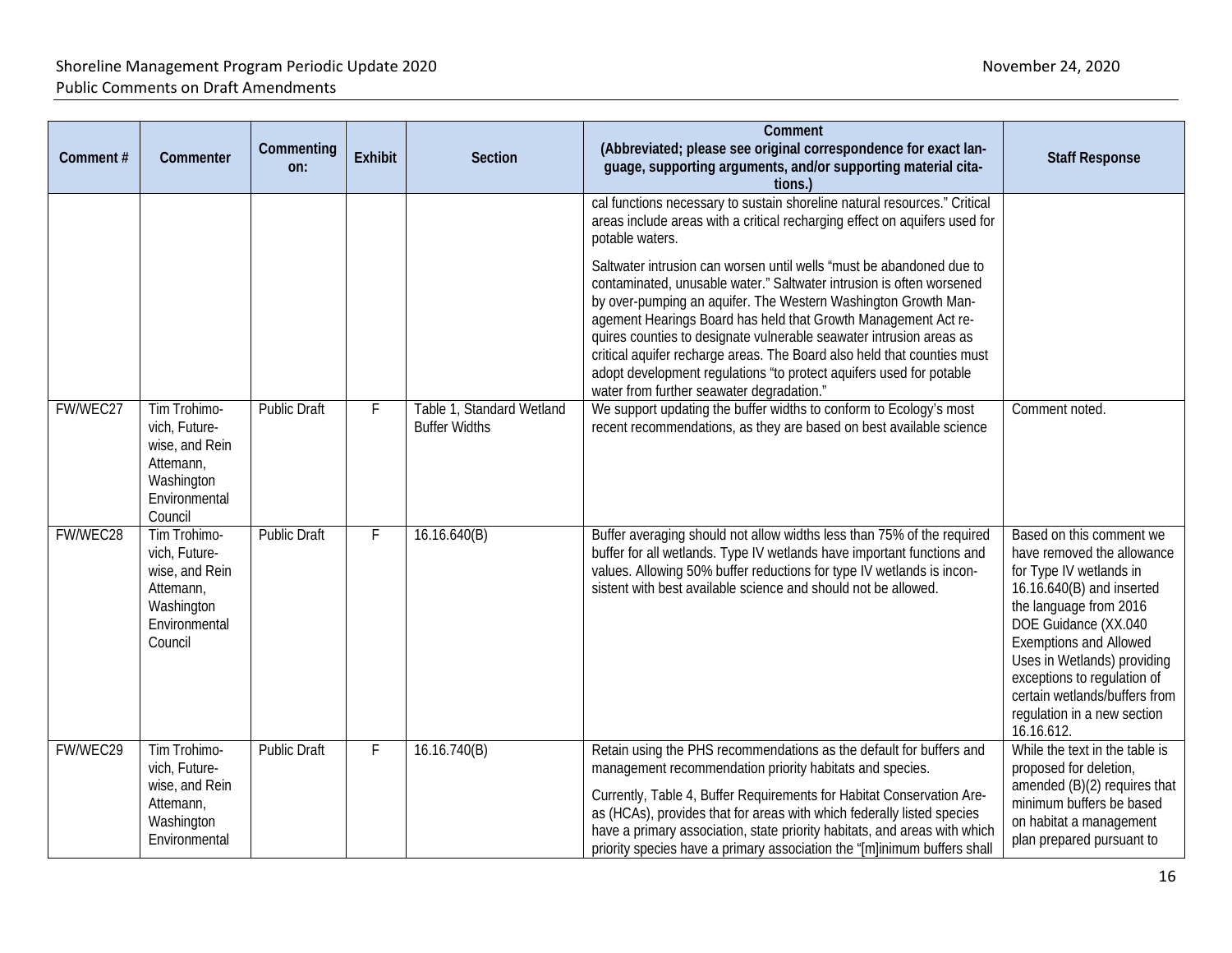| Comment # | Commenter                                                                                              | Commenting<br>on:   | Exhibit | <b>Section</b> | Comment<br>(Abbreviated; please see original correspondence for exact lan-<br>guage, supporting arguments, and/or supporting material cita-<br>tions.)                                                                                                                                                                                                                                                                                                                                                                                                                                                                                                                                                                                                                                                                                                                                                                                                           | <b>Staff Response</b>                                                                                                                                                                                                                                                                         |
|-----------|--------------------------------------------------------------------------------------------------------|---------------------|---------|----------------|------------------------------------------------------------------------------------------------------------------------------------------------------------------------------------------------------------------------------------------------------------------------------------------------------------------------------------------------------------------------------------------------------------------------------------------------------------------------------------------------------------------------------------------------------------------------------------------------------------------------------------------------------------------------------------------------------------------------------------------------------------------------------------------------------------------------------------------------------------------------------------------------------------------------------------------------------------------|-----------------------------------------------------------------------------------------------------------------------------------------------------------------------------------------------------------------------------------------------------------------------------------------------|
|           | Council                                                                                                |                     |         |                | be based on recommendations provided by the Washington State De-<br>partment of Fish and Wildlife PHS Program; provided, that local and<br>site-specific factors shall be taken into consideration and the buffer<br>width based on the best available information concerning the spe-<br>cies/habitat(s) in question and/or the opinions and recommendations of<br>a qualified professional with appropriate expertise." This requirement is<br>being deleted and instead the buffers are based on a habitat a man-<br>agement plan. While we recognize the habitat management plan will<br>include information on the PHS program recommendation and a survey<br>of best available science related to the species or habitat, the current<br>requirement is clearer that the default buffer should be the PHS rec-<br>ommendations. We think this is clearer and provides better protection<br>for priority species and habitats and recommend it be retained. | WCC 16.16.750, subsection<br>(B)(4) of which requires that<br>assessment reports include<br>Management recommenda-<br>tions developed by WDFW<br>through its PHS program.<br>Thus, the requirement is still<br>there (and always was, as<br>this section isn't proposed<br>for modification). |
| FW/WEC30  | Tim Trohimo-<br>vich, Future-<br>wise, and Rein<br>Attemann,<br>Washington<br>Environmental<br>Council | <b>Public Draft</b> | F       | 16.16.740(B)   | We also recommend that the required consultation with Indian Tribes<br>and Nations in Table 4 be retained. They have significant expertise on<br>fish and wildlife and their habitat needs.                                                                                                                                                                                                                                                                                                                                                                                                                                                                                                                                                                                                                                                                                                                                                                      | 16.16.750(C) still allows for<br>agency and tribal consulta-<br>tion.                                                                                                                                                                                                                         |
| FW/WEC31  | Tim Trohimo-<br>vich, Future-<br>wise, and Rein<br>Attemann,<br>Washington<br>Environmental<br>Council | <b>Public Draft</b> |         |                | We support preparing a No Net Loss technical memo. While WAC 173-<br>26-090(2)(d)(ii) provides that "[t]he review process provides the method<br>for bringing shoreline master programs into compliance with the re-<br>quirements of the act that have been added or changed since the last<br>review and for responding to changes in guidelines adopted by the<br>department, together with a review for consistency with amended com-<br>prehensive plans and regulations," this provision does not excuse<br>compliance with WAC 173-26-090(2)(d)(i) and cannot override RCW<br>90.58.080(4)(a) of the Shoreline Management Act. So, while SMPs<br>must be brought into compliance with new laws and new SMP Guide-<br>lines, they must also comply with all current provisions of the SMA and<br>the SMP Guidelines including the no net loss requirement. We urge<br>Whatcom County to update the SMP to achieve no net loss.                             | A NNL technical memo will<br>be prepared prior to the<br>Planning Commission mak-<br>ing their recommendations<br>to Council. We thought it<br>more appropriate to do this<br>task after the public com-<br>ment period in case the<br>proposals needed to be<br>amended.                     |
| GCD01     | Glyn & Carol<br><b>Davies</b>                                                                          | Public Draft        | D       | 23.10.160(C)   | A penalty of double standard post development is excessive. Please<br>consider reducing the penalty to the cost of mitigation plus a percent-<br>age penalty in the range of 15% - 25%.                                                                                                                                                                                                                                                                                                                                                                                                                                                                                                                                                                                                                                                                                                                                                                          | This section doesn't say that<br>penalties in the way of fines<br>are doubled; it says that<br>"corrective action, restora-                                                                                                                                                                   |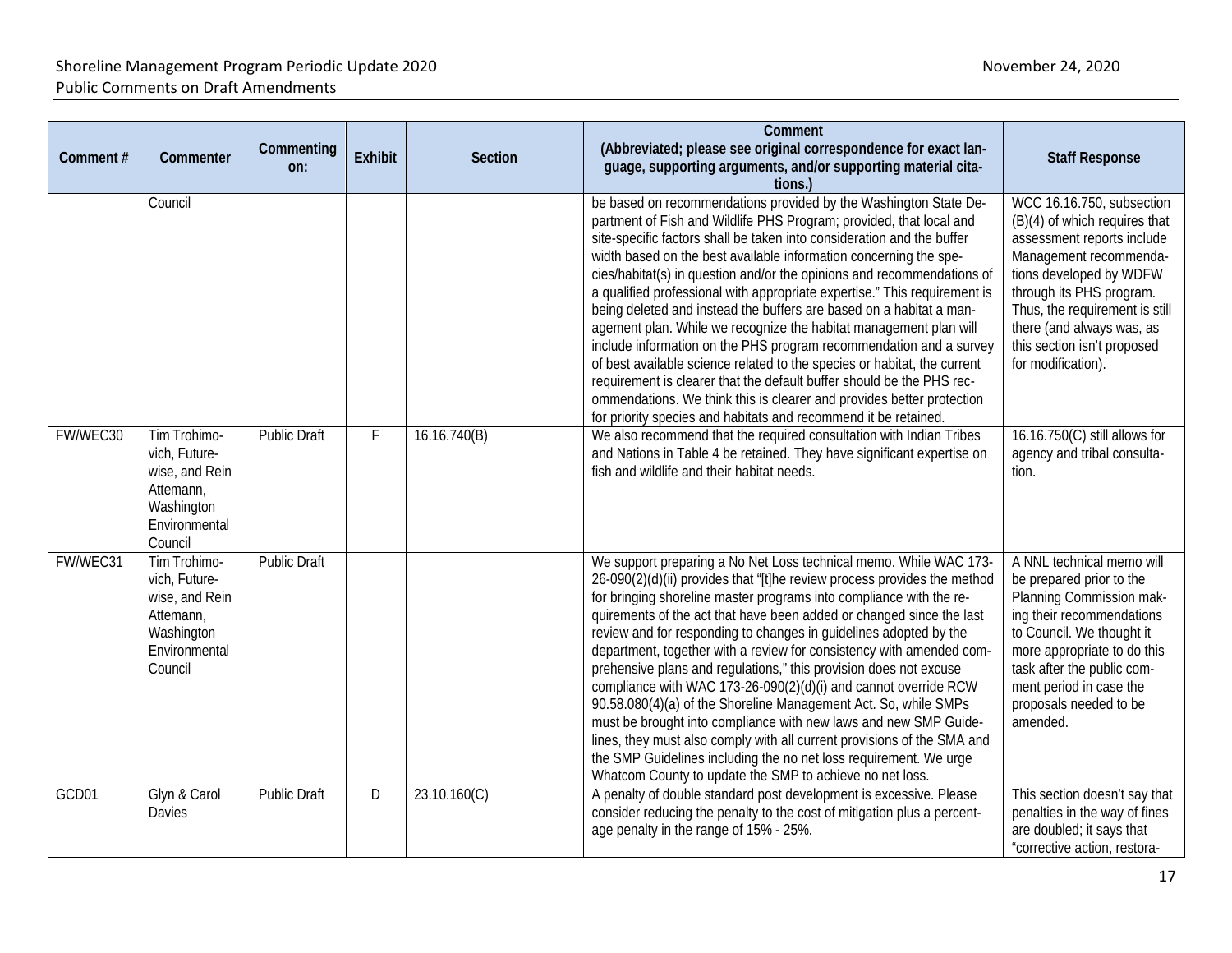| Comment# | Commenter                     | Commenting<br>on:   | Exhibit | Section              | Comment<br>(Abbreviated; please see original correspondence for exact lan-<br>guage, supporting arguments, and/or supporting material cita-<br>tions.)                                                                                                                                                                                                                                                                                                                                                                                                                                                                                                          | <b>Staff Response</b>                                                                                                                                                                                                                                                                                                                                       |
|----------|-------------------------------|---------------------|---------|----------------------|-----------------------------------------------------------------------------------------------------------------------------------------------------------------------------------------------------------------------------------------------------------------------------------------------------------------------------------------------------------------------------------------------------------------------------------------------------------------------------------------------------------------------------------------------------------------------------------------------------------------------------------------------------------------|-------------------------------------------------------------------------------------------------------------------------------------------------------------------------------------------------------------------------------------------------------------------------------------------------------------------------------------------------------------|
|          |                               |                     |         |                      |                                                                                                                                                                                                                                                                                                                                                                                                                                                                                                                                                                                                                                                                 | tion, or mitigation" will be<br>required at a double ratio<br>"when appropriate" as a way<br>to discourage violations.                                                                                                                                                                                                                                      |
| GCD02    | Glyn & Carol<br>Davies        | Public Draft        | D       | 23.30.040(C)         | Please consider clarifying the planting of vegetation to minimize im-<br>pacts to views from the water requirement in this provision. For exam-<br>ple, views from the water are optimized by plants and shrubs that do<br>not exceed 3' - 4' in height. Dense, forested vegetation on the shore-<br>line is highly obstructive to views, so this provision should be clear<br>regarding the type of vegetation that protects views.                                                                                                                                                                                                                            | This provision is aimed at<br>protecting views from the<br>water. The SMA requires<br>protecting views to and from<br>the water. (RCW 90.58.020))                                                                                                                                                                                                           |
| GCD03    | Glyn & Carol<br>Davies        | <b>Public Draft</b> | D       | 23.40.020(F)         | Suggest adding a 15 <sup>th</sup> provision to this clause to conform to<br>16.16.720(G)(4) Accessory Uses. "When located in the shoreline juris-<br>diction, residential water-oriented accessory structures may be permit-<br>ted in an HCA buffer; provided that the size shall be limited to 10% of<br>the buffer's area or 500 square feet, whichever is less."                                                                                                                                                                                                                                                                                            | We have added a cross<br>reference to that section.                                                                                                                                                                                                                                                                                                         |
| GCD04    | Glyn & Carol<br><b>Davies</b> | <b>Public Draft</b> | D       | 23.40.150(A)(2)      | "No pier or dock shall be used for a residence." This provision should<br>be deleted since it contradicts 23.40.150(A)(A) that allows moorage for<br>single family residences.                                                                                                                                                                                                                                                                                                                                                                                                                                                                                  | $23.40.150(A)(A)$ to which the<br>commenter refers is pro-<br>posed for deletion. Further-<br>more, it refers to "moorage<br>associated with a SFR,"<br>which means a private dock<br>at a private SFR (i.e., a per-<br>sonal dock), which is still<br>allowed. The prohibition in<br>23.40.150(A)(2) refers to<br>someone living on their boat<br>or dock. |
| GCD05    | Glyn & Carol<br>Davies        | <b>Public Draft</b> | D       | 23.40.150(A, B, & C) | Dimensional Standards - Freshwater and Marine - tables<br>Please consider allowing ramps to be 6' wide rather than 4' wide as a<br>safety measure when transporting kayaks, canoes, or boating provi-<br>sions, equipment and supplies to the dock for launching (kayaks or<br>canoes) or loading into a boat (ice chests, water skis, wakeboards,<br>etc.). 4' is narrow when carrying bulky items to the float, and can be<br>dangerous, particularly if the ramp or pier is high off the water due to<br>the shoreline configuration relative to the float. This would also mean<br>increasing the square footage for the individual use dock or pier to 520 | WDFW regulations in WAC<br>220-660-140 and 380 limit<br>the width of residential dock<br>ramps to 4' wide.                                                                                                                                                                                                                                                  |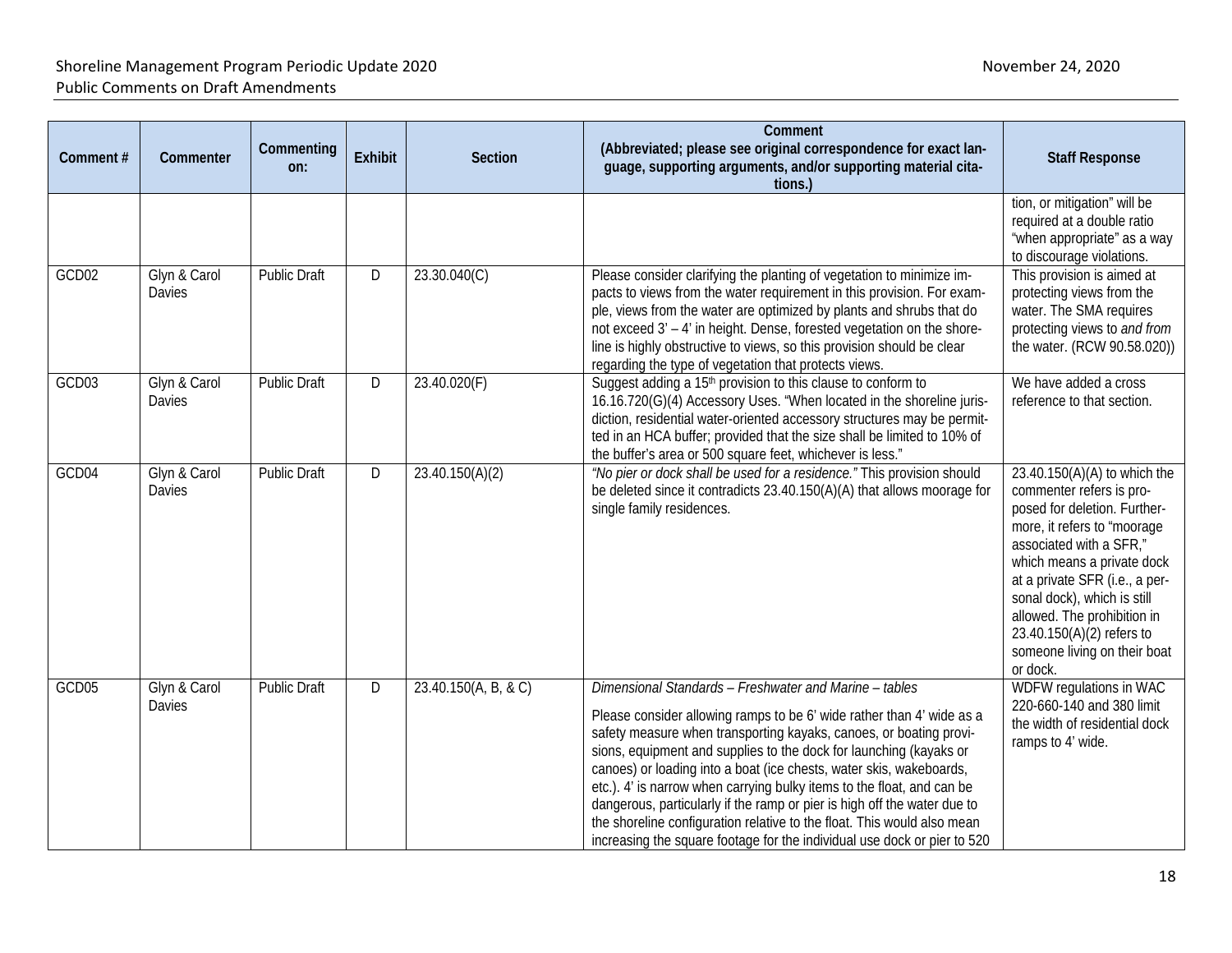| Comment# | Commenter              | Commenting<br>on:   | <b>Exhibit</b> | Section              | Comment<br>(Abbreviated; please see original correspondence for exact lan-<br>guage, supporting arguments, and/or supporting material cita-<br>tions.                                                                                                                                                                                                                                                                                                                                                                                                                                                                                                                                                                 | <b>Staff Response</b>                                                                                                                                                                                                         |
|----------|------------------------|---------------------|----------------|----------------------|-----------------------------------------------------------------------------------------------------------------------------------------------------------------------------------------------------------------------------------------------------------------------------------------------------------------------------------------------------------------------------------------------------------------------------------------------------------------------------------------------------------------------------------------------------------------------------------------------------------------------------------------------------------------------------------------------------------------------|-------------------------------------------------------------------------------------------------------------------------------------------------------------------------------------------------------------------------------|
|          |                        |                     |                |                      | sq. ft. to accommodate a 6' wide ramp, and increasing the added<br>square footage if the dock has to be extended due to water depth to 6<br>sq. ft. rather than 4 sq. ft.                                                                                                                                                                                                                                                                                                                                                                                                                                                                                                                                             |                                                                                                                                                                                                                               |
| GCD06    | Glyn & Carol<br>Davies | <b>Public Draft</b> | D              | 23.40.150(A, B, & C) | We also suggest changing the minimum water depth to either 10'<br>measured below ordinary high water, or 6' measured over mean low<br>low water. This is to allow adequate clearance for propellers to protect<br>the sea floor or lake bed from turbulence when a boat is operating in<br>shallow water                                                                                                                                                                                                                                                                                                                                                                                                              | Changing to a 10' standard<br>would essentially allow a<br>doubling of the length of<br>docks on our lakes, when<br>we're required to minimize<br>overwater structures. It<br>would also interfere with<br>public navigation. |
| GCD07    | Glyn & Carol<br>Davies | <b>Public Draft</b> | D              | 23.40.150(C)(8)      | Please consider adding a qualifier to this provision stating "unless<br>shoreline constraints, and/or positioning of pilings make it infeasible to<br>create sufficient buoyancy for the float without positioning flotation<br>components under a portion of the grating."                                                                                                                                                                                                                                                                                                                                                                                                                                           | This standard is from WDFW<br>regulations in WAC 220-660-<br>140 and 380.                                                                                                                                                     |
| GCD08    | Glyn & Carol<br>Davies | <b>Public Draft</b> | D              | 23.40.150(D)(6)      | Please consider increasing the size of a covered moorage accessory<br>for a single-family pier or dock to 500 sq. feet (25 x 20) and 20 ft. in<br>height above OHWM to accommodate larger boats that are increasing-<br>ly common on the lakes in Whatcom County. Also please consider<br>deleting the requirement in this provision that the cover (the "roof mate-<br>rials") be "translucent or at least 50% clear skylights." The purpose of<br>a covered moorage is to protect the boat, principally from sunlight,<br>which is not served by a translucent cover. Additionally, even if the<br>cover is translucent, the boat under it is not, which defeats the purpose<br>of a translucent cover in any case. | These standards are from<br>DOE guidance.                                                                                                                                                                                     |
| GCD09    | Glyn & Carol<br>Davies | <b>Public Draft</b> | D              | 23.40.170(C)(3)      | Please consider increasing the total allowed footprint of home, side-<br>walks and similar structures, parking areas and normal appurtenances<br>to "the greater of 40% of the total area of the lot or 4,000 sq. ft." 2500<br>sq. ft. is small for just the residence by today's standards, and is pro-<br>hibitively small when it includes the garage, driveway, sidewalks,<br>decks, patios, etc. in addition to the home.                                                                                                                                                                                                                                                                                        | This provision is existing and<br>is for construction on con-<br>strained lots, which by defini-<br>tion cannot accommodate<br>larger development; if one<br>wants a larger home, one<br>can buy an unconstrained<br>lot.     |
| GCD10    | Glyn & Carol<br>Davies | <b>Public Draft</b> | F              | 16.16.235(4)(b)(iii) | Why is tree replacement at a 3:1 ratio? Please consider a tree re-<br>placement ratio of 1:1.                                                                                                                                                                                                                                                                                                                                                                                                                                                                                                                                                                                                                         | A 3:1 ratio is based on DOE<br>guidance, which recom-<br>mends a ratio of 4:1 for ma-<br>ture trees and 2:1 for young                                                                                                         |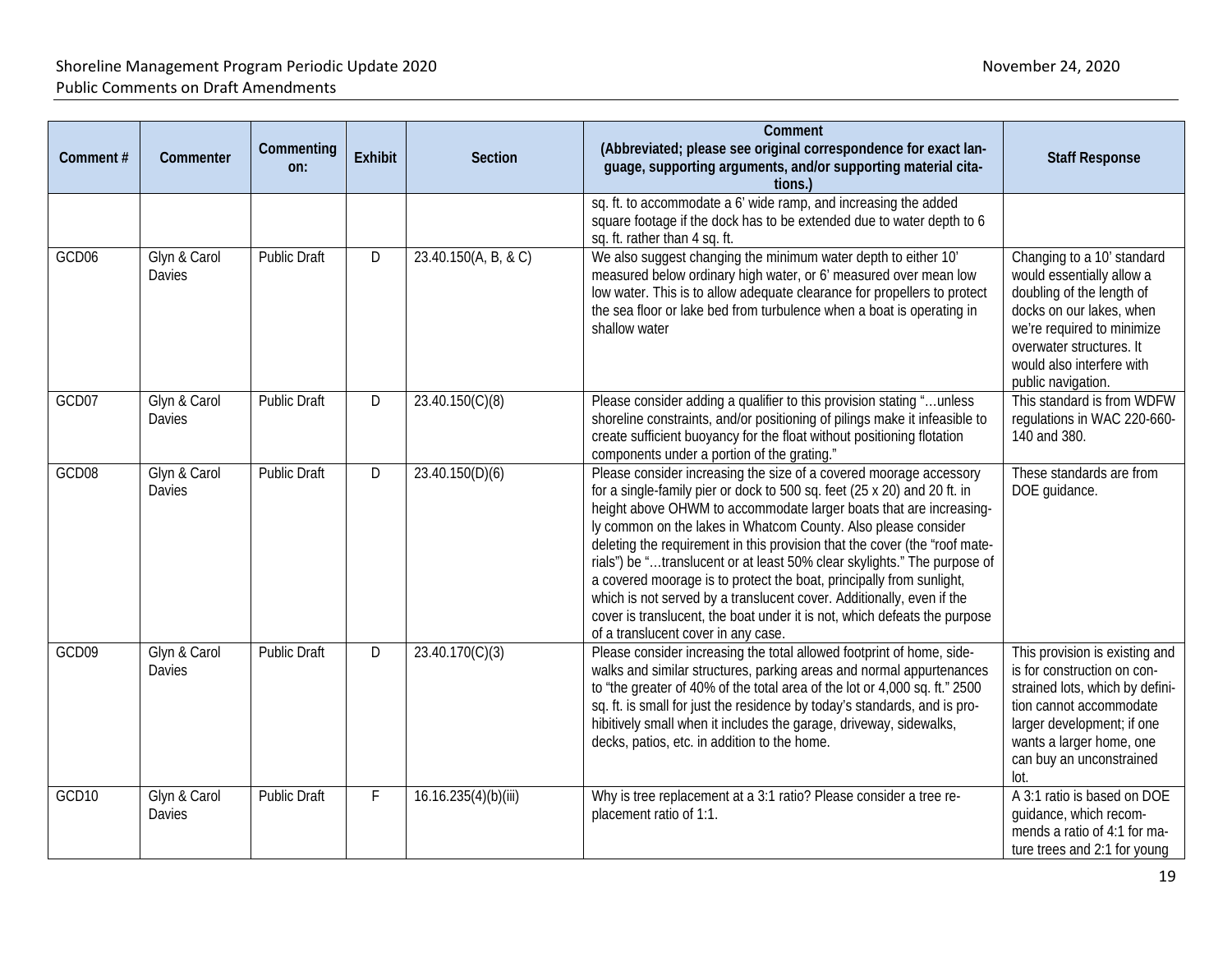| Comment# | Commenter                     | Commenting<br>on:   | Exhibit | Section            | Comment<br>(Abbreviated; please see original correspondence for exact lan-<br>guage, supporting arguments, and/or supporting material cita-<br>tions.)                                                                                                                                                                                                                                                                                                                                                                                                                                                                                                            | <b>Staff Response</b>                                                                                                                                                                                                                                                                                                |
|----------|-------------------------------|---------------------|---------|--------------------|-------------------------------------------------------------------------------------------------------------------------------------------------------------------------------------------------------------------------------------------------------------------------------------------------------------------------------------------------------------------------------------------------------------------------------------------------------------------------------------------------------------------------------------------------------------------------------------------------------------------------------------------------------------------|----------------------------------------------------------------------------------------------------------------------------------------------------------------------------------------------------------------------------------------------------------------------------------------------------------------------|
|          |                               |                     |         |                    |                                                                                                                                                                                                                                                                                                                                                                                                                                                                                                                                                                                                                                                                   | trees. For simplicities sake,<br>we averaged it. Additionally,<br>this is the same replacement<br>ratio in on Council's adopted<br>tree protection regulations<br>for Lake Whatcom and our<br>other special watershed<br>districts.                                                                                  |
| GCD11    | Glyn & Carol<br><b>Davies</b> | <b>Public Draft</b> | F       | 16.16.235(B)(5)(e) | Please consider a pruning height for shrubs on the order of $2' - 3'$ in<br>order to minimize view obstruction.                                                                                                                                                                                                                                                                                                                                                                                                                                                                                                                                                   | We have now moved that<br>provision from the view cor-<br>ridor section to the vegeta-<br>tion management section.                                                                                                                                                                                                   |
| GCD12    | Glyn & Carol<br><b>Davies</b> | <b>Public Draft</b> | F       | 16.16.265(A)(1)    | Please consider eliminating the building setback. The purpose of the<br>critical area buffer is to provide protection; with generous buffer re-<br>quirements (100' for shoreline, 50' - 100' for critical areas, etc.) there is<br>no need for an additional 10' building setback (or consider reducing the<br>building setback to 5' from the buffer).                                                                                                                                                                                                                                                                                                          | This setback was estab-<br>lished by Council and staff is<br>not proposing to change it.<br>We have, however, amend-<br>ed the section to allow for a<br>reduction where the setback<br>isn't warranted, modeled on<br>the COB's similar regulation.<br>(Note that this comment<br>contradicts comment<br>FW/WEC21.) |
| GCD13    | Glyn & Carol<br><b>Davies</b> | Public Draft        | F       | 16.16.265(A)(1)(b) | Please consider allowing for a grade-level deck that is covered by a<br>corresponding deck on the 2 <sup>nd</sup> floor, as well as the bottom of the<br>stairs/staircase for access to a second level deck, if any.                                                                                                                                                                                                                                                                                                                                                                                                                                              | Comment noted.                                                                                                                                                                                                                                                                                                       |
| GCD14    | Glyn & Carol<br>Davies        | <b>Public Draft</b> | F       | 16.16.270(C)(12)   | Same comment as GCD08 above: Please consider increasing the total<br>allowed footprint of home, garages/shops, decks, parking, and all lawn<br>and nonnative landscaping to "the greater of 40% of the total area of<br>the lot or 4,000 sq. ft." 2500 sq. ft. is small for just the residence by<br>today's standards, and is prohibitively small when it includes the gar-<br>age, driveway, sidewalks, decks and patios and lawn in addition to the<br>home. Also, 23.40.170.C.3 allows an additional 500 sq. ft. for landscap-<br>ing, lawn, turf, ornamental vegetation, or garden. This provision should<br>match and allow the same additional 500 sq. ft. | Reasonable use as pro-<br>posed would now be the last<br>effort to avoid a constitution-<br>al taking and allow develop-<br>ment on very constrained<br>lots and these cases should<br>be rare. The new paradigm<br>is to administratively allow<br>up to 50% buffer reduction<br>(with mitigation) through a        |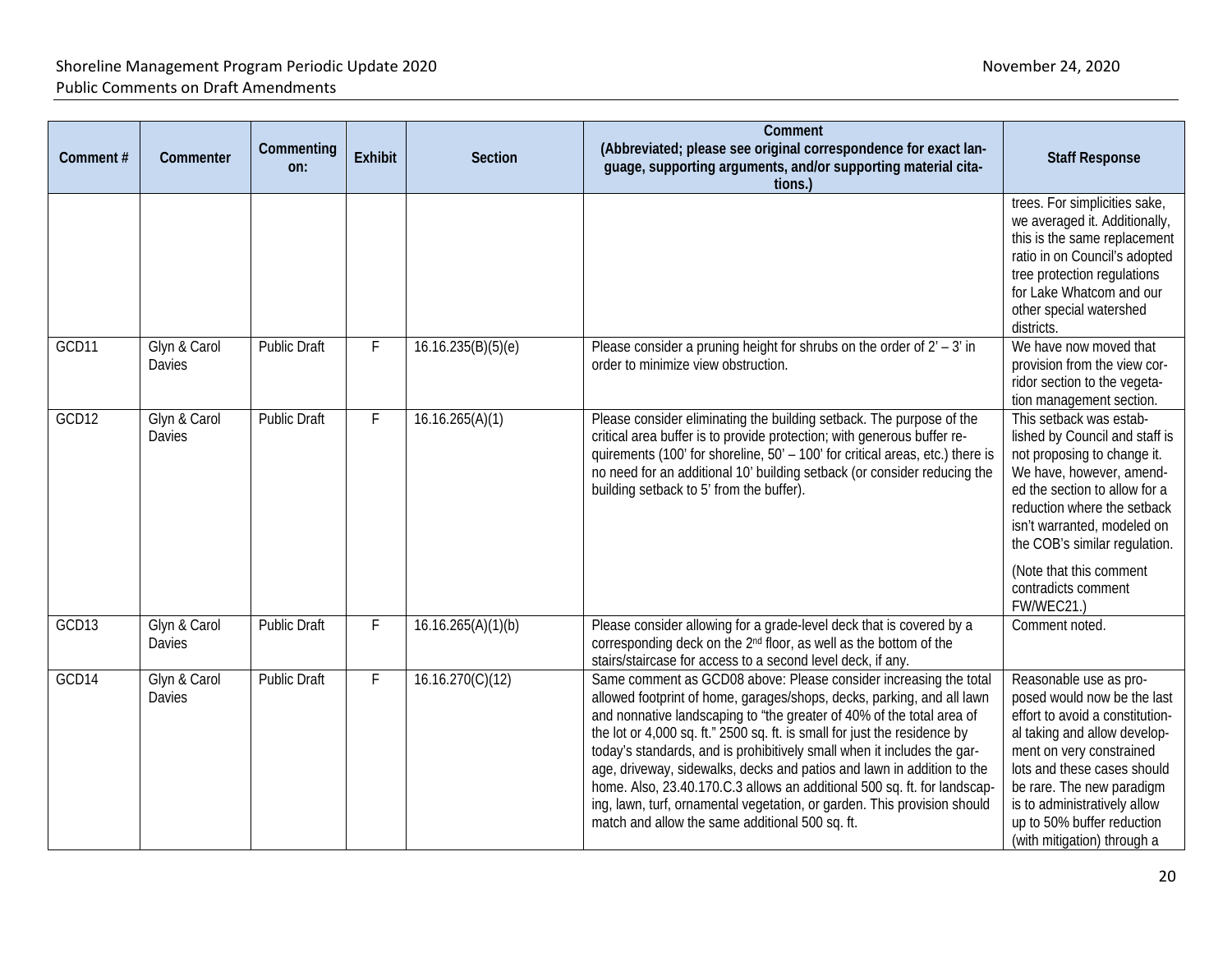| Comment# | Commenter              | Commenting<br>on:   | <b>Exhibit</b> | Section            | Comment<br>(Abbreviated; please see original correspondence for exact lan-<br>guage, supporting arguments, and/or supporting material cita-<br>tions.)                                                                                                                                                                                                   | <b>Staff Response</b>                                                                                                                                                                                                                                                                                                                                                                                                                       |
|----------|------------------------|---------------------|----------------|--------------------|----------------------------------------------------------------------------------------------------------------------------------------------------------------------------------------------------------------------------------------------------------------------------------------------------------------------------------------------------------|---------------------------------------------------------------------------------------------------------------------------------------------------------------------------------------------------------------------------------------------------------------------------------------------------------------------------------------------------------------------------------------------------------------------------------------------|
|          |                        |                     |                |                    |                                                                                                                                                                                                                                                                                                                                                          | minor variance (administra-<br>tive) and a greater reduction<br>with a public hearing (Hear-<br>ing Examiner). This new<br>approach should provide<br>greater flexibility while cut-<br>ting down on costs to appli-<br>cants and cases going to the<br>H/E. The shoreline code<br>cited is what is allowed with-<br>out a shoreline variance; an<br>applicant always has the<br>option to seek a larger foot-<br>print through a variance. |
| GCD15    | Glyn & Carol<br>Davies | <b>Public Draft</b> | F              | 16.16.620(F)       | Please allow for a storage tank when a storage tank is mandated by<br>County requirements for the well.                                                                                                                                                                                                                                                  | A storage tank is not re-<br>quired to be adjacent to a<br>well, as is a pump(house); it<br>could be placed elsewhere<br>on a property, outside of<br>critical areas/buffers.                                                                                                                                                                                                                                                               |
| GCD16    | Glyn & Carol<br>Davies | <b>Public Draft</b> | F              | 16.16.620(G)(2)(d) | Please consider allowing the dispersion outfall within the outer 50% of<br>the buffer.                                                                                                                                                                                                                                                                   | The 25% is existing lan-<br>guage; however, we have<br>proposed adding, "unless a<br>closer location is demon-<br>strated to be the only feasi-<br>ble location" to account for<br>odd circumstances.                                                                                                                                                                                                                                       |
| GCD17    | Glyn & Carol<br>Davies | <b>Public Draft</b> | F              | 16.16.265(A)(1)    | Please consider eliminating the building setback. The purpose of the<br>critical area buffer is to provide protection; with generous buffer re-<br>quirements (100' for shoreline, 50' - 100' for critical areas, etc.) there is<br>no need for an additional 10' building setback (or consider reducing the<br>building setback to 5' from the buffer). | We have added text to the<br>section describing its pur-<br>pose.<br>However, this setback was<br>established by Council and<br>staff is not proposing to<br>change it.                                                                                                                                                                                                                                                                     |
| GCD18    | Glyn & Carol<br>Davies | <b>Public Draft</b> | F              | 16.16.680(F)       | Please consider limiting the replacement ratio for preservation to 3<br>times the ratio for reestablishment or creation (in most cases, 1:1 ratio                                                                                                                                                                                                        | Mitigation ratios for wetland<br>impacts are taken verbatim                                                                                                                                                                                                                                                                                                                                                                                 |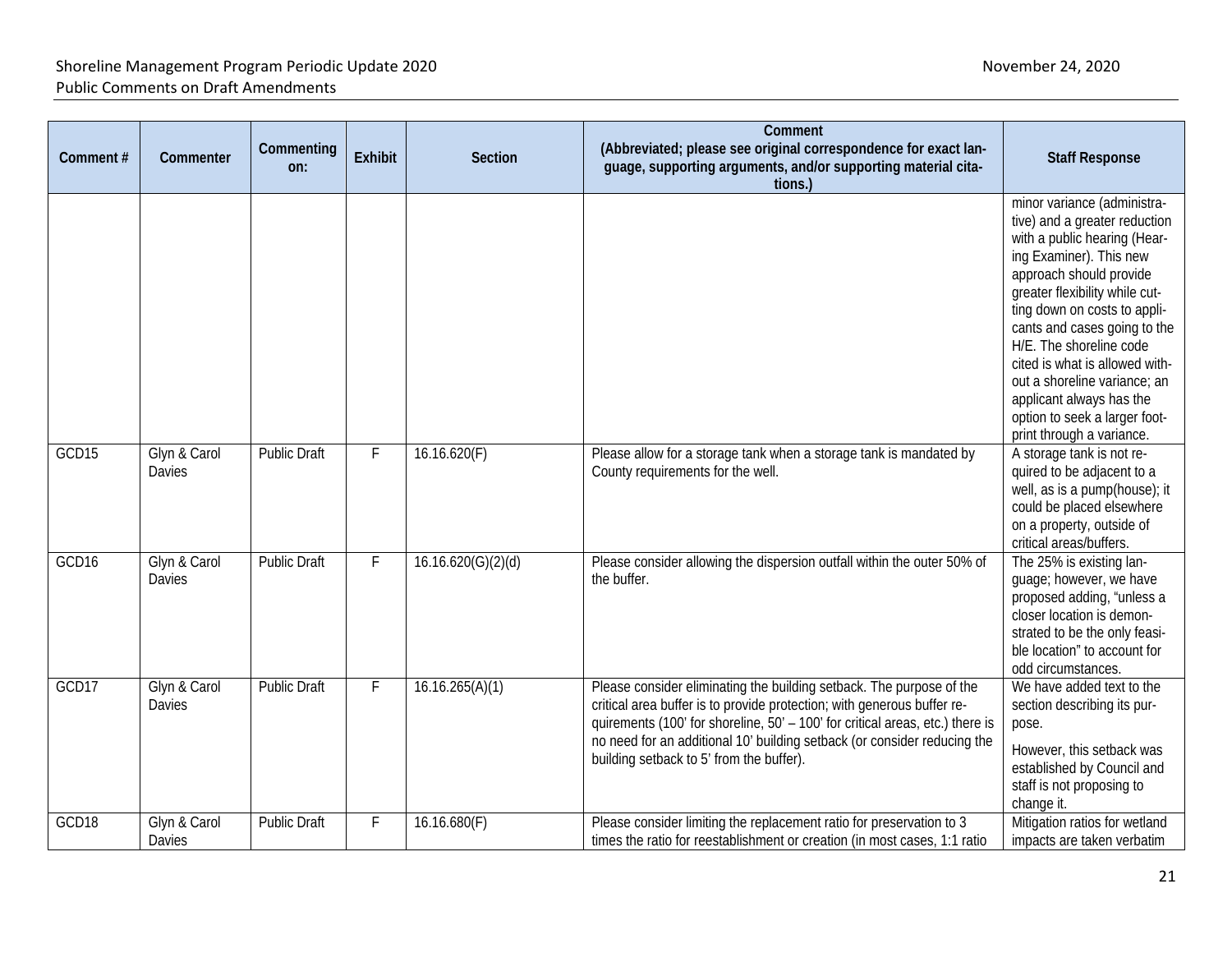| Comment# | Commenter                                                                         | Commenting<br>on:   | <b>Exhibit</b>          | Section            | Comment<br>(Abbreviated; please see original correspondence for exact lan-<br>guage, supporting arguments, and/or supporting material cita-<br>tions.)                                                                                                                                                                                        | <b>Staff Response</b>                                                                                                                                                                                                                     |
|----------|-----------------------------------------------------------------------------------|---------------------|-------------------------|--------------------|-----------------------------------------------------------------------------------------------------------------------------------------------------------------------------------------------------------------------------------------------------------------------------------------------------------------------------------------------|-------------------------------------------------------------------------------------------------------------------------------------------------------------------------------------------------------------------------------------------|
|          |                                                                                   |                     |                         |                    | should be applicable, so a 3 times ratio is generous and should suf-<br>fice).                                                                                                                                                                                                                                                                | from DOE guidance.                                                                                                                                                                                                                        |
| GCD19    | Glyn & Carol<br>Davies                                                            | <b>Public Draft</b> |                         | 16.16.720(A)       | Since you are proposing eliminating provision "O" under this section<br>that calls out residential, perhaps reference residential use in this pro-<br>vision: "including, without limitation, residential uses."                                                                                                                              | We're not sure to what the<br>commenter is referring.                                                                                                                                                                                     |
| GCD20    | Glyn & Carol<br>Davies                                                            | <b>Public Draft</b> | F                       | 16.16.720(B)(3)    | Please allow for a storage tank when a storage tank is mandated by<br>County requirements for the well.                                                                                                                                                                                                                                       | Tanks do not necessarily<br>need to be next to a well, as<br>a pump house does. Tanks<br>could be located elsewhere<br>on a property, outside of<br>critical areas/buffers.                                                               |
| GCD21    | Glyn & Carol<br>Davies                                                            | <b>Public Draft</b> | F                       | 16.16.720(G)(1)(d) | Please consider 6 foot width for private trails.                                                                                                                                                                                                                                                                                              | Comment noted.                                                                                                                                                                                                                            |
| GCD22    | Glyn & Carol<br>Davies                                                            | <b>Public Draft</b> | F                       | 16.16.745(C)(1)(c) | Please consider allowing buffer reduction to 65% of the standard buffer<br>specified in the table.                                                                                                                                                                                                                                            | The amendments proposed<br>are intended to meet DOE<br>guidance. As such, we can-<br>not vary without developing<br>our own Best Available Sci-<br>ence.                                                                                  |
| GCD23    | Glyn & Carol<br>Davies                                                            | Public Draft        |                         | 16.16.760(8)       | Please consider mitigation at 1:1 ratio regardless of whether placed<br>before or after impact occurs. Sometimes mitigation must occur after<br>the impact occurs for logistical reasons. This should not result in a 25%<br>penalty.                                                                                                         | This ratio is not proposed for<br>amendment; Council ap-<br>proved it in 2017 to account<br>for temporal loss.                                                                                                                            |
| LNTHPO01 | Tamela Smart,<br>Lummi Nation<br><b>Tribal Historic</b><br>Preservation<br>Office | <b>Public Draft</b> | $\overline{\mathsf{D}}$ | 23.60.030(18)      | One of our primary concerns is the use of the term "significant" in re-<br>gards to cultural resources. This term has a specific meaning under<br>Federal law. The definition that is included for this term on page 227 is<br>taken from the Federal process and it does not apply here. Under state<br>law a different process is followed. | The term significant has<br>been deleted from the defini-<br>tion of "cultural resource<br>site" as it is no longer used<br>in the regulations.                                                                                           |
| MES01    | Ed Miller, Miller<br>Environmental<br>Services                                    | <b>Public Draft</b> | F                       | 16.16.255(B)       | Subsection (5) was stricken, and a side bar note says this is addressed<br>by (4). This does not appear to be the case as 4 is an allowance for<br>water dependent use.                                                                                                                                                                       | We think the commenter<br>erred in his reference. Al-<br>lowance for water dependent<br>uses is subsection $(3)$ ; $(4)$<br>refers to uses allowed by<br>Ch. 16.16, which includes<br>activities allowed with or<br>without notification. |
| MES02    | Ed Miller, Miller                                                                 | <b>Public Draft</b> |                         | 6.16.255(B)(8)     | Alteration of functionally disconnected Type III or IV wetlands with as-                                                                                                                                                                                                                                                                      | The term "functionally dis-                                                                                                                                                                                                               |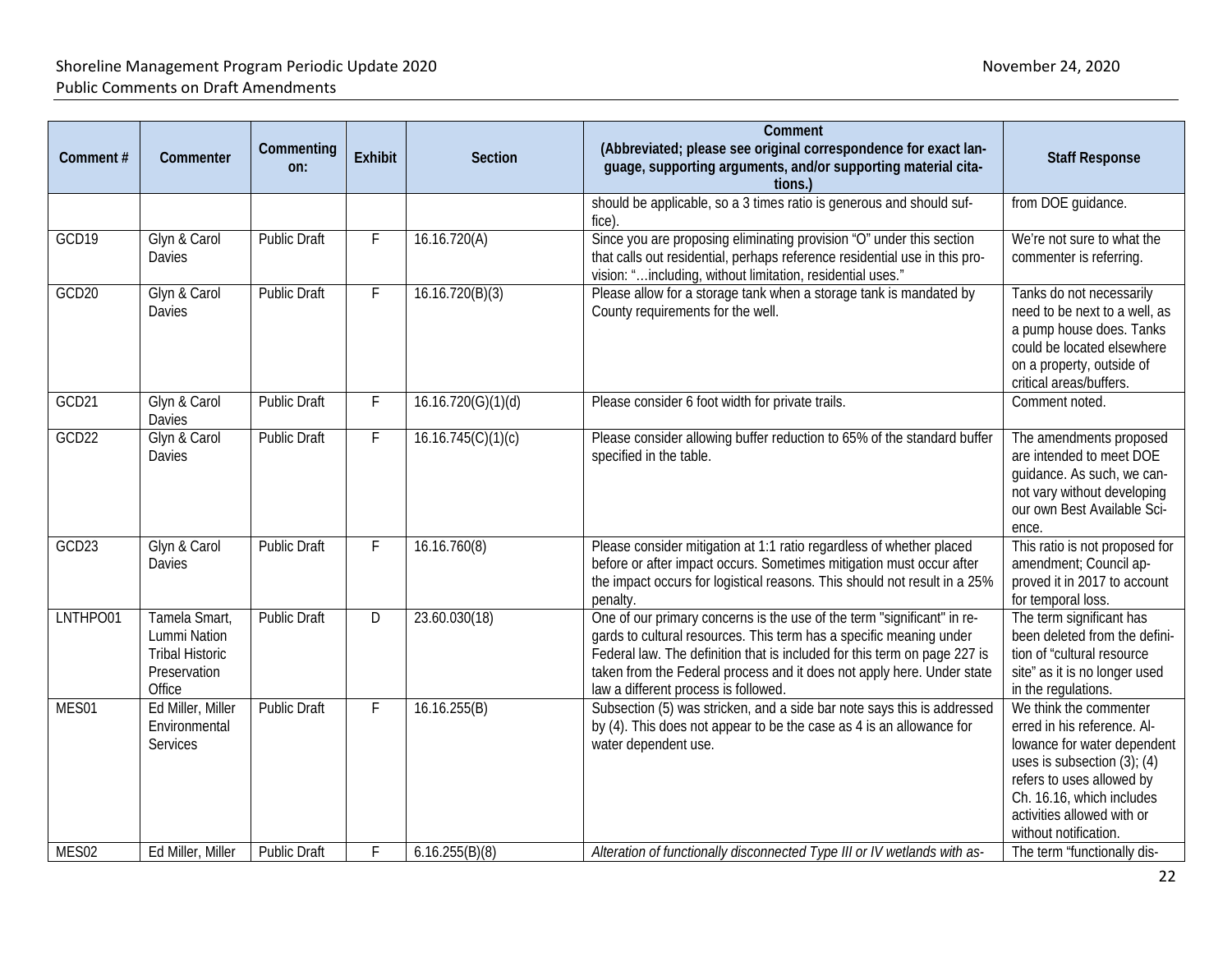| Comment# | Commenter                                             | Commenting<br>on:   | Exhibit | Section      | Comment<br>(Abbreviated; please see original correspondence for exact lan-<br>guage, supporting arguments, and/or supporting material cita-<br>tions.                                                                                                                                                                                                                                                                                                                                                                                                                                                                                                          | <b>Staff Response</b>                                                                                                                                                                                                                                                                                                                                             |
|----------|-------------------------------------------------------|---------------------|---------|--------------|----------------------------------------------------------------------------------------------------------------------------------------------------------------------------------------------------------------------------------------------------------------------------------------------------------------------------------------------------------------------------------------------------------------------------------------------------------------------------------------------------------------------------------------------------------------------------------------------------------------------------------------------------------------|-------------------------------------------------------------------------------------------------------------------------------------------------------------------------------------------------------------------------------------------------------------------------------------------------------------------------------------------------------------------|
|          | Environmental<br><b>Services</b>                      |                     |         |              | sociated with an approved commercial development within an Urban<br>Growth Area.<br>Please define "functionally disconnected". If this was intended to mean<br>"isolated wetlands", this provision would exclude many wetlands that<br>have seasonally flowing outlets within the Birch Bay area. Also, why<br>doesn't this exemption apply to residential development in other<br>UGAs?                                                                                                                                                                                                                                                                       | connected" has been delet-<br>ed.                                                                                                                                                                                                                                                                                                                                 |
| MES03    | Ed Miller, Miller<br>Environmental<br><b>Services</b> | <b>Public Draft</b> | F       | 16.16.225(C) | Please define "ecological connectivity" and "habitat corridors." It ap-<br>pears this section will grant the County the authority to protect/prohibit<br>development over areas outside of defined critical areas and their buff-<br>ers. The language is vague, which will create unpredictable review and<br>requirements. A corridor could be 10 feet wide or >300 feet wide, de-<br>pending on which species we are seeking to maintain a corridor for.<br>Additionally, corridors are already covered in the CAO, as a WDFW<br>priority habitat covered under the HCA section.                                                                            | The commenter is correct.<br>However, this verbiage was<br>added in response to the<br>Council's direction in the<br>adopted scoping document.                                                                                                                                                                                                                    |
| MES04    | Ed Miller, Miller<br>Environmental<br>Services        | <b>Public Draft</b> | F       | 16.16.225(D) | Was this section intended to apply to native plant communities within<br>critical areas and buffers or within any native plant community "associ-<br>ated" with critical areas? What does "associated" mean? This could<br>potentially imply that any native vegetation beyond the regulated buffer<br>should be prioritized for protection. This new section seeks to extend<br>authority over all vegetation (native and non-native) on a property.                                                                                                                                                                                                          | The CAO only applies to<br>critical areas and their buff-<br>ers, and as adopted by ref-<br>erence in the SMP, only<br>applies to the shoreline ju-<br>risdiction. This proposed<br>language does not extend<br>authority over all vegetation<br>on a property.                                                                                                   |
| MES05    | Ed Miller, Miller<br>Environmental<br>Services        | <b>Public Draft</b> | F       | 16.16.230(B) | We noted the verbiage change from the prior "exempt activities" title.<br>With this modification, no activities would be exempt from the critical<br>areas ordinance. Additionally, under subsection B of this section, the<br>language was modified to remove the allowance to prune or plant or-<br>namental or native trees within critical areas or buffers. This would take<br>away any rights to prune or plant native or non-native trees in lawfully<br>established gardens or landscaped areas, including fruit trees? Why?<br>This seems to be taking away some existing established rights. This<br>section is inconsistent with 16.16.235.B.4.a.i. | Per state law, all activities<br>are subject to the CAO,<br>including those listed here.<br>They are not exempt; they<br>just don't need a permit or<br>review. We changed the title<br>to make it clearer.<br>Pruning (and all vegetation<br>management) still listed as<br>an activity allowed in buffers<br>with notification<br>$(16.16.230((B)(4))$ . We re- |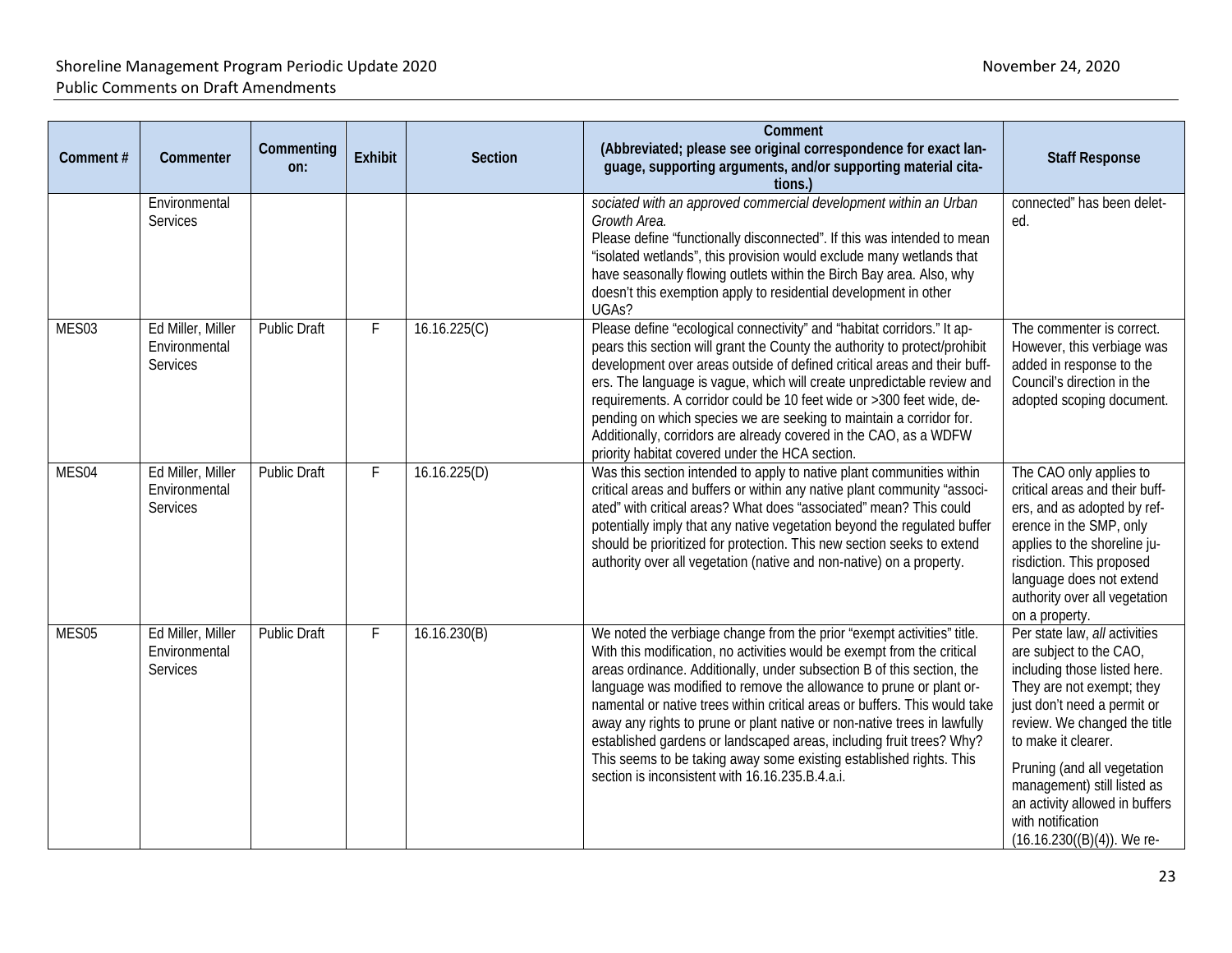| Comment# | Commenter                                      | Commenting<br>on:   | <b>Exhibit</b> | <b>Section</b>               | Comment<br>(Abbreviated; please see original correspondence for exact lan-<br>guage, supporting arguments, and/or supporting material cita-<br>tions.)                                                                                                                                                                                                                                                                                                                                                                                                                                                                                                                                                                                                                                                                                                                                                                                                                               | <b>Staff Response</b>                                                                                                                                                                                                                                                                       |
|----------|------------------------------------------------|---------------------|----------------|------------------------------|--------------------------------------------------------------------------------------------------------------------------------------------------------------------------------------------------------------------------------------------------------------------------------------------------------------------------------------------------------------------------------------------------------------------------------------------------------------------------------------------------------------------------------------------------------------------------------------------------------------------------------------------------------------------------------------------------------------------------------------------------------------------------------------------------------------------------------------------------------------------------------------------------------------------------------------------------------------------------------------|---------------------------------------------------------------------------------------------------------------------------------------------------------------------------------------------------------------------------------------------------------------------------------------------|
|          |                                                |                     |                |                              |                                                                                                                                                                                                                                                                                                                                                                                                                                                                                                                                                                                                                                                                                                                                                                                                                                                                                                                                                                                      | moved planting so people<br>don't think they can plant<br>new non-native trees in the<br>buffer. However, one can<br>still maintain existing vegeta-<br>tion.                                                                                                                               |
| MES06    | Ed Miller, Miller<br>Environmental<br>Services | <b>Public Draft</b> | F              | 16.16.235(B)(4)(b)(iv)(B)(2) | Evergreen trees may not be appropriate for all environments, particu-<br>larly wetlands with high levels of seasonal ponding. We recommend<br>removing the evergreen tree requirement.                                                                                                                                                                                                                                                                                                                                                                                                                                                                                                                                                                                                                                                                                                                                                                                               | This language is the same<br>that is used in our tree pro-<br>tection regulations for our<br>watersheds. Nonetheless,<br>we agree that in certain<br>circumstances evergreens<br>may not be the best choice.<br>Therefore we have added,<br>"unless otherwise approved<br>by the Director." |
| MES07    | Ed Miller, Miller<br>Environmental<br>Services | <b>Public Draft</b> | F              | 16.16.235(B)(5)              | What is the time scale when referring to "one-time"? The life of the<br>tree? The duration of property ownership? Please clarify.                                                                                                                                                                                                                                                                                                                                                                                                                                                                                                                                                                                                                                                                                                                                                                                                                                                    | This was unclear. We have<br>removed "a one-time," but<br>added "a cumulative total<br>of." We were trying to limit<br>the total amount of buffer<br>that could be cleared.                                                                                                                 |
| MES08    | Ed Miller, Miller<br>Environmental<br>Services | <b>Public Draft</b> | F              | 16.16.255(C)(3)              | "Habitat corridor" and "ecological connectivity" are general ecology<br>terms, not defined in this code and not regulated as a critical area -<br>unless they are a specific, identified HCA (such as old growth/mature<br>forest, Oregon White Oak, etc.). Biodiversity areas and corridors are<br>identified as a state "priority habitat" by Washington Department of Fish<br>and Wildlife (WDFW)- with corridors defined as "relatively undisturbed<br>and unbroken tracts of vegetation that connect fish and wildlife habitat<br>conservation areas, priority habitat, areas identified as biologically di-<br>verse, or valuable habitat within a city or UGA." Critical areas reports<br>are already required to cover biodiversity areas and corridors as an<br>HCA. If the intent of this added section is to include other areas in addi-<br>tion to those currently regulated as critical areas, it seems to be an<br>extension of and addition of a new regulated area. | The commenter is correct.<br>However, this verbiage was<br>added in response to the<br>Council's direction in the<br>adopted scoping document.                                                                                                                                              |
| MES09    | Ed Miller, Miller<br>Environmental             | Public Draft        | F              | 16.16.265(A)(1)              | What is the intent of the building setback? If it is to protect tree root<br>zones and allow for building access and maintenance, a building set-                                                                                                                                                                                                                                                                                                                                                                                                                                                                                                                                                                                                                                                                                                                                                                                                                                    | This setback was estab-<br>lished by Council and staff is                                                                                                                                                                                                                                   |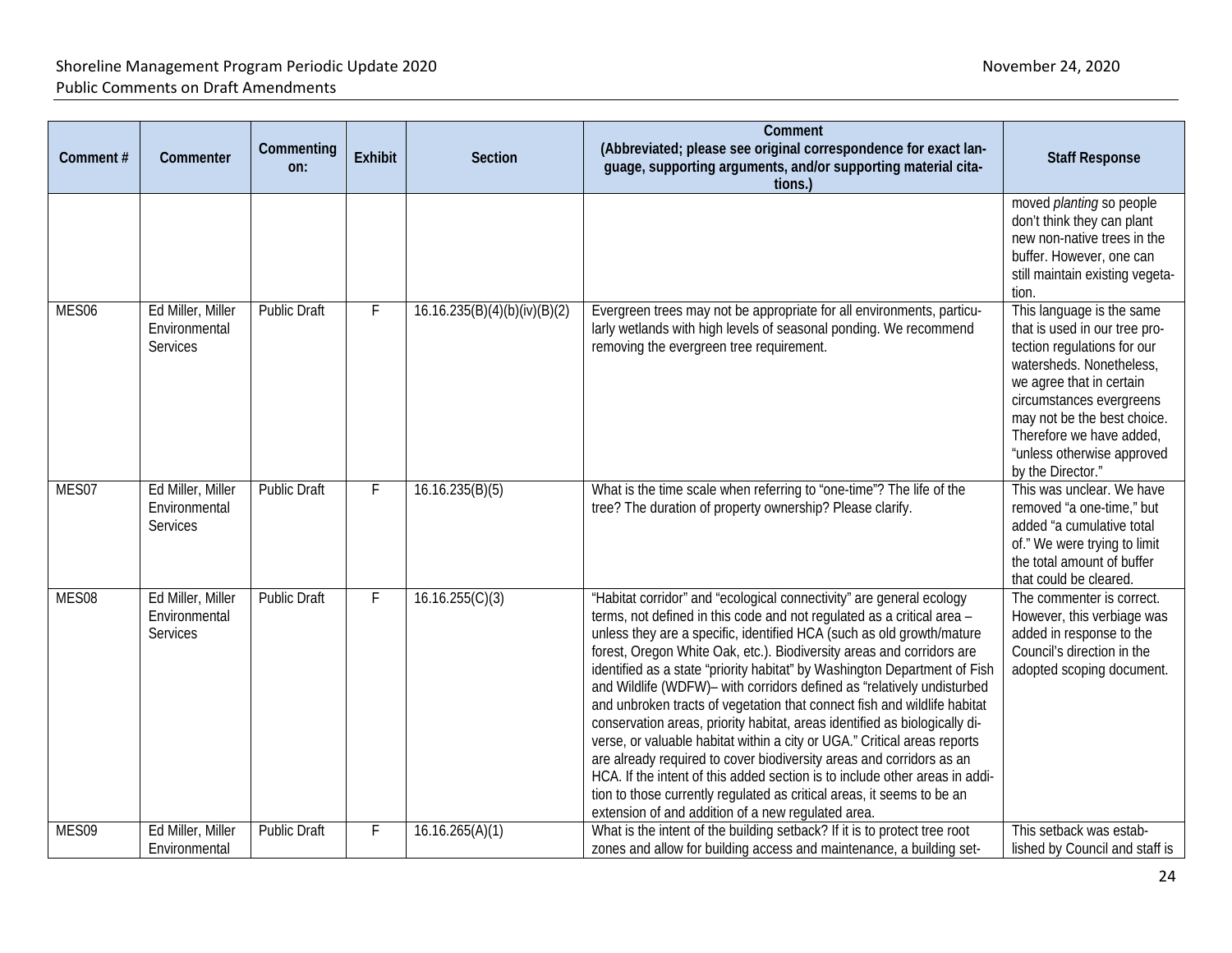| Comment# | Commenter                                      | Commenting<br>on:   | Exhibit | Section          | Comment<br>(Abbreviated; please see original correspondence for exact lan-<br>guage, supporting arguments, and/or supporting material cita-<br>tions.)                                                                                                                                                                                                                                                                                                                                                                                                                                                                                                                                                                                                                                                                                                                                                   | <b>Staff Response</b>                                                                                                                                                                                                                                                                                                                                                                                                                                                                                                                                                                                                              |
|----------|------------------------------------------------|---------------------|---------|------------------|----------------------------------------------------------------------------------------------------------------------------------------------------------------------------------------------------------------------------------------------------------------------------------------------------------------------------------------------------------------------------------------------------------------------------------------------------------------------------------------------------------------------------------------------------------------------------------------------------------------------------------------------------------------------------------------------------------------------------------------------------------------------------------------------------------------------------------------------------------------------------------------------------------|------------------------------------------------------------------------------------------------------------------------------------------------------------------------------------------------------------------------------------------------------------------------------------------------------------------------------------------------------------------------------------------------------------------------------------------------------------------------------------------------------------------------------------------------------------------------------------------------------------------------------------|
|          | Services                                       |                     |         |                  | back is not always needed. For example, a new building within a grass<br>field would not disturb root zones within a buffer or result in significant<br>disturbance by a homeowner walking around the house. Assuming this<br>10-foot building setback area would or could be tabulated as impact,<br>the setback will effectively reduce the allowed "reasonable use" foot-<br>print (which is proposed to be reduced back down to 2,500 square feet<br>under this code). Forcing applicants to build smaller homes on reason-<br>able use lots in order to accommodate a 10-foot building setback will<br>significantly reduce the buildable area on a property. For example, a 50<br>x 50-foot building (2,500 SF) would have to shrink to 40 by 30-foot<br>building (1,200 SF) if it is against a road setback in order to leave a 10-<br>foot building setback around three sides of the structure. | not proposing to change it.<br>We recognize, however, that<br>there may be instances<br>where the setback isn't war-<br>ranted and have amended<br>the section to allow for a<br>reduction in such cases,<br>modeled on the COB's simi-<br>lar regulation.                                                                                                                                                                                                                                                                                                                                                                         |
| MES10    | Ed Miller, Miller<br>Environmental<br>Services | <b>Public Draft</b> | F       | 16.16.265(B)(1)  | Significant Trees" needs to be defined in the CAO.                                                                                                                                                                                                                                                                                                                                                                                                                                                                                                                                                                                                                                                                                                                                                                                                                                                       | The WCC has too many<br>disparate definition sections,<br>many of which define the<br>same words differently. Staff<br>is working toward ultimately<br>having one definition chap-<br>ter. But until that happens,<br>we're trying not to add new<br>definitions where words are<br>already defined elsewhere,<br>which is why we've added<br>"Any words not defined here-<br>in shall be defined pursuant<br>to Titles 20 (Zoning), 22<br>(Land Use and Develop-<br>ment), 23 (Shoreline Man-<br>agement Program), or their<br>common meanings when not<br>defined in code" at the be-<br>ginning of the definition sec-<br>tion. |
| MES11    | Ed Miller, Miller<br>Environmental<br>Services | <b>Public Draft</b> | F       | 16.16.270(C)(12) | Reasonable Use Exceptions. For single-family residences, the maxi-<br>mum impact area may be no larger than 2,500 square feet. This impact<br>area shall include the residential structure as well as appurtenant de-<br>velopment that are necessarily connected to the use and enjoyment of                                                                                                                                                                                                                                                                                                                                                                                                                                                                                                                                                                                                            | Reasonable use as pro-<br>posed would now be the last<br>effort to avoid a constitution-<br>al taking and allow develop-                                                                                                                                                                                                                                                                                                                                                                                                                                                                                                           |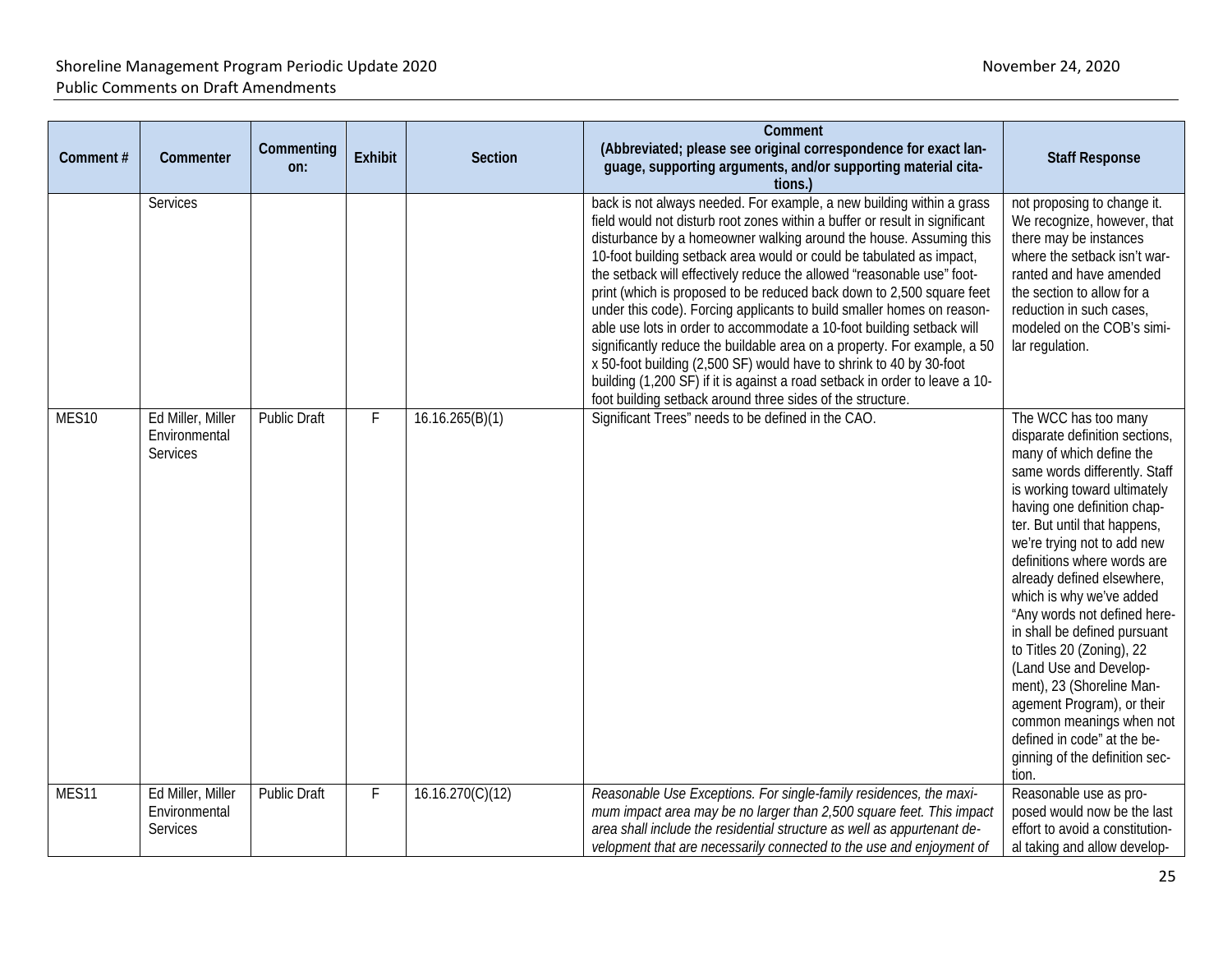| Comment# | Commenter                                             | Commenting<br>on:   | <b>Exhibit</b> | <b>Section</b>                      | Comment<br>(Abbreviated; please see original correspondence for exact lan-<br>guage, supporting arguments, and/or supporting material cita-<br>tions.)                                                                                                                                                                                                                                                                                                                                                                                                                                                                                                                                                                                                                                                                                                                                                                                                                                                                                                                                                                                                                                                                                                                                                                                                                                                                                         | <b>Staff Response</b>                                                                                                                                                                                                                                                                                                                                                                                                                                                                                                                                                                                                            |
|----------|-------------------------------------------------------|---------------------|----------------|-------------------------------------|------------------------------------------------------------------------------------------------------------------------------------------------------------------------------------------------------------------------------------------------------------------------------------------------------------------------------------------------------------------------------------------------------------------------------------------------------------------------------------------------------------------------------------------------------------------------------------------------------------------------------------------------------------------------------------------------------------------------------------------------------------------------------------------------------------------------------------------------------------------------------------------------------------------------------------------------------------------------------------------------------------------------------------------------------------------------------------------------------------------------------------------------------------------------------------------------------------------------------------------------------------------------------------------------------------------------------------------------------------------------------------------------------------------------------------------------|----------------------------------------------------------------------------------------------------------------------------------------------------------------------------------------------------------------------------------------------------------------------------------------------------------------------------------------------------------------------------------------------------------------------------------------------------------------------------------------------------------------------------------------------------------------------------------------------------------------------------------|
|          |                                                       |                     |                |                                     | a single-family residence. These appurtenant developments include<br>garages/shops, decks, parking, and all lawn and nonnative landscap-<br>ing.<br>Why is reasonable use reduced from 4,000 SF to 2,500 SF? The<br>County Council previously approved the larger area so that property<br>owners could use a reasonable portion of their 5, 10, 20-acre proper-<br>ties with a house, shop, garden, etc. If the intent is to make it the same<br>as the SMP reasonable use allowance (2,500 square feet), please<br>explain why they need to be the same. Shoreline lots fall within 200<br>feet of the shoreline, a more highly protected area designated by the<br>Shoreline Management Act. Additionally, shoreline lots are often small-<br>er-sized lots. A majority of non-shoreline lots in the County are at least<br>five acres in size. No specific reasoning is given on why the reasonable<br>use allowance is being lowered, despite the recent critical areas code<br>update in 2017 which brought it to 4,000 square feet.<br>This is particularly concerning if a 10-foot building setback is required<br>to be included within the reasonable use allocation area, severely re-<br>ducing building size. Potentially, a property owner with five acres or<br>more could be limited to a 1,000 SF house with a required 10-foot<br>building setback and max out the reasonable use allowance with a<br>small house footprint. | ment on very constrained<br>lots and these cases should<br>be rare. The new paradigm<br>is to administratively allow<br>up to 50% buffer reduction<br>(with mitigation) through a<br>minor variance (administra-<br>tive) and a greater reduction<br>with a public hearing (Hear-<br>ing Examiner). This new<br>approach should provide<br>greater flexibility while cut-<br>ting down on costs to appli-<br>cants and cases going to the<br>H/E. The shoreline code<br>cited is what is allowed with-<br>out a shoreline variance; an<br>applicant always has the<br>option to seek a larger foot-<br>print through a variance. |
| MES12    | Ed Miller, Miller<br>Environmental<br><b>Services</b> | <b>Public Draft</b> | F              | $16.16.630(C)$ &<br>16.16.740(A)(1) | This section of code was revised to remove the provision that buffers<br>do not extend across substantially developed areas and/or across le-<br>gally established roads. The language was changed to only include<br>"existing, legally established substantially developed surface". This<br>change would allow larger buffers to include disconnected area on the<br>opposite side of roads or developed surfaces (such as buildings).<br>Please explain the reason for this change. We are not aware of any<br>Department of Ecology guidance that proposes including disconnected<br>portions of buffer across roads or developed areas.<br>While some wildlife species may cross roads (e.g. birds, mammals), it<br>seems unlikely that water-dependent species (e.g., amphibians) would<br>regularly access buffers across roads and buildings. Since the intent of<br>the buffer is to protect the functions of the wetland, perhaps the analy-<br>sis should focus on what functions a disconnected buffer would provide                                                                                                                                                                                                                                                                                                                                                                                                              | Hydrologic or water quality<br>functions are not the only<br>reason for buffers. While<br>small water-dependent spe-<br>cies (e.g., amphibians) may<br>not cross roads, many oth-<br>ers do, or they nest, roost, or<br>any number of other activi-<br>ties. DOE guidance does not<br>provide provisions for reduc-<br>ing buffers because of minor<br>(e.g., dirt driveways) intru-<br>sions.                                                                                                                                                                                                                                   |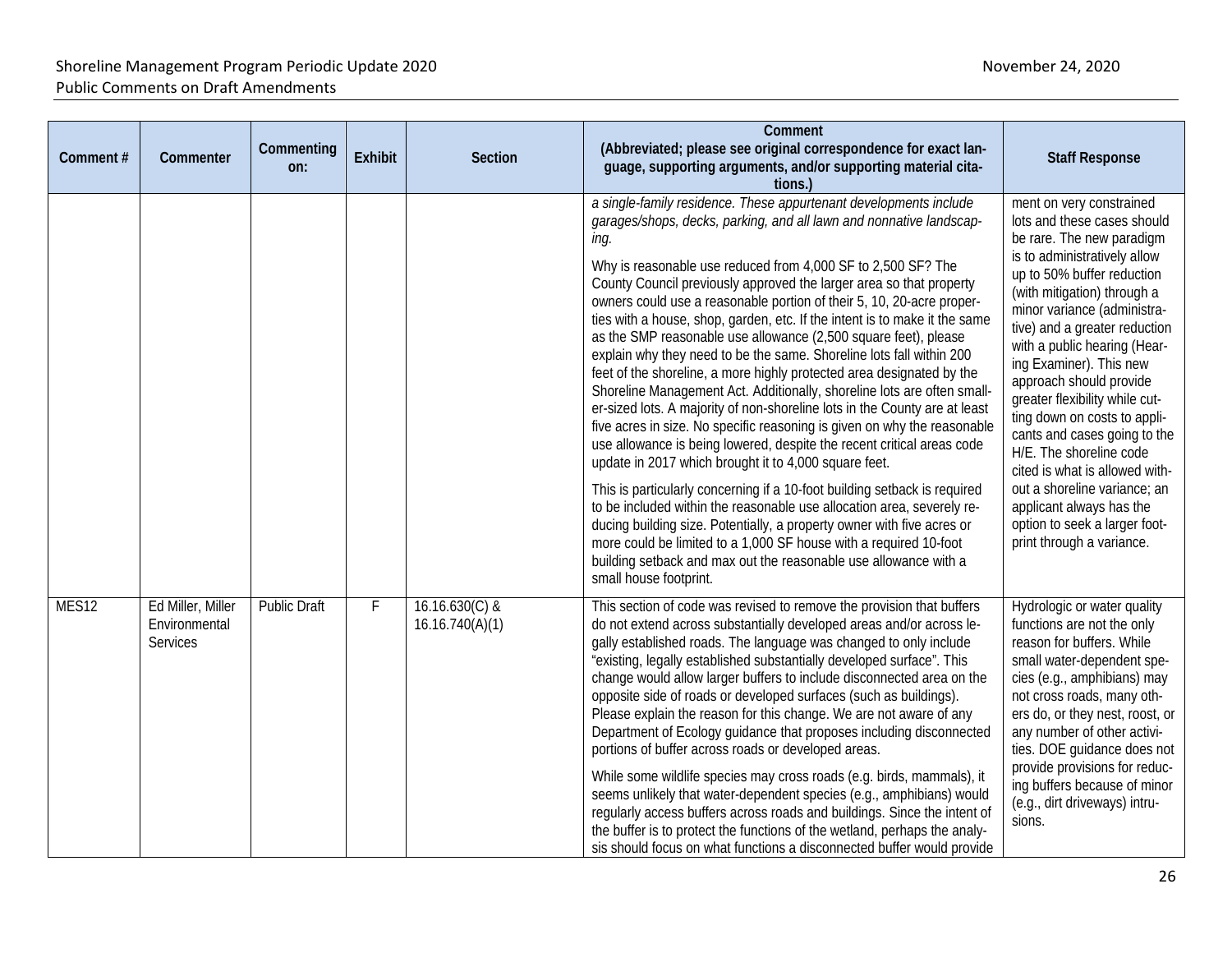| Comment# | Commenter                                      | Commenting<br>on:   | <b>Exhibit</b> | <b>Section</b>     | Comment<br>(Abbreviated; please see original correspondence for exact lan-<br>guage, supporting arguments, and/or supporting material cita-<br>tions.)                                                                                                                                                                                                                                                                                                                                                                                                                                                                                                                                                                                                                                                                                                            | <b>Staff Response</b>                                                                                                                                                                                                                  |
|----------|------------------------------------------------|---------------------|----------------|--------------------|-------------------------------------------------------------------------------------------------------------------------------------------------------------------------------------------------------------------------------------------------------------------------------------------------------------------------------------------------------------------------------------------------------------------------------------------------------------------------------------------------------------------------------------------------------------------------------------------------------------------------------------------------------------------------------------------------------------------------------------------------------------------------------------------------------------------------------------------------------------------|----------------------------------------------------------------------------------------------------------------------------------------------------------------------------------------------------------------------------------------|
|          |                                                |                     |                |                    | to a wetland across a road or building. The disconnected buffer would<br>not provide hydrologic or water quality functions for the wetland across<br>the road.<br>This change would substantially increase the amount of regulated buff-<br>er areas in Whatcom County, particularly in conjunction with the larger<br>buffers proposed under this code change. As such, it seems there<br>should be some reasoning provided as to why this change is needed or                                                                                                                                                                                                                                                                                                                                                                                                   |                                                                                                                                                                                                                                        |
| MES13    | Ed Miller, Miller<br>Environmental<br>Services | <b>Public Draft</b> | F              | 16.16.640(A)       | even valid.<br>How will the Director determine what distance is necessary to increase<br>the buffer if it's "poorly vegetated"? This appears subjective as there is<br>no definitive science that provides clear buffer widths in these cases -<br>they could vary depending on what function or which species you are<br>seeking to protect. What would qualify as "poorly vegetated"? Bare<br>dirt? Grass? Significant coverage of invasive species? This section of<br>code could be interpreted and applied very differently among staff,<br>decreasing predictability and consistency for landowners. The section<br>has also been altered from the existing code to allow for buffer in-<br>creases to "provide connectivity to other wetland and habitat areas".<br>This seems to be an especially broad provision to increase buffers<br>almost anywhere. | Staff is proposing amend-<br>ments to this section to pro-<br>vide better rationale (based<br>on DOE guidance) for an<br>already existing section.                                                                                     |
| MES14    | Ed Miller, Miller<br>Environmental<br>Services | <b>Public Draft</b> | F              | 16.16.640(B)(2)    | Buffer Width Averaging. In the specified locations where a buffer has<br>been reduced to achieve averaging, the Director may require en-<br>hancement to the remaining buffer to ensure no net loss of ecologic<br>function, services, or value.<br>This section effectively eliminates the intent of buffer averaging and<br>converts it to buffer reduction by requiring mitigation. Buffer averaging<br>is an important and simple way to allow more flexibility for property<br>owners that need to make minor buffer adjustments. This section will<br>also reduce consistency and predictability (each staff member could<br>apply this differently), and will increase the cost for simple projects by<br>requiring plantings, monitoring, bonding, etc. by thousands of dollars.                                                                          | The intent that if the remain-<br>ing reduced buffer area is<br>degraded, it is now narrower<br>and lacks the vegetation to<br>properly function. If it is well<br>vegetated, enhancement<br>would not be necessary (nor<br>required). |
| MES15    | Ed Miller, Miller<br>Environmental<br>Services | <b>Public Draft</b> | F              | 16.16.640(C)(1)(c) | Buffer Width Reduction. The buffer shall not be reduced to less than 75<br>percent of the standard buffer.<br>The existing code section allows for up to a 50 percent (or minimum of<br>25 feet) reduction of a Category IV wetland buffer, while higher catego-                                                                                                                                                                                                                                                                                                                                                                                                                                                                                                                                                                                                  | We are responding to com-<br>ments from DOE regarding<br>having to meet their latest<br>guidance.                                                                                                                                      |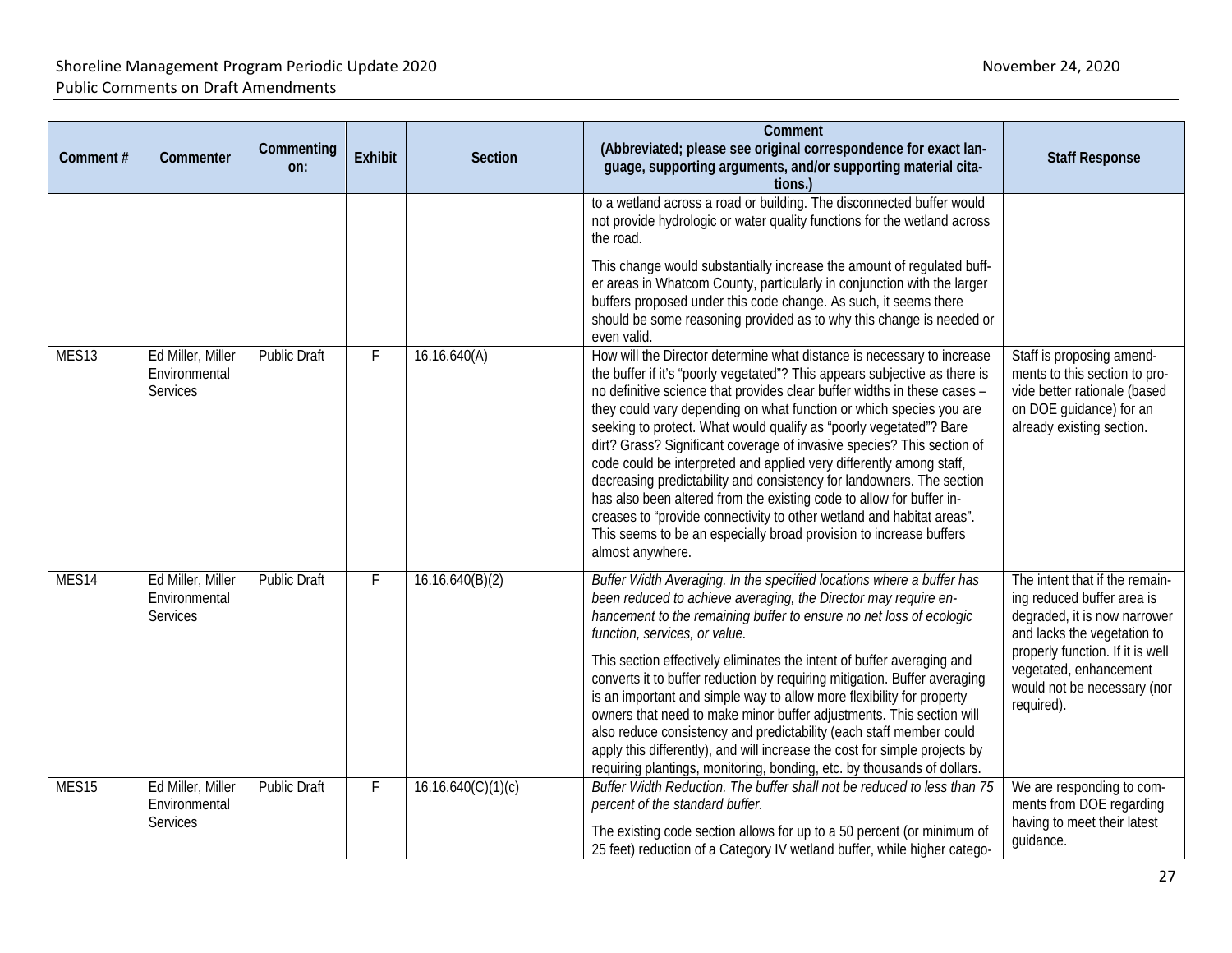| Comment#          | Commenter                                             | Commenting<br>on:   | <b>Exhibit</b> | <b>Section</b>                            | Comment<br>(Abbreviated; please see original correspondence for exact lan-<br>guage, supporting arguments, and/or supporting material cita-<br>tions.)                                                                                                                                                                                                                                                                                                                                                                                                                                                                                                                                                                                                                                                                                                                                                                                                                                                                                                                                                                                                                                                                                                                                                                                                    | <b>Staff Response</b>                                                                                                                                                                                                                                                                                                                                                                                          |
|-------------------|-------------------------------------------------------|---------------------|----------------|-------------------------------------------|-----------------------------------------------------------------------------------------------------------------------------------------------------------------------------------------------------------------------------------------------------------------------------------------------------------------------------------------------------------------------------------------------------------------------------------------------------------------------------------------------------------------------------------------------------------------------------------------------------------------------------------------------------------------------------------------------------------------------------------------------------------------------------------------------------------------------------------------------------------------------------------------------------------------------------------------------------------------------------------------------------------------------------------------------------------------------------------------------------------------------------------------------------------------------------------------------------------------------------------------------------------------------------------------------------------------------------------------------------------|----------------------------------------------------------------------------------------------------------------------------------------------------------------------------------------------------------------------------------------------------------------------------------------------------------------------------------------------------------------------------------------------------------------|
|                   |                                                       |                     |                |                                           | ry wetland or restricted to a 25 percent reduction. Why is this being<br>changed? Is there guidance from the Department of Ecology support-<br>ing the change or data from Whatcom County showing that the current<br>allowed reduction up to 50 percent for Category IV wetlands is not<br>working? Category IV wetlands are generally low functioning wetlands<br>- why are we further restricting buffer flexibility here?                                                                                                                                                                                                                                                                                                                                                                                                                                                                                                                                                                                                                                                                                                                                                                                                                                                                                                                             |                                                                                                                                                                                                                                                                                                                                                                                                                |
| MES <sub>16</sub> | Ed Miller, Miller<br>Environmental<br>Services        | <b>Public Draft</b> | F              | 16.16.640(C)(1)(e)(iii)                   | Does this mean the Director could require property owners to protect<br>non-critical area and non-buffer areas with a conservation easement?<br>This essentially gives the Director unlimited authority to restrict uses<br>over non-protected uplands on properties, further limiting uses on<br>properties without clear rationale, size limitations/restrictions, or pre-<br>dictability. Again, this section of code will create highly unpredictable<br>review, requirements, and result in additional cost and critical areas<br>assessment report revisions, depending on staff interpretations and<br>personal beliefs. Additionally - allowed buffer reductions already re-<br>quire buffer mitigation to offset the impact. Please provide rationale for<br>requiring additional mitigation that may include non-designated critical<br>areas.                                                                                                                                                                                                                                                                                                                                                                                                                                                                                                  | This is not intended to be in<br>addition to mitigation, but<br>one of the ways to achieve<br>no net loss through the miti-<br>gation sequence while ap-<br>plying landscape ecology<br>principals.                                                                                                                                                                                                            |
| MES17             | Ed Miller, Miller<br>Environmental<br><b>Services</b> | Public Draft        | F              | $16.16.640(C)(1)(g)$ &<br>16.16.640(C)(3) | Buffer Width Reduction. All buffer reduction impacts are mitigated and<br>result in equal or greater protection of the wetland functions and val-<br>ues. This includes enhancement of existing degraded buffer area and<br>provide mitigation for the disturbed buffer area.<br>Define "degraded". This could result in the Director arbitrarily requiring<br>acres of additional planting, above and beyond the 1:1 or 1.25:1 buffer<br>mitigation. How is the amount of area determined? What if the area is<br>an active hayfield or established pasture that is in use? The Director<br>could remove the ability to use a legally established, non-conforming<br>uses and require planting over such area. This again will add uncer-<br>tainty, lack of predictability, and significantly increase costs without any<br>clear limitations on how much planting could be required. Additionally,<br>this sounds like two things are now required - enhancement of existing<br>degraded buffer and conducting additional mitigation. Why are property<br>owners penalized for the current condition of the property - that may<br>have been in place for generations? Also, it should be noted that buff-<br>ers are not static, and have been increasing with every update and<br>version of the CAO. As a result, areas which now may be considered | Planting of degraded buffer<br>has been a part of our CAO<br>since 2005 and based on<br>DOE guidance. We have<br>only tried to clarify based on<br>case history; we are clarify-<br>ing that the area that might<br>be enhanced is limited to the<br>specific location being re-<br>duced.<br>Per DOE guidance, degrad-<br>ed is any portion of a buffer<br>that is not in a densely vege-<br>tated community. |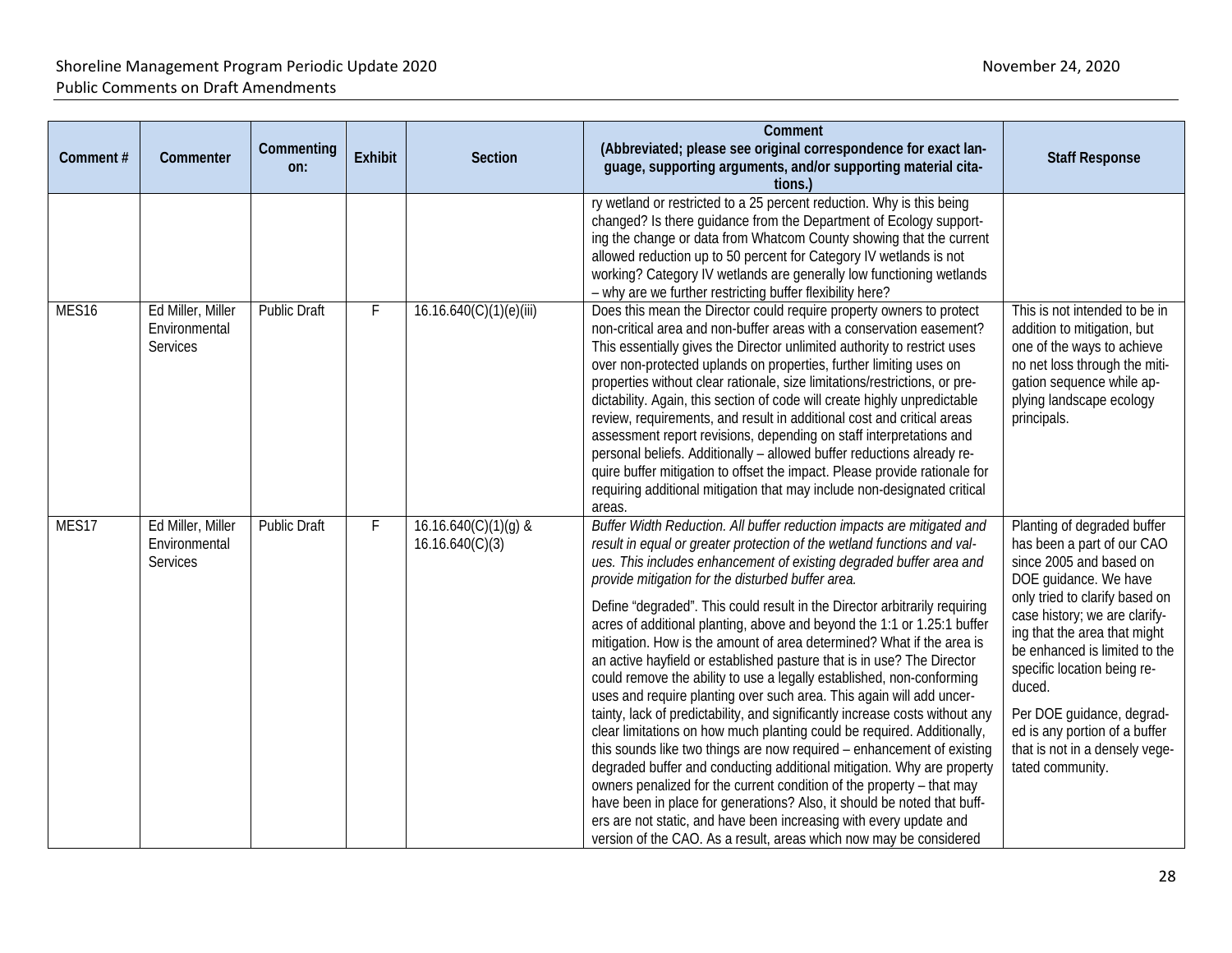| Comment#          | Commenter                                      | Commenting<br>on:   | Exhibit | Section      | Comment<br>(Abbreviated; please see original correspondence for exact lan-<br>guage, supporting arguments, and/or supporting material cita-<br>tions.)                                                                                                                                                                                                                                                                                                                                                                                                                                                                                                                                                                                                               | <b>Staff Response</b>                                                                                                                                   |
|-------------------|------------------------------------------------|---------------------|---------|--------------|----------------------------------------------------------------------------------------------------------------------------------------------------------------------------------------------------------------------------------------------------------------------------------------------------------------------------------------------------------------------------------------------------------------------------------------------------------------------------------------------------------------------------------------------------------------------------------------------------------------------------------------------------------------------------------------------------------------------------------------------------------------------|---------------------------------------------------------------------------------------------------------------------------------------------------------|
|                   |                                                |                     |         |              | "degraded buffer," potentially requiring additional enhancement (per the<br>draft change), may not have even been regulated as buffer a few years<br>ago.                                                                                                                                                                                                                                                                                                                                                                                                                                                                                                                                                                                                            |                                                                                                                                                         |
| MES <sub>18</sub> | Ed Miller, Miller<br>Environmental<br>Services | <b>Public Draft</b> | F       | 16.16.680(H) | Mitigation Ratios. For impacts to wetland buffers, mitigation shall be<br>provided at the follow ratios (1) Where the mitigation is placed after<br>the impact occurs, at a 1.25:1 ratio (area or function); and (2) where<br>the mitigation is in place and functional before the impact occurs (i.e.<br>advanced mitigation), at a 1:1 ratio (area or function).<br>Planting mitigation prior to project construction is complicated because                                                                                                                                                                                                                                                                                                                       | It is being amended to meet<br>DOE guidance.                                                                                                            |
|                   |                                                |                     |         |              | of access for equipment, permit issuance, and seasonal constraints<br>(plants generally must be planted in winter or spring) - which doesn't<br>always coincide with project construction. At the stage when the mitiga-<br>tion is designed and the critical areas assessment report is submitted<br>to the County for review with the site plan, we don't know when or if<br>planting could occur prior to project construction. This makes it impos-<br>sible to assume applicants could achieve a 1:1 mitigation ratio unless<br>they are using an established mitigation bank to offset their impacts.<br>Why is this being changed? Is there a directive from the Department of<br>Ecology or data in Whatcom County supporting this, and the higher<br>ratio? |                                                                                                                                                         |
| MES19             | Ed Miller, Miller<br>Environmental<br>Services | <b>Public Draft</b> | F       | 16.16.720(D) | Private Access. Access to existing legal lots may be permitted to cross<br>habitat conservation areas if there are no feasible alternative align-<br>ments.<br>This section as modified implies that no new lots could be created<br>(subdivided) if a road would be needed to cross through a habitat con-<br>servation area. This could include trumpeter swan loafing areas (which<br>are roughly mapped on WDFW priority habitats and species maps),<br>biodiversity corridors, bat habitat (which includes entire townships<br>where bats are mapped), streams, Pileated woodpecker habitat (which<br>is not mapped by WDFW and must be determined by the project biolo-<br>gist or County staff), and many other priority habitats.                            | We have amended this sec-<br>tion to clarify in such a way<br>that subdivisions could still<br>occur.                                                   |
| MES20             | Ed Miller, Miller<br>Environmental<br>Services | <b>Public Draft</b> | F       | 16.16.630(F) | Table 1 Standard Wetland Buffer Widths.<br>Based on a sampling of numerous projects in Whatcom County, the<br>most common wetland category is a Category III with a moderate habi-<br>tat score (110 or 150-foot buffers for moderate or high intensity land                                                                                                                                                                                                                                                                                                                                                                                                                                                                                                         | Based on conversations with<br>DOE staff, Table 1 is pro-<br>posed to be updated to be<br>consistent with their latest<br>quidance. Mr. Miller provides |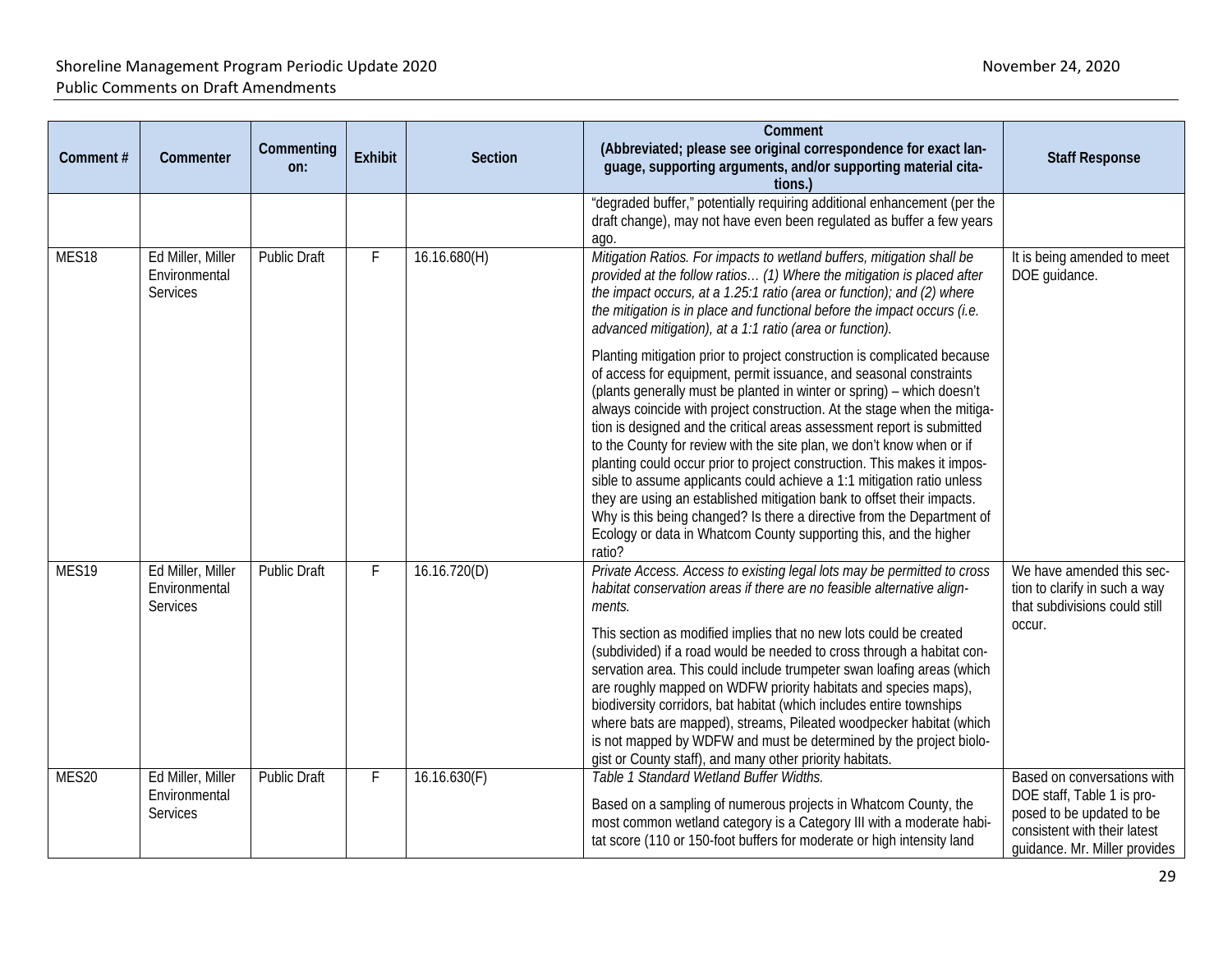| Comment# | Commenter                                             | Commenting<br>on:   | Exhibit        | <b>Section</b> | Comment<br>(Abbreviated; please see original correspondence for exact lan-<br>guage, supporting arguments, and/or supporting material cita-<br>tions.)                                                                                                                                                                                                                                                                                                                                                                                                                                                                                                                                              | <b>Staff Response</b>                                                                                                                                                                                                                                                                                                                                                                          |
|----------|-------------------------------------------------------|---------------------|----------------|----------------|-----------------------------------------------------------------------------------------------------------------------------------------------------------------------------------------------------------------------------------------------------------------------------------------------------------------------------------------------------------------------------------------------------------------------------------------------------------------------------------------------------------------------------------------------------------------------------------------------------------------------------------------------------------------------------------------------------|------------------------------------------------------------------------------------------------------------------------------------------------------------------------------------------------------------------------------------------------------------------------------------------------------------------------------------------------------------------------------------------------|
|          |                                                       |                     |                |                | uses respectively). However, we also find that Category III wetlands<br>with a high habitat score occur. This could easily occur in a wetland of<br>small to moderate size (5,000 to 10,000 square feet), and partially in a<br>pasture. The updated buffer for this type of wetland would be 225 feet<br>or 300 feet (for moderate or high intensity development respectively). A<br>225-foot buffer would result in over 3.6 acres of land that would be<br>protected as buffer. On a five-acre property, with multiple wetlands, this<br>could easily create many more reasonable use properties, resulting in<br>many more variances.                                                           | a good example as to why<br>staff is proposing an (up to<br>50%) administratively ap-<br>proved minor variance.                                                                                                                                                                                                                                                                                |
| MES21    | Ed Miller, Miller<br>Environmental<br><b>Services</b> | <b>Public Draft</b> | $\overline{F}$ | 16.16.740(A)   | <b>Buffer Widths</b><br>This is the same concern as comment MES12, and would allow for<br>buffers to extend to areas across roads.                                                                                                                                                                                                                                                                                                                                                                                                                                                                                                                                                                  | Hydrologic or water quality<br>functions are not the only<br>reason for buffers. While<br>small water-dependent spe-<br>cies (e.g., amphibians) may<br>not cross roads, many oth-<br>ers do, or they nest, roost, or<br>any number of other activi-<br>ties. DOE guidance does not<br>provide provisions for reduc-<br>ing buffers because of minor<br>(e.g., dirt driveways) intru-<br>sions. |
| MES22    | Ed Miller, Miller<br>Environmental<br><b>Services</b> | <b>Public Draft</b> | F              | 16.16.740(B)   | Table 4. Buffer Widths.<br>What is a Type O water? No definition is given and there is no other<br>correlation with any other part of the HCA section or Washington State<br>water typing.<br>The buffer provision for natural ponds and lakes under 20 acres was<br>previously 50 feet, but was removed. What are the buffers for small<br>lakes and natural ponds? The added water typing buffers in the table<br>include a 100-foot buffer for lakes. Assumedly natural ponds and small<br>lakes would not be required to have the same buffer as large lakes in<br>the County. Currently artificially created ponds (created prior to 2005)<br>do not require a buffer, is this still the case? | A definition of the water<br>types has been added.                                                                                                                                                                                                                                                                                                                                             |
| MES23    | Ed Miller, Miller<br>Environmental<br>Services        | <b>Public Draft</b> | F              | 16.16.745(A)   | <b>Buffer Width Increasing.</b><br>There is a new provision to this section that allows the Director to ex-                                                                                                                                                                                                                                                                                                                                                                                                                                                                                                                                                                                         | This provision has been<br>borrowed from Skagit Coun-<br>ty as a way to provide inter-                                                                                                                                                                                                                                                                                                         |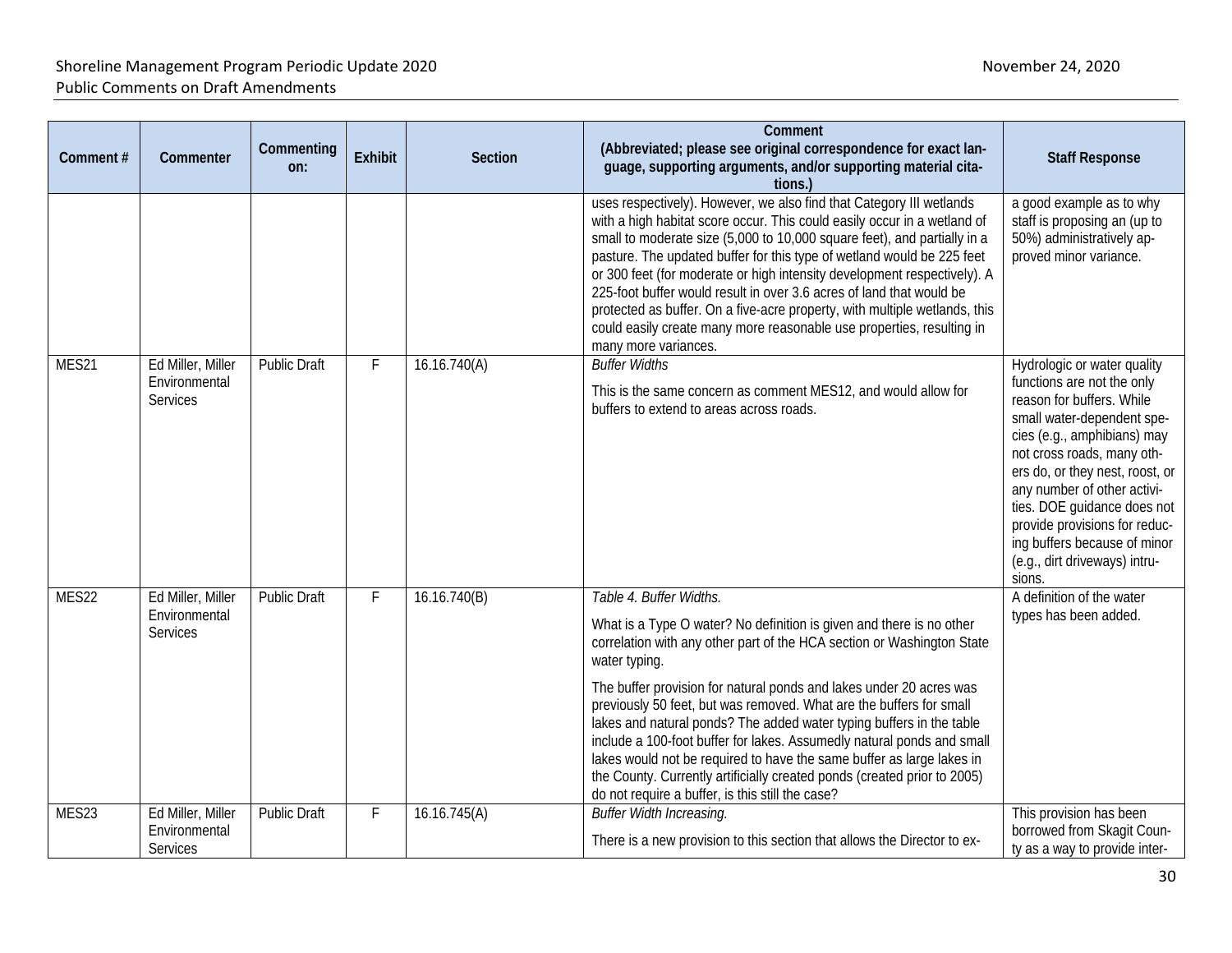| Comment# | Commenter                                      | Commenting<br>on:   | <b>Exhibit</b> | <b>Section</b>   | Comment<br>(Abbreviated; please see original correspondence for exact lan-<br>guage, supporting arguments, and/or supporting material cita-<br>tions.)                                                                                                                                                                                                                                                                                                                                                                                                                                                                                                          | <b>Staff Response</b>                                                                                                                                                                                                                                                                                                                                                                                          |
|----------|------------------------------------------------|---------------------|----------------|------------------|-----------------------------------------------------------------------------------------------------------------------------------------------------------------------------------------------------------------------------------------------------------------------------------------------------------------------------------------------------------------------------------------------------------------------------------------------------------------------------------------------------------------------------------------------------------------------------------------------------------------------------------------------------------------|----------------------------------------------------------------------------------------------------------------------------------------------------------------------------------------------------------------------------------------------------------------------------------------------------------------------------------------------------------------------------------------------------------------|
|          |                                                |                     |                |                  | tend Type S or F buffers to resources within 300 feet - including Cate-<br>gory III wetlands, other HCA's or other waters. Again, this is an excep-<br>tionally broad provision to add in additional regulated areas that are not<br>currently designated as critical areas or buffers in the existing or even<br>the proposed amended code. There is also no clear guidance on how<br>this would be done. The amount of additional area in Whatcom County<br>this could include is hard to imagine. The extension of every fish<br>stream or lake buffer to another resource within 300 feet is essentially<br>extending most of the buffer areas to 300 feet. | jurisdictional consistency,<br>making it easier for our con-<br>sultants working in multiple<br>jurisdictions.                                                                                                                                                                                                                                                                                                 |
| MES24    | Ed Miller, Miller<br>Environmental<br>Services | <b>Public Draft</b> | F              | 16.16.745(B)     | <b>Buffer Averaging.</b><br>Same concern as comment MES14.                                                                                                                                                                                                                                                                                                                                                                                                                                                                                                                                                                                                      | The intent is that if the re-<br>maining reduced buffer area<br>is degraded, it is now nar-<br>rower and lacks the vegeta-<br>tion to properly function. If it<br>is well vegetated, enhance-<br>ment would not be neces-<br>sary (nor required).                                                                                                                                                              |
| MES25    | Ed Miller, Miller<br>Environmental<br>Services | <b>Public Draft</b> | F              | 16.16.745(C)     | <b>Buffer Reduction.</b><br>Same concern as comment MES17 and MES18.                                                                                                                                                                                                                                                                                                                                                                                                                                                                                                                                                                                            | Planting of degraded buffer<br>has been a part of our CAO<br>since 2005 and based on<br>DOE guidance. We have<br>only tried to clarify based on<br>case history; we are clarify-<br>ing that the area that might<br>be enhanced is limited to the<br>specific location being re-<br>duced.<br>Per DOE guidance, degrad-<br>ed is any portion of a buffer<br>that is not in a densely vege-<br>tated community. |
| MES26    | Ed Miller, Miller<br>Environmental<br>Services | <b>Public Draft</b> | F              | 16.16.760(B)     | <b>Buffer Mitigation.</b><br>Same concern as comment MES18.                                                                                                                                                                                                                                                                                                                                                                                                                                                                                                                                                                                                     | It is being amended to meet<br>DOE guidance.                                                                                                                                                                                                                                                                                                                                                                   |
| NES01    | Molly Porter,<br>Northwest Eco-                | <b>Public Draft</b> | F              | 16.16.270(C)(12) | Please provide additional clarification on what is included in the maxi-<br>mum allowed 2,500 sq. ft. impact area to provide consistency in appli-                                                                                                                                                                                                                                                                                                                                                                                                                                                                                                              | Whatever fits in 2,500 sq. ft.<br>We could set specific num-                                                                                                                                                                                                                                                                                                                                                   |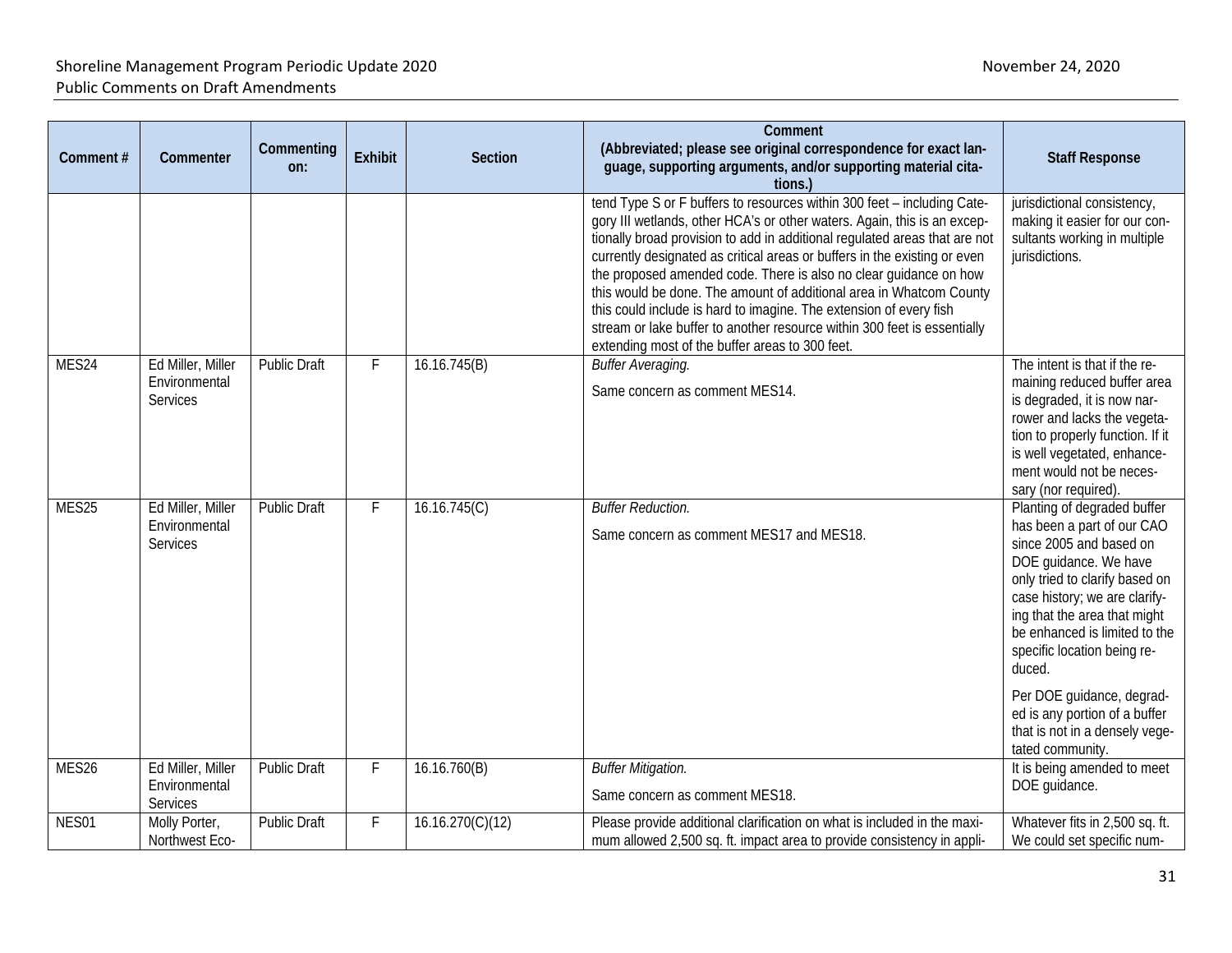| Comment#          | Commenter                                           | Commenting<br>on:   | <b>Exhibit</b> | <b>Section</b>                            | Comment<br>(Abbreviated; please see original correspondence for exact lan-<br>guage, supporting arguments, and/or supporting material cita-<br>tions.                                                                                                                                                                                                                                                                                                                                                                                                                                                                                                                                                                                                                                                                                                                                                                                                                                                    | <b>Staff Response</b>                                                                                                                                                                                                                                                                                                                                                                     |
|-------------------|-----------------------------------------------------|---------------------|----------------|-------------------------------------------|----------------------------------------------------------------------------------------------------------------------------------------------------------------------------------------------------------------------------------------------------------------------------------------------------------------------------------------------------------------------------------------------------------------------------------------------------------------------------------------------------------------------------------------------------------------------------------------------------------------------------------------------------------------------------------------------------------------------------------------------------------------------------------------------------------------------------------------------------------------------------------------------------------------------------------------------------------------------------------------------------------|-------------------------------------------------------------------------------------------------------------------------------------------------------------------------------------------------------------------------------------------------------------------------------------------------------------------------------------------------------------------------------------------|
|                   | logical Services                                    |                     |                |                                           | cation. The text states driveways shall be the minimum necessary but<br>does not specify if any of this square footage shall be included in the<br>allowed 2,500 sq. ft. impact area. Is there a minimum square footage of<br>parking area that is required to be included? Is the 10-foot building<br>setback counted towards this allowance?                                                                                                                                                                                                                                                                                                                                                                                                                                                                                                                                                                                                                                                           | bers, but that would provide<br>less flexibility to a home-<br>owner.                                                                                                                                                                                                                                                                                                                     |
| NES <sub>02</sub> | Molly Porter,<br>Northwest Eco-<br>logical Services | Public Draft        | F              | 16.16.270(C)(12)                          | For projects that require a critical area buffer impact, it appears these<br>will be reviewed in the following order: reduction of up to 25% adminis-<br>tered by the Director; a minor variance (buffer reduction of 25-50%)<br>administered by the Director; a major variance (buffer reduction beyond<br>50%) administered by the Director; and last, if major variance is denied<br>or if all other code requirements including mitigation cannot be met, a<br>reasonable use application is administered by the Hearing Examiner. A<br>flow chart similar to Table 1. Project Permit Processing Table in 22.05,<br>may be helpful to describe this process and requirements associated<br>with each.<br>Please clarify if there are any specific criteria for minor and minor vari-<br>ances in regards to total allowed impact area. It appears variances<br>have no maximum allowable footprint and can be permitted as long as<br>mitigation sequencing is applied and impacts can be mitigated. | The commenter is correct;<br>and a flow chart might be<br>helpful; we'll try to develop<br>one. As to variance criteria,<br>see WCC 22.07.050. There<br>are no criteria in regards to<br>total allowed impact area<br>(though one would have to<br>mitigate).                                                                                                                             |
| NES04             | Molly Porter,<br>Northwest Eco-<br>logical Services | <b>Public Draft</b> | F              | $16.16.640(C)(1)(g)$ &<br>16.16.640(C)(3) | Both sections appear to require mitigation, as well as additional en-<br>hancement of 'existing degraded buffer area' to provide mitigation for<br>the 'disturbed buffer area.' Please define 'degraded buffer area' and<br>'disturbed buffer area,' and provide additional clarity on how much ad-<br>ditional enhancement may be required beyond the standard 1:1 and<br>1.25:1 mitigation ratios. Further defining these terms and the amount of<br>enhancement that is expected will help clarify the application of this<br>code section to specific projects.                                                                                                                                                                                                                                                                                                                                                                                                                                      | Per DOE guidance "degrad-<br>ed" is the difference between<br>existing conditions and a<br>densely vegetated communi-<br>ty. As each site is different, it<br>would be difficult to have a<br>code that accounts for every<br>variation. We are trying to<br>balance having a code that<br>is a "cookbook" verses<br>providing flexibility to home-<br>owners and their consult-<br>ants. |
| NES <sub>05</sub> | Molly Porter,<br>Northwest Eco-<br>logical Services | <b>Public Draft</b> | F              | $16.16.640(B)(1)(a)$ &<br>(C)(1)(a)       | Buffer averaging is preferred to buffer reduction [16.16.640(C)(1)(b)].<br>Sections 16.16.640(B)(1)(a) and (C)(1)(a) imply a development pro-<br>posal cannot use a combination of buffer averaging in one area and<br>buffer reduction in another. Clarification could be added to state buffer                                                                                                                                                                                                                                                                                                                                                                                                                                                                                                                                                                                                                                                                                                         | Clarification has been add-<br>ed.                                                                                                                                                                                                                                                                                                                                                        |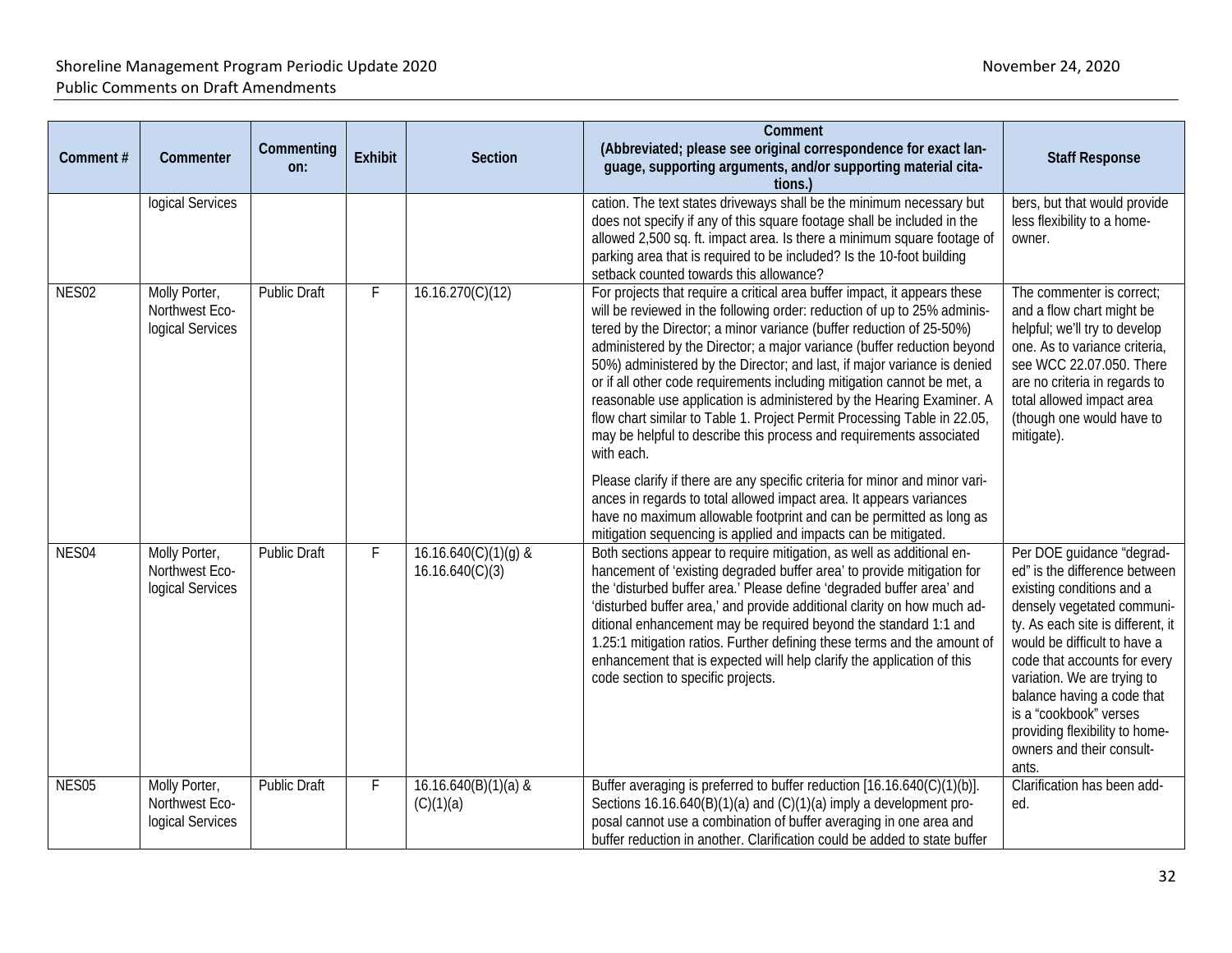| Comment#          | Commenter                                                   | Commenting<br>on:   | Exhibit | Section               | Comment<br>(Abbreviated; please see original correspondence for exact lan-<br>guage, supporting arguments, and/or supporting material cita-<br>tions.)                                                                                                                                                                                                                                                                                                                                                                                                                                                                                                                                                                                                                                                                                                                                                                                                                                         | <b>Staff Response</b>                                                                                                                                                                                                                                                                                                   |
|-------------------|-------------------------------------------------------------|---------------------|---------|-----------------------|------------------------------------------------------------------------------------------------------------------------------------------------------------------------------------------------------------------------------------------------------------------------------------------------------------------------------------------------------------------------------------------------------------------------------------------------------------------------------------------------------------------------------------------------------------------------------------------------------------------------------------------------------------------------------------------------------------------------------------------------------------------------------------------------------------------------------------------------------------------------------------------------------------------------------------------------------------------------------------------------|-------------------------------------------------------------------------------------------------------------------------------------------------------------------------------------------------------------------------------------------------------------------------------------------------------------------------|
|                   |                                                             |                     |         |                       | averaging is not allowed if the portion of impacted buffer has already<br>been reduced. This would allow mitigation plans to use buffer averag-<br>ing where feasible (preferred) and buffer enhancement to compensate<br>for the remainder of buffer reduction.                                                                                                                                                                                                                                                                                                                                                                                                                                                                                                                                                                                                                                                                                                                               |                                                                                                                                                                                                                                                                                                                         |
| NES <sub>06</sub> | Molly Porter,<br>Northwest Eco-<br>logical Services         | <b>Public Draft</b> |         | 16.16.740, Table 4    | Provide definition of a Type O stream. This stream type does not ap-<br>pear to be defined in the Washington Administrative Code (WAC<br>222.16.030), Washington Department of Natural Resources (WDNR)<br>water typing system, or anywhere in the Code update.                                                                                                                                                                                                                                                                                                                                                                                                                                                                                                                                                                                                                                                                                                                                | A definition of the water<br>types has been added.                                                                                                                                                                                                                                                                      |
| NES07             | Molly Porter,<br>Northwest Eco-<br>logical Services         | <b>Public Draft</b> | F       | 16.16.710(C)(1)(b)(i) | Throughout 16.16.710(C)(1) the term "natural streams" has been re-<br>vised to "natural waters." The term "waters" leaves ambiguity which<br>could be interpreted to mean wetlands or water flowing out of wetlands.<br>Under this definition, 16.16.710(C)(1)(b) would regulate any artificial<br>man-made ditch that receives water from a wetland and categorize the<br>ditch as a stream that would require a stream buffer. Many ditches,<br>including roadside ditches, receive water from wetlands and could be<br>regulated as streams. Is this the intent of this change? If not, for clarity,<br>the term "natural waters" could be replaced "waters of the state" which<br>is defined in (16.16.900).                                                                                                                                                                                                                                                                               | Based on this comment we<br>have amended the section to<br>say "waters of the state"<br>rather than "natural waters."                                                                                                                                                                                                   |
| NWC01             | Katrina Jack-<br>son, Northwest<br>Wetlands Con-<br>sulting | <b>Public Draft</b> | F       | 16.16.680             | As written, it isn't clear that the area of substantial surface and the area<br>beyond the substantial surface is no longer functioning as a part of the<br>buffer protection. As I read it, the provision only seems to address the<br>substantial surface itself.                                                                                                                                                                                                                                                                                                                                                                                                                                                                                                                                                                                                                                                                                                                            | Correct.                                                                                                                                                                                                                                                                                                                |
| NWC02             | Katrina Jack-<br>son, Northwest<br>Wetlands Con-<br>sulting | <b>Public Draft</b> | F       | 16.16.273             | Can we presume that the minor variance is in addition to the standard<br>buffer reduction? Otherwise the minor variance would force many more<br>projects to the Hearing Examiner than under the current reasonable<br>use.<br>For example a 100' buffer would go to 75' minimum; then with minor<br>variance the buffer could then be modified to 25% to 50% of that num-<br>ber or 56.25 or 37.5. When the 10' building setback is added, the relief<br>is no way near what reasonable use is allowing currently especially on<br>smaller lots where the separation is many times only 10' to 20' between<br>the wetland and the foundation. As I describe the minor variance would<br>still require a 66.25 foot to 47.5 foot separation between the foundation<br>and the wetland. It is our belief that even a variance on the standard<br>buffer reduction would overburden the Hearing Examiner if reasonable<br>use would under the revisions be required to go to the hearing examin- | The proposed new approach<br>would allow the applicant to<br>request, and the County to<br>vary, any numerical or di-<br>mensional standard to pro-<br>vide reasonable develop-<br>ment. It would be the duty of<br>the Hearing Examiner to<br>determine if a legally per-<br>missible project has been<br>recommended. |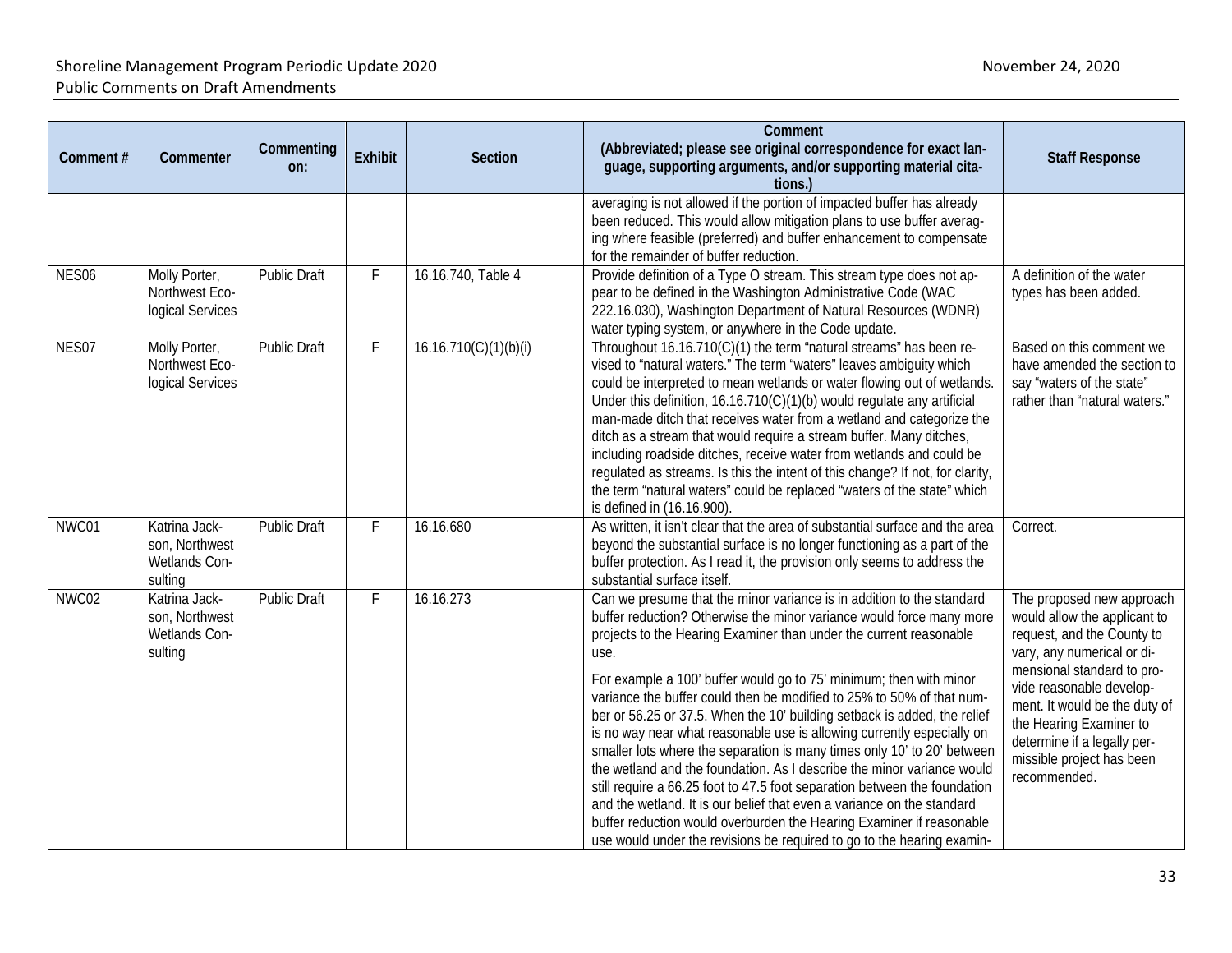| Comment# | Commenter                                                   | Commenting<br>on:   | <b>Exhibit</b> | <b>Section</b>  | Comment<br>(Abbreviated; please see original correspondence for exact lan-<br>guage, supporting arguments, and/or supporting material cita-<br>tions.)                                                                                                                                                                                                                                                                                                                                                                                                                                                                                                                                                                                                                                                                                                                                                                                                                                                                                                                                                                                                                                                                                                                         | <b>Staff Response</b>                                                                                                                                                                                        |
|----------|-------------------------------------------------------------|---------------------|----------------|-----------------|--------------------------------------------------------------------------------------------------------------------------------------------------------------------------------------------------------------------------------------------------------------------------------------------------------------------------------------------------------------------------------------------------------------------------------------------------------------------------------------------------------------------------------------------------------------------------------------------------------------------------------------------------------------------------------------------------------------------------------------------------------------------------------------------------------------------------------------------------------------------------------------------------------------------------------------------------------------------------------------------------------------------------------------------------------------------------------------------------------------------------------------------------------------------------------------------------------------------------------------------------------------------------------|--------------------------------------------------------------------------------------------------------------------------------------------------------------------------------------------------------------|
| NWC03    | Katrina Jack-                                               | <b>Public Draft</b> |                | 16.16.265(B)(4) | er. You state "They would be limited to variances for a 25% to 50%<br>reduction of critical area buffers (when mitigated and they meet certain<br>criteria) but would address most of the instances that reasonable use<br>exceptions are currently applied for. We believe that overall, these<br>changes would significantly reduce the number cases having to go to<br>the Hearing Examiner." Perhaps you have better statistic than I do<br>about the narrow buffers we have been needing under reasonable use.<br>I do a lot of work in Sudden Valley and for the most part many of the<br>projects can stay about 35 feet from a critical area, but those would<br>under the revisions be moved to the hearing examiner.<br>Is the intent that the conservation easement shall only apply to the                                                                                                                                                                                                                                                                                                                                                                                                                                                                         | The commenter raises a                                                                                                                                                                                       |
|          | son, Northwest<br>Wetlands Con-<br>sulting                  |                     |                |                 | specific altered buffer on properties containing critical areas and/or<br>associated buffers? If so then it should so state. It seems since Notice<br>on title is expected for properties that have critical areas and/or assoc.<br>buffers that are not altered. My thoughts go to the properties that have<br>an established house, want to put a shop in one corner and may need<br>to alter a buffer to do so, but the permittee should not be asked to then<br>identify all of the non-altered wetlands or buffers on the rest of the<br>acreage. So then the applicant would do a conservation easement for<br>the altered buffers and or wetlands, and then also a notice on title to<br>cover any of the other critical areas that are unaltered. If all wetlands<br>and buffer on the property are required to be placed in a CE when only<br>one wetland and/or wetland buffer is altered, this would result in exces-<br>sive wetland delineation, surveying of wetland boundaries, and report-<br>ing costs.<br>Also alteration to buffers on a property should be allowed in the future<br>modified to the full extent of the code provisions and not forced locked<br>into a conservation easement when the first project might only be a<br>minor modification. | good point. We have revised<br>the section to refer to the<br>"review area."<br>As to the 2 <sup>nd</sup> point, our con-<br>servation easements do<br>allow for future development<br>as permitted by code. |
| NWC04    | Katrina Jack-<br>son, Northwest<br>Wetlands Con-<br>sulting | <b>Public Draft</b> |                | 16.16.680       | It seems that some effort has been made in part of the code to use the<br>label of compensatory mitigation. Thank you. When a violation occurs<br>clearing or overlayment, once repaired the reparation area should not<br>be then placed in a conservation easement. Because the word mitiga-<br>tion is still somewhat interchangeable in the code or in the minds of<br>those enforcing the code, it needs to be clear than only compensatory<br>mitigation areas are to be placed in conservation easements.                                                                                                                                                                                                                                                                                                                                                                                                                                                                                                                                                                                                                                                                                                                                                               | Comment noted.                                                                                                                                                                                               |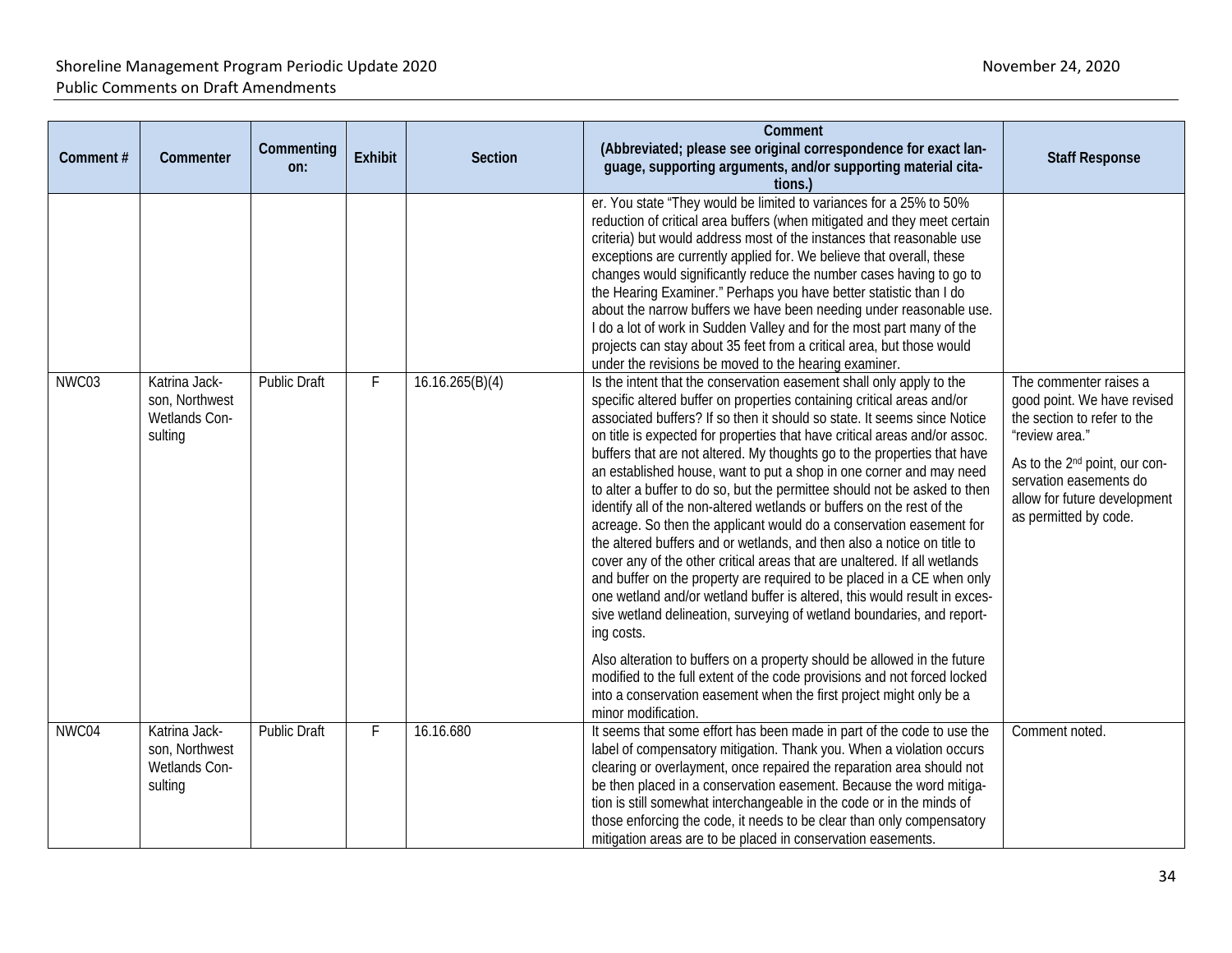| Comment#    | Commenter                                                   | Commenting<br>on:   | <b>Exhibit</b> | <b>Section</b>                   | Comment<br>(Abbreviated; please see original correspondence for exact lan-<br>guage, supporting arguments, and/or supporting material cita-<br>tions.)                                                                                                                                                                                                                                                                                                                                                                                                                                                                                                                                                                                                                                                                                                                                                                          | <b>Staff Response</b>                                                                                                                                                                                                                                                                                                                                                                                               |
|-------------|-------------------------------------------------------------|---------------------|----------------|----------------------------------|---------------------------------------------------------------------------------------------------------------------------------------------------------------------------------------------------------------------------------------------------------------------------------------------------------------------------------------------------------------------------------------------------------------------------------------------------------------------------------------------------------------------------------------------------------------------------------------------------------------------------------------------------------------------------------------------------------------------------------------------------------------------------------------------------------------------------------------------------------------------------------------------------------------------------------|---------------------------------------------------------------------------------------------------------------------------------------------------------------------------------------------------------------------------------------------------------------------------------------------------------------------------------------------------------------------------------------------------------------------|
| NWC05       | Katrina Jack-<br>son, Northwest<br>Wetlands Con-<br>sulting | <b>Public Draft</b> | F              | 16.16                            | Administratively, through reasonable use, wetlands are being filled.<br>This action does not show up as an administrative option under minor<br>variance. As written it looks like wetland fill would need to go to hearing<br>examiners as well. This again would send several more of the single<br>family small residential lots to the hearing examiner. Basically I like the<br>idea of administrative variance or minor variance, but with changes it<br>looks significantly more restrictive than the current practices for what<br>can be handled without going to the hearing examiner.<br>You might also talk with the City of Bellingham. I was working on a<br>stream buffer reduction below minimum standards, very soon after the<br>hearing examiner had told the City to start handling these as an admin-<br>istrative variance and to quit sending them to the hearing examiner. I<br>found this interesting. | Staff's recollection is that<br>staff has only been approv-<br>ing wetland fill for a SFR<br>through administratively<br>processed reasonable use<br>exceptions (RUE) for the last<br>2 years, and that has only<br>happened once. However,<br>we do not believe that wet-<br>land fill (or other uses ap-<br>prove through an RUE ought<br>to be approved by staff; thus<br>the reason for the proposed<br>change. |
| <b>PA01</b> | Paul Anderson                                               | Public Draft        | F              | 16.16.225(B)(8)                  | I recommend that this provision be listed "as excepted in WCC §<br>23.05.065," since it is not applicable for shoreline associated wetlands.<br>Interpretation and enforcement of this section within shoreline jurisdic-<br>tion is problematic as shoreline associated wetlands by definition (WAC<br>173-22-030(1)) have proximity and influence with the shoreline water<br>and therefore, are not "functionally disconnected".                                                                                                                                                                                                                                                                                                                                                                                                                                                                                             | Based on this and discus-<br>sions with DOE staff, we<br>have deleted "functionally<br>disconnected" from this pro-<br>vision. Additionally, based<br>on communication with DOE<br>staff, we have added that the<br>wetlands have to have a<br>habitat score of less than 6<br>to qualify.                                                                                                                          |
| <b>PA02</b> | Paul Anderson                                               | <b>Public Draft</b> | F              | 16.16.260(G)(1)                  | Three years is not adequate to establish whether a mitigation site will<br>successfully compensate for lost critical area functions, especially<br>where that mitigation includes the planting of shrubs and trees. In<br>terms of wetland mitigation, state and federal agencies have required a<br>minimum of five years monitoring for several years and I recommend<br>that five years be the minimum monitoring required in the SMP.                                                                                                                                                                                                                                                                                                                                                                                                                                                                                       | Though staff had not pro-<br>posed to amend this section,<br>based on this comment we<br>realized that the existing<br>code does not reflect current<br>practices. We have updated<br>this section to do so, and to<br>address Mr. Anderson's<br>comment.                                                                                                                                                           |
| <b>PA03</b> | Paul Anderson                                               | <b>Public Draft</b> | F              | $16.16.640(C)$ &<br>16.16.720(D) | [Wetland] Buffer Width Reduction<br>Allowing an outright reduction in buffer width will not protect critical<br>area (wetland or fish and wildlife habitat) functions or shoreline ecolog-                                                                                                                                                                                                                                                                                                                                                                                                                                                                                                                                                                                                                                                                                                                                      | We have added language to<br>this section from DOE guid-<br>ance, clarifying that buffer<br>reductions are not allowed                                                                                                                                                                                                                                                                                              |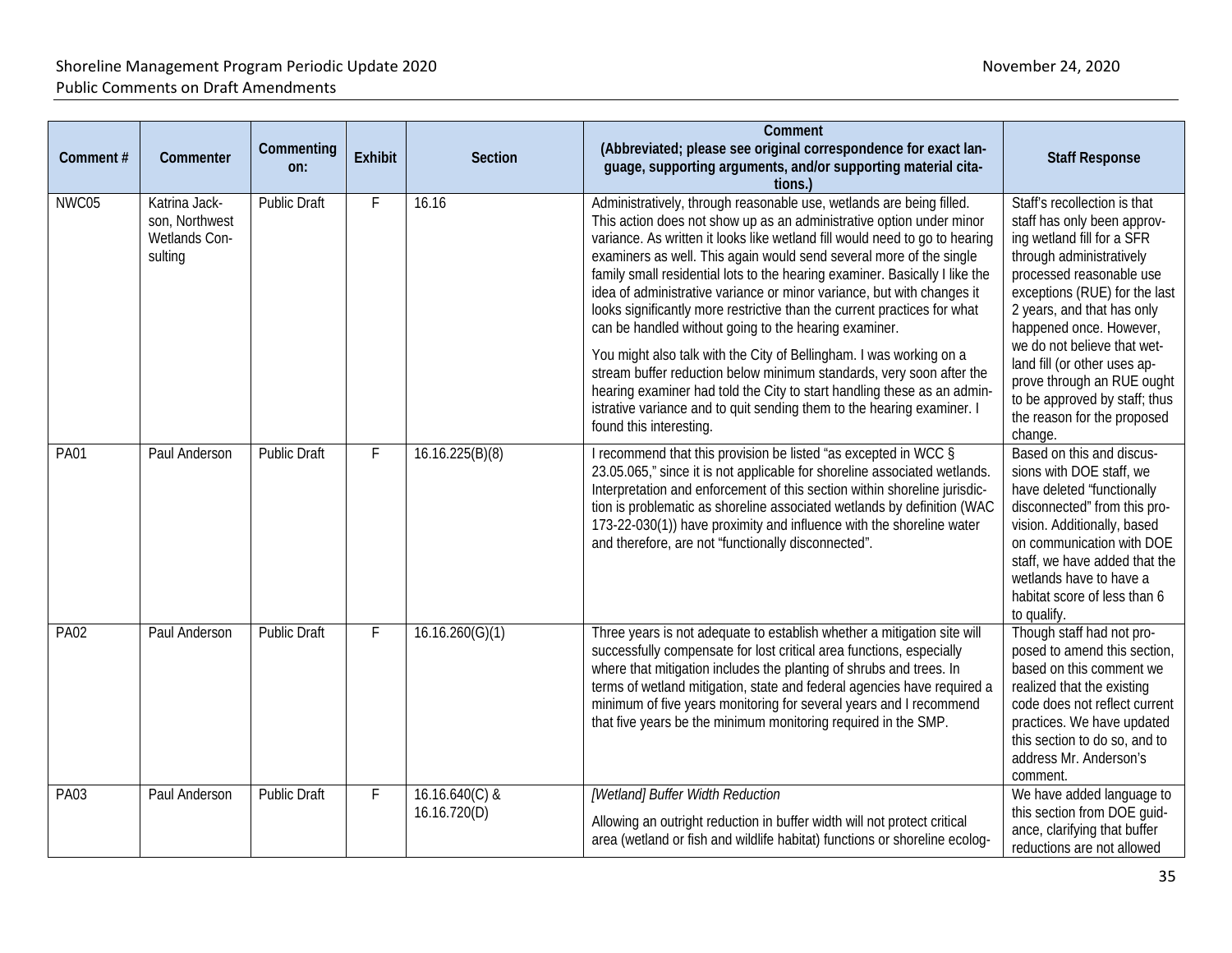| Comment#    | Commenter     | Commenting<br>on:   | <b>Exhibit</b> | <b>Section</b>  | Comment<br>(Abbreviated; please see original correspondence for exact lan-<br>guage, supporting arguments, and/or supporting material cita-<br>tions.)                                                                                                                                                                                                                                                                                                                                                                                                                                                                                                                                                                                                                                                                                                                                                                                                                                                                                                                                  | <b>Staff Response</b>                                                                    |
|-------------|---------------|---------------------|----------------|-----------------|-----------------------------------------------------------------------------------------------------------------------------------------------------------------------------------------------------------------------------------------------------------------------------------------------------------------------------------------------------------------------------------------------------------------------------------------------------------------------------------------------------------------------------------------------------------------------------------------------------------------------------------------------------------------------------------------------------------------------------------------------------------------------------------------------------------------------------------------------------------------------------------------------------------------------------------------------------------------------------------------------------------------------------------------------------------------------------------------|------------------------------------------------------------------------------------------|
|             |               |                     |                |                 | ical functions. The only time a reduction in adopted buffer widths<br>should be allowed (no > than a 25% reduction) is when it is used with<br>buffer averaging (see Bunten et al. 2016). To ensure that there be no<br>net loss of shoreline ecological functions, I recommend that this provi-<br>sion be stricken within shoreline jurisdiction. This same concern and<br>recommendation applies to 16.16.720.D. (Buffer Width Variance).                                                                                                                                                                                                                                                                                                                                                                                                                                                                                                                                                                                                                                            | outright, but only under cer-<br>tain (DOE approved) cir-<br>cumstances.                 |
| <b>PA04</b> | Paul Anderson | <b>Public Draft</b> | F              | 16.16.710(C)(2) | Habitat Conservation Areas - Designation, Mapping, and Classifica-<br>tion: "Areas in which federally listed species are found, have a primary<br>association with, or contain suitable habitat for said listed species, as<br>listed in the U.S. Fish and Wildlife's Threatened and Endangered Spe-<br>cies List or Critical Habitat List"                                                                                                                                                                                                                                                                                                                                                                                                                                                                                                                                                                                                                                                                                                                                             | We have amended<br>16.16.710(C)(2) to included<br>NMFS listings and critical<br>habitat. |
|             |               |                     |                |                 | Within shoreline jurisdiction, this section needs to be edited to also<br>include the National Marine Fisheries Service (NMFS), the federal<br>agency responsible for managing marine species listed under the En-<br>dangered Species Act that includes Puget Sound Chinook salmon<br>(Oncorhynchus tshawytscha) and Southern Resident killer whales (Or-<br>cinus orca). These two iconic species are of significant cultural, com-<br>mercial and recreational importance for the Pacific Northwest and not<br>acknowledging their importance and presence within the SMP is a<br>substantial oversight. Due to its critical importance for Chinook salmon<br>rearing and migration, NMFS designated the marine and estuarine<br>nearshore (extreme high water to approx. 30 meters depth), including<br>most of the Whatcom County coast, as critical habitat for the recovery<br>of Puget Sound Chinook in September 2005 (see Federal Register,<br>Vol. 70, No. 170, 9/2/05). NMFS is acknowledged as a regulatory<br>agency in WCC §16.16.900 (Definitions; "Critical habitat"). |                                                                                          |
|             |               |                     |                |                 | The marine and estuarine nearshore within the County meets the defi-<br>nition of a Fish and Wildlife Habitat Conservation Area in WAC 365-<br>190-130 and, more importantly for the SMP, the definition of Critical<br>Saltwater Habitat in WAC 173-26-221(2)(C). I respectfully recommend<br>that the County include reference to NMFS-managed listed species in<br>the SMP and that the marine and estuarine nearshore is designated<br>critical habitat for Puget Sound Chinook. To simplify the permitting<br>process and assist staff and applicants in understanding this update, I<br>would also recommend that the salmonid habitat maps be updated to<br>show the marine and estuarine nearshore as a regulated critical area.                                                                                                                                                                                                                                                                                                                                                |                                                                                          |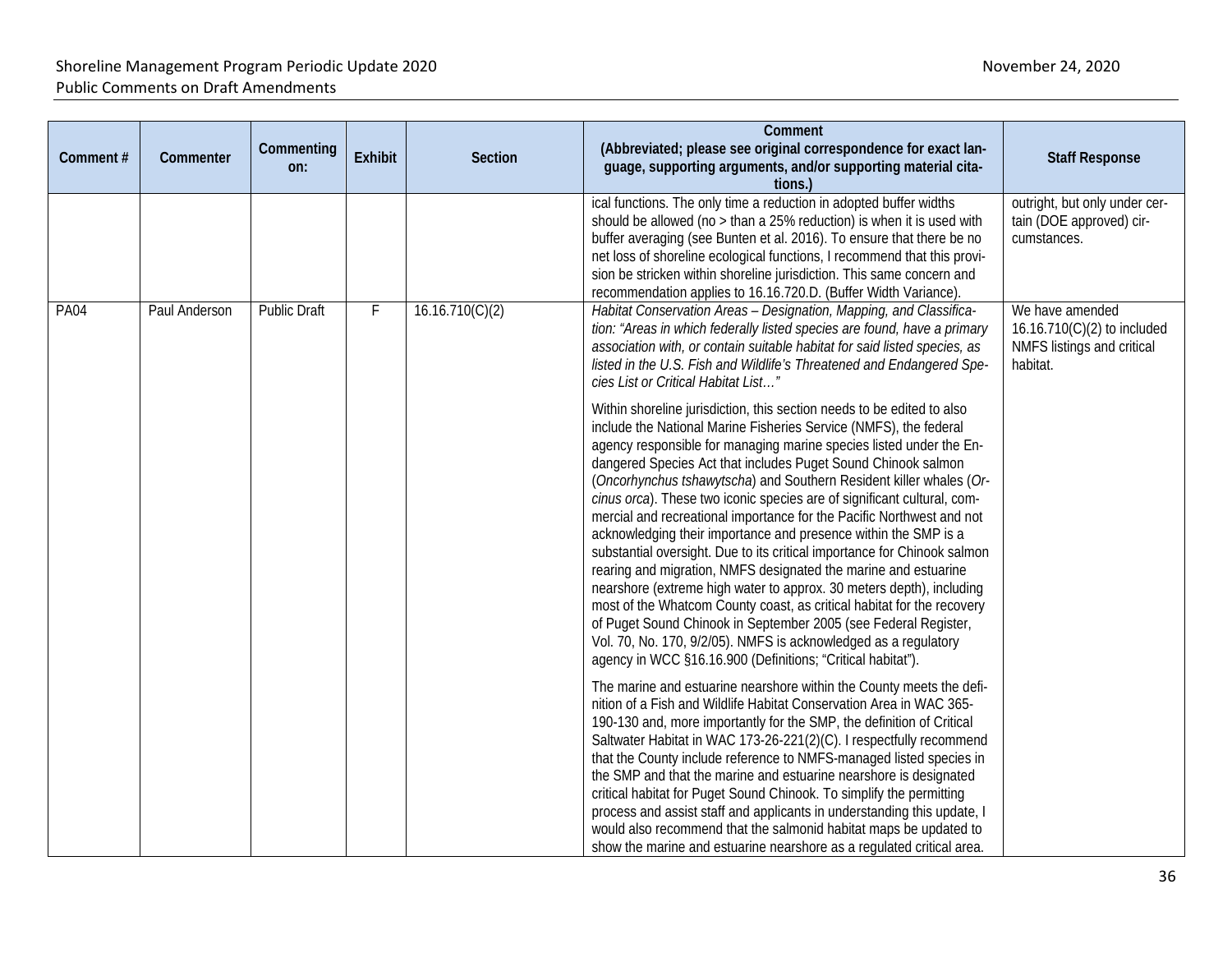| Comment#    | Commenter                           | Commenting<br>on:   | Exhibit | Section               | Comment<br>(Abbreviated; please see original correspondence for exact lan-<br>guage, supporting arguments, and/or supporting material cita-<br>tions.)                                                                                                                                                                                                                                                                                                                                                                                                                                                                                                                                                                                                                                                                                                                                                                                                                                                                                                                                         | <b>Staff Response</b>                                                                                                                                                                                                                                                               |
|-------------|-------------------------------------|---------------------|---------|-----------------------|------------------------------------------------------------------------------------------------------------------------------------------------------------------------------------------------------------------------------------------------------------------------------------------------------------------------------------------------------------------------------------------------------------------------------------------------------------------------------------------------------------------------------------------------------------------------------------------------------------------------------------------------------------------------------------------------------------------------------------------------------------------------------------------------------------------------------------------------------------------------------------------------------------------------------------------------------------------------------------------------------------------------------------------------------------------------------------------------|-------------------------------------------------------------------------------------------------------------------------------------------------------------------------------------------------------------------------------------------------------------------------------------|
| <b>PA05</b> | Paul Anderson                       | <b>Public Draft</b> | F       | 16.16.720 & 16.16.740 | Habitat Conservation Areas - Use and Modification and Habitat Con-<br>servation Area Buffers<br>Since shorelines and shorelands (associated wetlands) include more<br>than just streams and the SMP protective standards apply to those<br>other waters, I recommend changing "stream(s)" to "water(s)" in Table<br>3 (§16.16.720) and in §16.16.740. Also, since tidal waters include a<br>number of species and habitats of cultural, commercial and recreation-<br>al importance (e.g., shellfish areas; Chinook salmon), what is the ra-<br>tionale and science to support requiring a wider buffer on marine ver-<br>sus freshwater habitats; 150 and 200 feet, respectively? To ensure no<br>net loss of ecological function, I recommend that the upland buffer on<br>marine habitats be increased to 200 feet, which is well within the buffer<br>range reported in the scientific literature (see Protecting Nearshore<br>Habitat and Functions in Puget Sound; Protection of Marine Riparian<br>Functions In Puget Sound, Washington; available from WDFW:<br>https://wdfw.wa.gov/). | Amended per this sugges-<br>tion (though in Table 3 only<br>for the performance stand-<br>ards that apply to all waters.)<br>And while the buffer is pro-<br>posed to be 150' in the ma-<br>rine areas, we are still man-<br>aging for NNL in the entire<br>shoreline jurisdiction. |
| WCPW01      | Atina Casas,<br>W/C Public<br>Works | <b>Public Draft</b> | Ε       | 22.05.020             | Shoreline Substantial is included in both the Type II and Type III sec-<br>tions of the table. The footnote (c) in the Type II section explains the<br>circumstances when a Shoreline Substantial will be processed as a<br>Type III. This footnote should also be in the Type III section for further<br>clarity.                                                                                                                                                                                                                                                                                                                                                                                                                                                                                                                                                                                                                                                                                                                                                                             | Comment noted.                                                                                                                                                                                                                                                                      |
| WCPW02      | Atina Casas,<br>W/C Public<br>Works | <b>Public Draft</b> | E       | 22.07.020(B)(1)       | How will the applicant know what the dollar amount is when OFM<br>changes it every 5 years? Will updated values be shown on the permit<br>application form so applicants know if their project qualifies based on<br>the current value at the time of application submittal?                                                                                                                                                                                                                                                                                                                                                                                                                                                                                                                                                                                                                                                                                                                                                                                                                   | Correct, the application is<br>changed when OFM updates<br>the amount.                                                                                                                                                                                                              |
| WCPW03      | Atina Casas,<br>W/C Public<br>Works | <b>Public Draft</b> | E       | 22.07.030(A)          | A. Shoreline substantial development permits are considered Type II<br>applications pursuant to WCC 24 22.05.020 (Project Permit Processing<br>Table).<br>For clarity, add a sentence that this permit could be considered a Type<br>III application pursuant to 22.05.090(2) (Open Record Public Hearing).                                                                                                                                                                                                                                                                                                                                                                                                                                                                                                                                                                                                                                                                                                                                                                                    | We have modified the sec-<br>tions to clarify.                                                                                                                                                                                                                                      |
| WCPW04      | Atina Casas,<br>W/C Public<br>Works | <b>Public Draft</b> | F       | 16.16.680(H)(1)       | Consider keeping the wetland buffer impact mitigation ratio 1:1 for pub-<br>lic road and bridge projects. Mitigation is not possible before impacts.<br>And between clear zone requirements for vehicle safety and limited<br>right-of-way, there often isn't onsite area available to accommodate a                                                                                                                                                                                                                                                                                                                                                                                                                                                                                                                                                                                                                                                                                                                                                                                           | The mitigation ratios are<br>proposed to be amended to<br>meet DOE guidance. None-<br>theless, Public Works could<br>choose to enhance publicly                                                                                                                                     |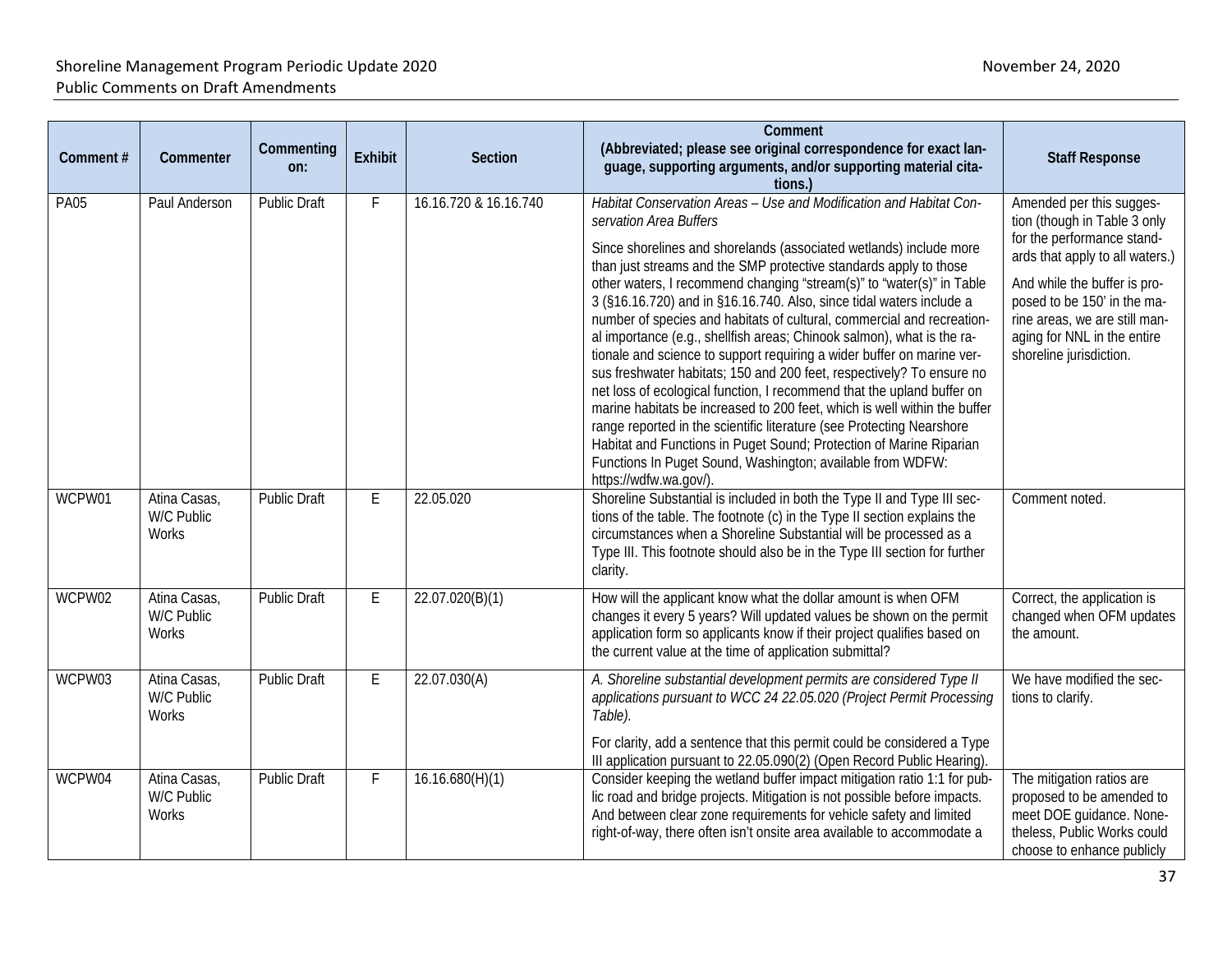| Comment# | Commenter                           | Commenting<br>on:   | <b>Exhibit</b> | Section         | Comment<br>(Abbreviated; please see original correspondence for exact lan-<br>guage, supporting arguments, and/or supporting material cita-<br>tions.)                                                                                                                                                                                                                                                                                                                                                                                                                                                                                                                                                             | <b>Staff Response</b>                                                                                                                                                                                                                                                                                                          |
|----------|-------------------------------------|---------------------|----------------|-----------------|--------------------------------------------------------------------------------------------------------------------------------------------------------------------------------------------------------------------------------------------------------------------------------------------------------------------------------------------------------------------------------------------------------------------------------------------------------------------------------------------------------------------------------------------------------------------------------------------------------------------------------------------------------------------------------------------------------------------|--------------------------------------------------------------------------------------------------------------------------------------------------------------------------------------------------------------------------------------------------------------------------------------------------------------------------------|
|          |                                     |                     |                |                 | 1.25:1 mitigation ratio.                                                                                                                                                                                                                                                                                                                                                                                                                                                                                                                                                                                                                                                                                           | owned property now and<br>apply the mitigation to future<br>projects (i.e., advance miti-<br>gation).                                                                                                                                                                                                                          |
| WCPW05   | Atina Casas,<br>W/C Public<br>Works | <b>Public Draft</b> | F              | 16.16.760(B)(8) | Consider an HCA buffer impact mitigation ratio of 1:1 for public road<br>and bridge projects. Mitigation is not possible before impacts. And be-<br>tween clear zone requirements for vehicle safety and limited right-of-<br>way, there often isn't onsite area available to accommodate a 1.25:1<br>mitigation ratio.                                                                                                                                                                                                                                                                                                                                                                                            | The mitigation ratios are<br>proposed to be amended to<br>meet DOE quidance. None-<br>theless, Public Works could<br>choose to enhance publicly<br>owned property now and<br>apply the mitigation to future<br>projects (i.e., advance miti-<br>gation).                                                                       |
| WCPW06   | Atina Casas,<br>W/C Public<br>Works | <b>Public Draft</b> |                | 16.16.900       | Add a definition for Critical Facilities, which is referenced in 16.16.322.                                                                                                                                                                                                                                                                                                                                                                                                                                                                                                                                                                                                                                        | A definition has been added.                                                                                                                                                                                                                                                                                                   |
| WCPW07   | Chris Elder,<br>W/C Public<br>Works | <b>Public Draft</b> | B              | C/P Ch. 11      | Under the Council approved scope of possible amendments, topic #6<br>highlights Climate Change/Sea Level Rise with the recommended ac-<br>tion of "Develop and/or strengthen policies regarding climate<br>change/sea level rise, including the incorporation and use of new data<br>(as it becomes available), to review and revise, if warranted, shoreline<br>use regulations". The proposed amendments to the Shoreline Master<br>Program have not sufficiently addressed this topic based on available<br>data including projected impacts of climate change and have not incor-<br>porated best management practices developed to address the project-<br>ed impacts of climate change.                      | Policies regarding climate<br>change/ sea level rise have<br>been developed and/or<br>strengthened and are pro-<br>posed to be included in<br>Chapter 11 of the CompPlan<br>(pg. 11-30).                                                                                                                                       |
| WCPW08   | Chris Elder,<br>W/C Public<br>Works | <b>Public Draft</b> |                |                 | Related to climate change, the most significant projected climate im-<br>pacts related to the SMP update include sea level rise and increases in<br>coastal and riverine flooding, both in magnitude and frequency. I have<br>included the several regional and state scientific climate data reports<br>and data informed recommendations on how to incorporate projected<br>climate change impacts such as sea level rise and increased coastal<br>and riverine flooding into planning processes. The list of resources<br>supplied is located at the end of this memo.<br>It should be noted that Whatcom County is currently participating in<br>development of a local Coastal Storm Modeling System (CoSMoS) | Before adopting specific<br>regulations, it seems like<br>we'd need to know the de-<br>tails of likely sea level rise<br>(location, elevation, magni-<br>tude, etc.) and anticipate the<br>development of the CoSMoS<br>model (on which the COB<br>and WCPW are working),<br>which should provide the<br>best data for Whatcom |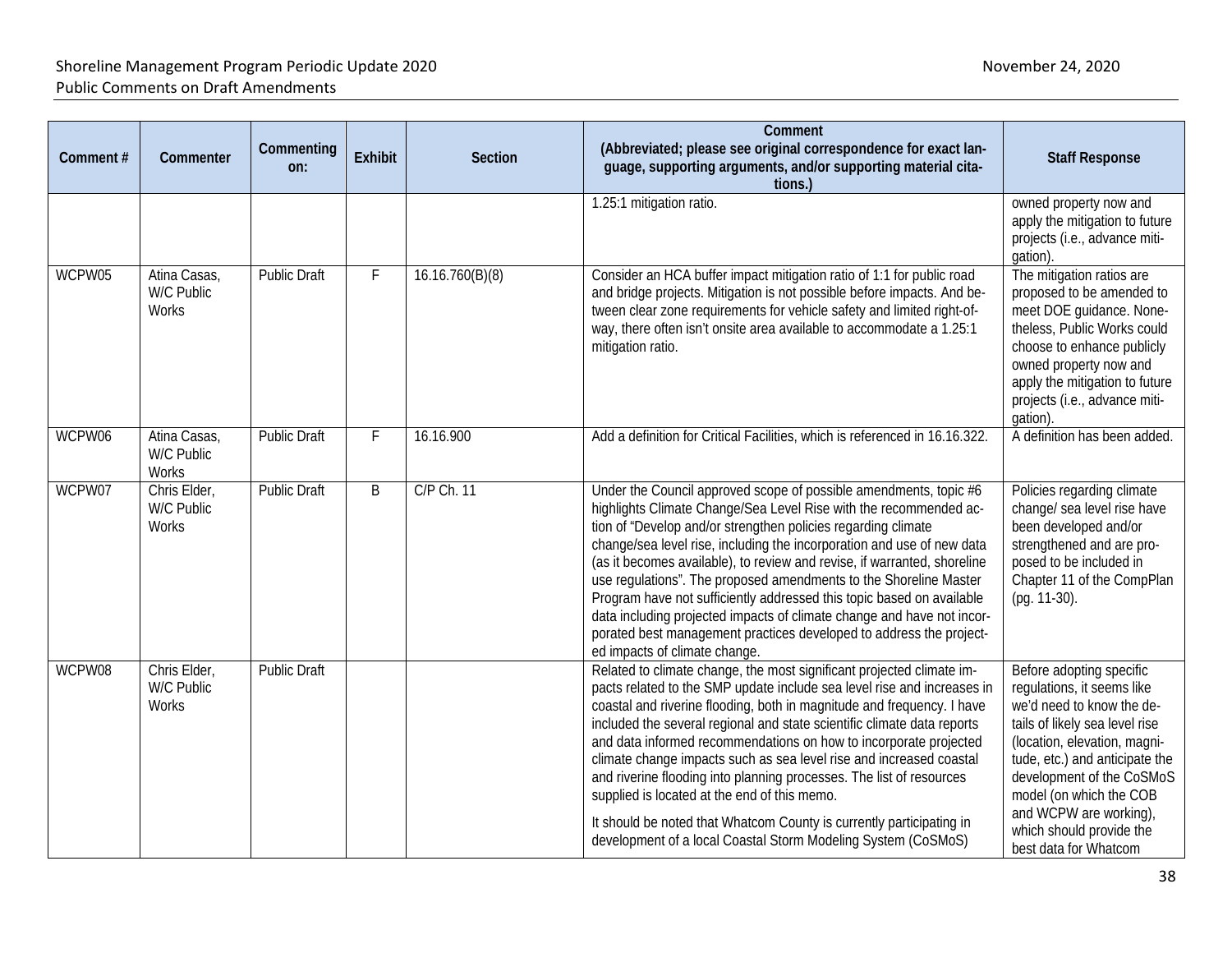| Comment#         | Commenter                                           | Commenting<br>on:                   | <b>Exhibit</b> | <b>Section</b> | Comment<br>(Abbreviated; please see original correspondence for exact lan-<br>guage, supporting arguments, and/or supporting material cita-<br>tions.                                                                                                                                                                                                                                                                                                                                                                                                                                                                                                                                                                                                                                                                                                                                                                                               | <b>Staff Response</b>                                                                                                                                                                                                                                                                                                                                                                                                                                                                                         |
|------------------|-----------------------------------------------------|-------------------------------------|----------------|----------------|-----------------------------------------------------------------------------------------------------------------------------------------------------------------------------------------------------------------------------------------------------------------------------------------------------------------------------------------------------------------------------------------------------------------------------------------------------------------------------------------------------------------------------------------------------------------------------------------------------------------------------------------------------------------------------------------------------------------------------------------------------------------------------------------------------------------------------------------------------------------------------------------------------------------------------------------------------|---------------------------------------------------------------------------------------------------------------------------------------------------------------------------------------------------------------------------------------------------------------------------------------------------------------------------------------------------------------------------------------------------------------------------------------------------------------------------------------------------------------|
|                  |                                                     |                                     |                |                | which will further inform the extent of potential impacts of sea level rise<br>combined with storm surge, wind currents, barometric pressure, and<br>other environmental factors. Data from this effort will inform the magni-<br>tude and area of impact and will support selection of an actual sea<br>level rise elevation and/or shoreline impact zone, but existing data<br>already highlights that sea level rise has occurred and will continue to<br>occur at an increasing rate.                                                                                                                                                                                                                                                                                                                                                                                                                                                           | County. The policies being<br>introduced would set us up<br>for developing such regula-<br>tions once this model is<br>completed.<br>It should also be noted that<br>in reviewing development<br>proposals, PDS already<br>requires structures to be<br>built above the anticipated<br>flood stage through the<br>County's critical area (i.e.,<br>geohazard/tsunami) and<br>flood regulations.<br>Nonetheless, this is a policy<br>decision and all comments<br>will be forwarded to the P/C<br>and Council. |
| WCPW09<br>WCPW10 | Chris Elder,<br>W/C Public<br>Works<br>Chris Elder, | Public Draft<br><b>Public Draft</b> |                |                | While this periodic update to the Shoreline Master Program may not<br>spur development or adoption of an actual sea level rise projection for<br>Whatcom County shorelines, staff recommends developing new code<br>language that clearly identifies the projected impacts of sea level rise<br>and increased impacts of riverine and coastal flooding within Title 23.<br>Furthermore code improvement must require applicants pursuing de-<br>velopment within the shoreline jurisdiction to perform a climate vulner-<br>ability assessment for the proposed action and highlight mitigation<br>measures proposed to address projected climate impacts. This lan-<br>guage will support applicants in mitigating climate risk to their private<br>investment and will support local government in protecting public safe-<br>ty, private property, and environmental health.<br>The resources described below have been attached to this comment | Your comments will be for-<br>warded to the P/C for their<br>consideration.<br>Thank you.                                                                                                                                                                                                                                                                                                                                                                                                                     |
|                  | W/C Public<br>Works                                 |                                     |                |                | letter to support the above comments and recommendations:<br>• The University of Washington's Climate Impacts Group Shifting<br>Snowlines and Shorelines (2020) highlights this significant climate<br>changes occurring within our region and does provide summary<br>projections of potential changes in sea level.                                                                                                                                                                                                                                                                                                                                                                                                                                                                                                                                                                                                                               |                                                                                                                                                                                                                                                                                                                                                                                                                                                                                                               |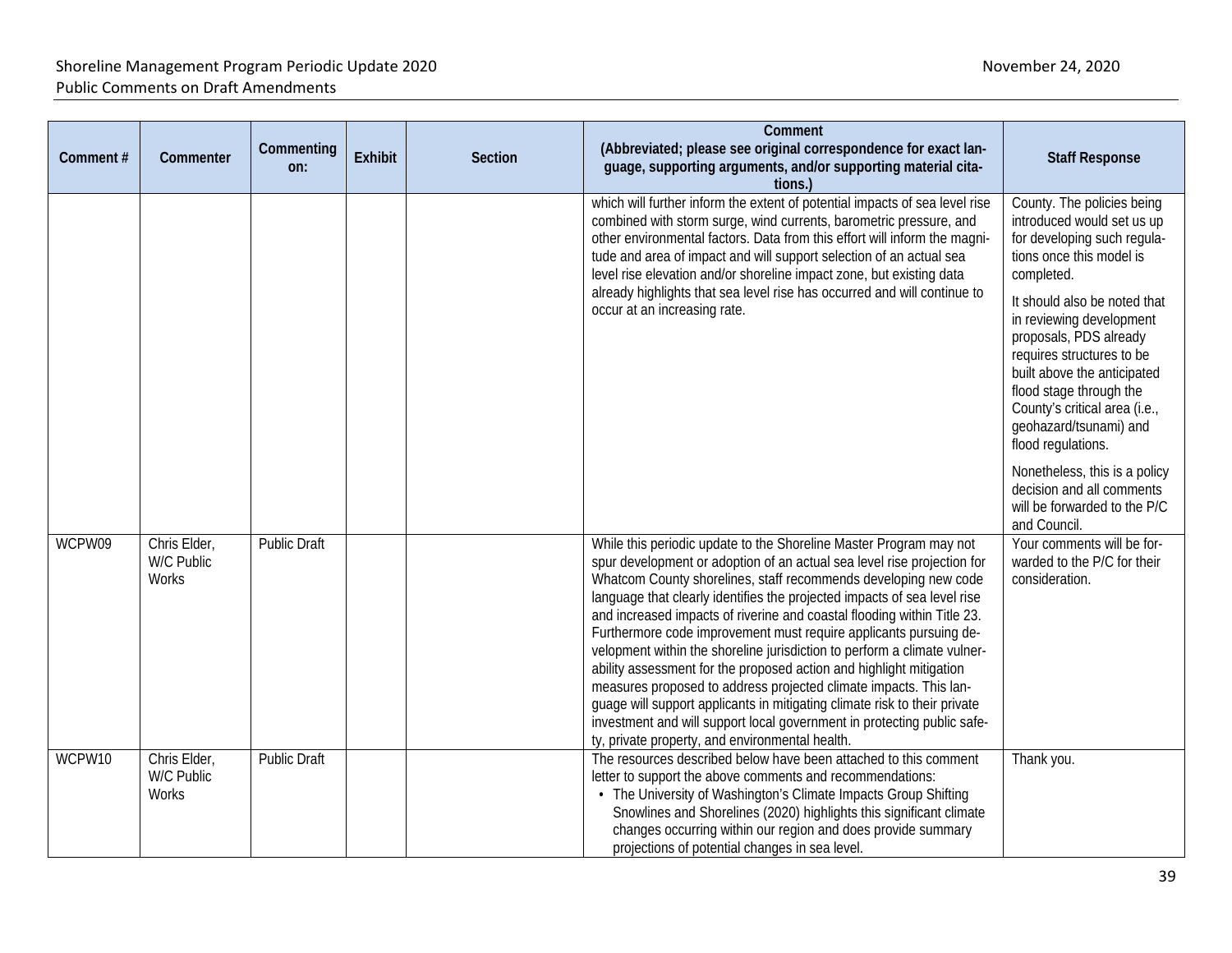| Comment# | Commenter                   | Commenting<br>on:   | <b>Exhibit</b> | <b>Section</b> | Comment<br>(Abbreviated; please see original correspondence for exact lan-<br>guage, supporting arguments, and/or supporting material cita-<br>tions.)                                                                                                                                                                                                                                                                                                                                                                                                                                                                                                                                                                                                                                                                                                                                                                                                                                                                                                                                                                                                                                                                                                                                                                                                                                                                                                                                                                                                 | <b>Staff Response</b>                                                                                                                                                                                                                                                                                                                           |
|----------|-----------------------------|---------------------|----------------|----------------|--------------------------------------------------------------------------------------------------------------------------------------------------------------------------------------------------------------------------------------------------------------------------------------------------------------------------------------------------------------------------------------------------------------------------------------------------------------------------------------------------------------------------------------------------------------------------------------------------------------------------------------------------------------------------------------------------------------------------------------------------------------------------------------------------------------------------------------------------------------------------------------------------------------------------------------------------------------------------------------------------------------------------------------------------------------------------------------------------------------------------------------------------------------------------------------------------------------------------------------------------------------------------------------------------------------------------------------------------------------------------------------------------------------------------------------------------------------------------------------------------------------------------------------------------------|-------------------------------------------------------------------------------------------------------------------------------------------------------------------------------------------------------------------------------------------------------------------------------------------------------------------------------------------------|
|          |                             |                     |                |                | • The Extreme Coastal Water Level in Washington State (Guidelines<br>to Support Sea Level Rise Planning) (2019) provides valuable<br>guidance regarding incorporation of sea level rise projections into<br>local planning.<br>• Maps of Climate and Hydrologic Change for the Nooksack River<br>Watershed (2017) highlights the projected changes in seasonal<br>precipitation in the Nooksack River which projects an increase in<br>winter precipitation over the next 30 years of between 9.5% and<br>20.8% which will contribute to increased magnitude and frequency<br>of flooding.<br>• Incorporating Sea Level Change in Civil Works Programs is a US<br>Army Corps of Engineers regulation requiring consideration of sea<br>level impacts on all coastal projects as far inland as the extent of<br>estimated tidal influence and providing guidance for incorporating<br>the direct and indirect physical effects of projected future sea level<br>change across the project life cycle in managing, planning, engi-<br>neering, designing, constructing, operating, and maintaining pro-<br>jects and systems of projects.<br>Integrating Climate Resilience into Flood Risk Management (2010)<br>provides significant policy guidance and considerations.<br>Additional online resources that may support development of climate<br>change related improvements can be found at the following sites.<br>• https://toolkit.climate.gov/<br>• https://toolkit.climate.gov/tool/adaptation-tool-kit-sea-level-rise-and-<br>coastal-land-use |                                                                                                                                                                                                                                                                                                                                                 |
| RES01    | Ander Russell,<br>ReSources | <b>Public Draft</b> | D              | 23.30.020      | SMP Scoping Document Item 5 : Consistency with Shoreline Manage-<br>ment Act (RCW 90.58) and 2003 SMP Update Guidelines (WAC 173-<br>26) - Thank you for adding language referencing WCC Title 23 Shore-<br>line Regulations 23.30.020 as it pertains to mitigation. We feel that in<br>order to adequately address item 5b from the Scoping Docu-<br>ment further clarification is needed on exactly what mitigation actions<br>are needed for development. Please add clarification and reference<br>WCC 16.16.                                                                                                                                                                                                                                                                                                                                                                                                                                                                                                                                                                                                                                                                                                                                                                                                                                                                                                                                                                                                                                      | 5b from the scoping docu-<br>ment is "Clarify development<br>mitigation requirements." We<br>feel we have done this in<br>many sections of both Title<br>23 & WCC 16.16. While<br>most of the "clarifying" has<br>been done to the text of<br>WCC 16.16, it pertains to<br>shoreline permits since the<br>CAO is adopted as part of<br>the SMP. |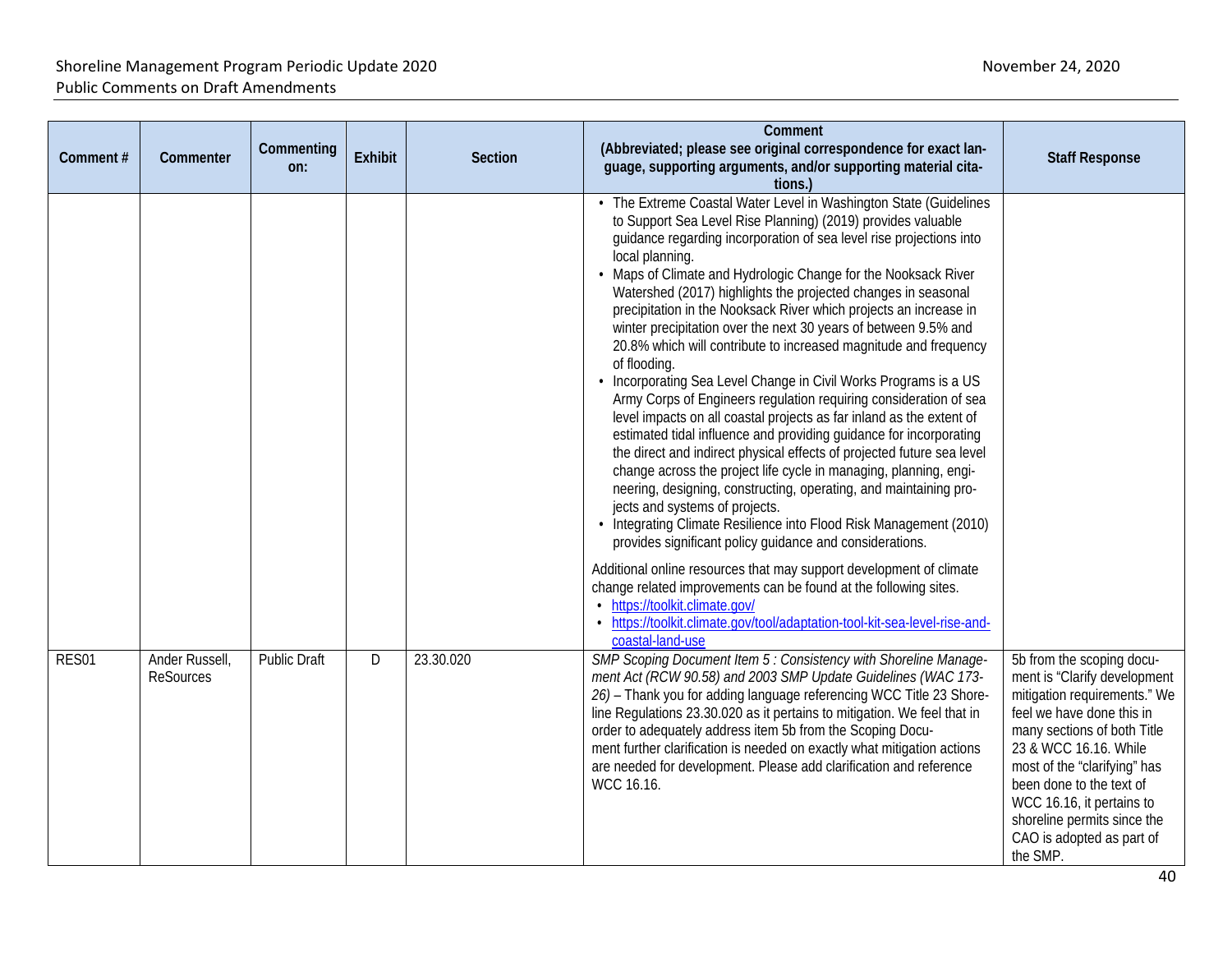| Comment# | Commenter                          | Commenting<br>on:   | <b>Exhibit</b> | <b>Section</b>        | Comment<br>(Abbreviated; please see original correspondence for exact lan-<br>guage, supporting arguments, and/or supporting material cita-<br>tions.)                                                                                                                                                                                                                                                                                                                                                                                                                                                                                                                                                                                                                                                                                                                                                                                                                                                                                                                                                                                                                                                                                                                                                                                                                                                                                                                                                                                                                                                                                                                                                                   | <b>Staff Response</b>                                                                                                                                                                                                                                                                                                                                                                                                                                                                                                                                                                                                                                                                                                                                              |
|----------|------------------------------------|---------------------|----------------|-----------------------|--------------------------------------------------------------------------------------------------------------------------------------------------------------------------------------------------------------------------------------------------------------------------------------------------------------------------------------------------------------------------------------------------------------------------------------------------------------------------------------------------------------------------------------------------------------------------------------------------------------------------------------------------------------------------------------------------------------------------------------------------------------------------------------------------------------------------------------------------------------------------------------------------------------------------------------------------------------------------------------------------------------------------------------------------------------------------------------------------------------------------------------------------------------------------------------------------------------------------------------------------------------------------------------------------------------------------------------------------------------------------------------------------------------------------------------------------------------------------------------------------------------------------------------------------------------------------------------------------------------------------------------------------------------------------------------------------------------------------|--------------------------------------------------------------------------------------------------------------------------------------------------------------------------------------------------------------------------------------------------------------------------------------------------------------------------------------------------------------------------------------------------------------------------------------------------------------------------------------------------------------------------------------------------------------------------------------------------------------------------------------------------------------------------------------------------------------------------------------------------------------------|
| RES02    | Ander Russell,<br><b>ReSources</b> | <b>Public Draft</b> | D              | 23.40.020(G)          | Shoreline Bulk Provisions - Buffers, Setbacks, Height, Open Space<br>and Impervious Surface Coverage - Thank you for adding in language<br>about the need for mitigation under G (Development activities al-<br>lowed in buffers and setbacks). Please clarify and strengthen that lan-<br>guage. Any impacts from activities happening within the critical area<br>buffer must be mitigated please show how this will be done.                                                                                                                                                                                                                                                                                                                                                                                                                                                                                                                                                                                                                                                                                                                                                                                                                                                                                                                                                                                                                                                                                                                                                                                                                                                                                          | The text of that section<br>clearly states, "provid-<br>edthat they comply with all<br>the applicable regulations in<br>WCC Chapter 16.16, includ-<br>ing mitigation." Please note<br>that mitigation requirements<br>are in WCC 16.16, a part of<br>the SMP, and that both need<br>to be read together.                                                                                                                                                                                                                                                                                                                                                                                                                                                           |
| RES03    | Ander Russell,<br><b>ReSources</b> | <b>Public Draft</b> | <b>B&amp;D</b> | C/P Ch. 11 & Title 23 | Climate Change/Sea Level Rise - Thank you for the updated language<br>concerning climate change and sea level rise that was added to<br>the Chapter 11 of the CompPlan (Exhibit B). We strongly support the<br>recommended changes outlined by Futurewise and WEC for this scop-<br>ing item. A comprehensive approach to addressing the impacts<br>of climate change by protecting natural shorelines and other natural<br>systems will help our community withstand and recover from the in-<br>crease in those impacts over time.<br>Please add language to reflect a focus on climate change and sea level<br>rise impacts to Exhibit D. The SMP and CompPlan must do a better job<br>at addressing sea level rise and other climate change impacts. We<br>understand that the bulk of the revisions in this area have been added<br>to Exhibit B. However, the words climate change and sea level rise do<br>not appear at all in Exhibit D.<br>Climate change impacts on sea levels, storm surges and riverine and<br>marine flooding are extensively documented and must be planned for<br>and addressed in all County regulations and planning documents. The<br>County need not look any further than its own report on climate change<br>impacts to have the data needed to develop and strengthen policies<br>around climate change, flooding and sea level rise. Just this past winter<br>Whatcom County was inundated with unprecedented flooding from<br>heavy rains that breached dikes and submerged houses. The cost of<br>the damage from the flooding between late January through early Feb-<br>ruary was over \$4 million, \$2.5 million of which was related to road and<br>infrastructure damage. | Before adopting specific<br>regulations, it seems like<br>we'd need to know the de-<br>tails of likely sea level rise<br>(location, elevation, magni-<br>tude, etc.) and anticipate the<br>development of the CoSMoS<br>model (on which the COB<br>and WCPW are working),<br>which should provide the<br>best data for Whatcom<br>County. The policies being<br>introduced would set us up<br>for developing such regula-<br>tions once this model is<br>completed.<br>It should also be noted that<br>in reviewing development<br>proposals, PDS already<br>requires structures to be<br>built above the anticipated<br>flood stage through the<br>County's critical area (i.e.,<br>geohazard/tsunami) and<br>flood regulations.<br>Nonetheless, this is a policy |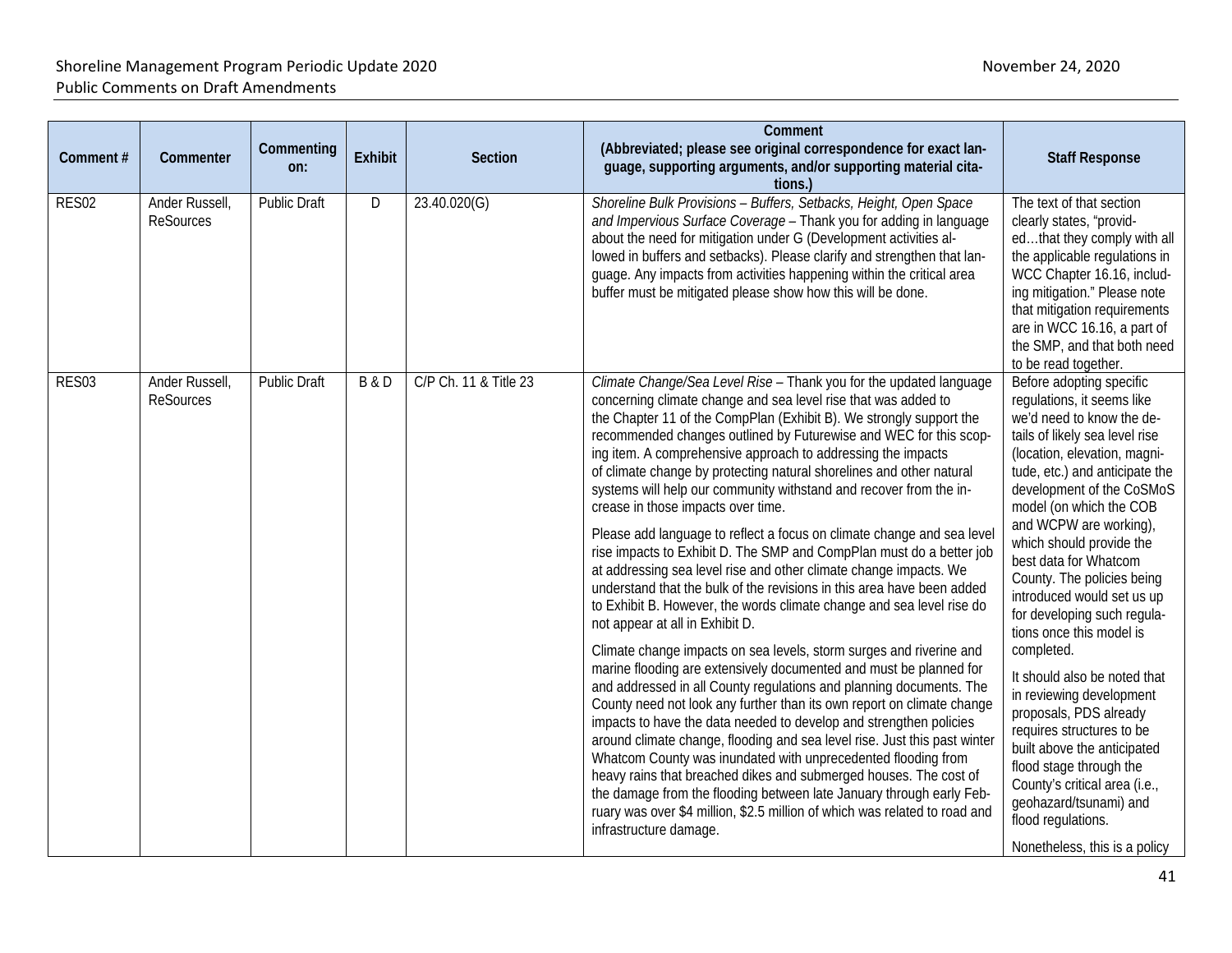| Comment# | Commenter | Commenting<br>on: | <b>Exhibit</b> | <b>Section</b> | Comment<br>(Abbreviated; please see original correspondence for exact lan-<br>guage, supporting arguments, and/or supporting material cita-<br>tions.)                                                                                                                                                                                                                                                                                                                                                                                                                                                                                                                                                                                                                                                                                                                                                                                                                                                                                                                                                                                                                                                                                                                                                                                                                                                                                                                                                                                                                                                                                                                                                                                                                                                                                                                                                                                                                                                                                                                                                                                     | <b>Staff Response</b>                                                     |
|----------|-----------|-------------------|----------------|----------------|--------------------------------------------------------------------------------------------------------------------------------------------------------------------------------------------------------------------------------------------------------------------------------------------------------------------------------------------------------------------------------------------------------------------------------------------------------------------------------------------------------------------------------------------------------------------------------------------------------------------------------------------------------------------------------------------------------------------------------------------------------------------------------------------------------------------------------------------------------------------------------------------------------------------------------------------------------------------------------------------------------------------------------------------------------------------------------------------------------------------------------------------------------------------------------------------------------------------------------------------------------------------------------------------------------------------------------------------------------------------------------------------------------------------------------------------------------------------------------------------------------------------------------------------------------------------------------------------------------------------------------------------------------------------------------------------------------------------------------------------------------------------------------------------------------------------------------------------------------------------------------------------------------------------------------------------------------------------------------------------------------------------------------------------------------------------------------------------------------------------------------------------|---------------------------------------------------------------------------|
|          |           |                   |                |                | Further recommendations on how to incorporate climate change im-<br>pacts on rising sea levels, storm surges, and riverine and marine flood-<br>ing in to Exhibits B and D:<br>Make the changes recommended by Futurewise/WEC to Exhibit<br>B, policy 11 AA-5 and include new policy 11 AA-8 outlined in their<br>letter.<br>We strongly support the addition of a Sea Level Rise section to<br>Exhibit D. We support the language proposed for a new Section<br>23.30.080 by Futurewise and WEC in their letter.<br>Shoreline maps should be updated to include Best Available Sci-<br>ence (BAS) and reflect any additional areas that are now consid-<br>ered within the 200' of the OHWM as a matter of shoreline juris-<br>diction.<br>Given the impacts of sea level rise on property and life, please<br>prevent construction in areas that will be underwater in the next<br>30 years. The Washington Coastal Hazards Resilience Network<br>has the best available science on this with various sea level rise<br>projections depending on various greenhouse gas scenarios.<br>• Whatcom County has over 50 Toxic Cleanup Sites in marine<br>shoreline areas.3 Please add language about what steps can be<br>taken to plan for Sea Level Rise impacts on those sites. Proactive<br>steps to protect communities, water and habitat now will prevent<br>high costs down the road.<br>Science around climate change, sea level rise, storm surges and<br>their impacts is dynamic and evolving - often at a faster pace than<br>required SMP update timelines. Strengthen the language around<br>assessing and incorporating Best Available Science. Be specific<br>about the intervals at which BAS will be assessed and what the<br>process for incorporating BAS will look like.<br>o Examplesfromlocaljurisdictionsthatincorporateclimate<br>impacts:<br>• The City of Tacoma has included many updates in their<br>2019 Periodic Update regarding climate change im-<br>pacts. Below are the additions they are proposing<br>which Whatcom County could incorporate:<br>A new general policy of "Evaluate sea level rise data | decision and all comments<br>will be forwarded to the P/C<br>and Council. |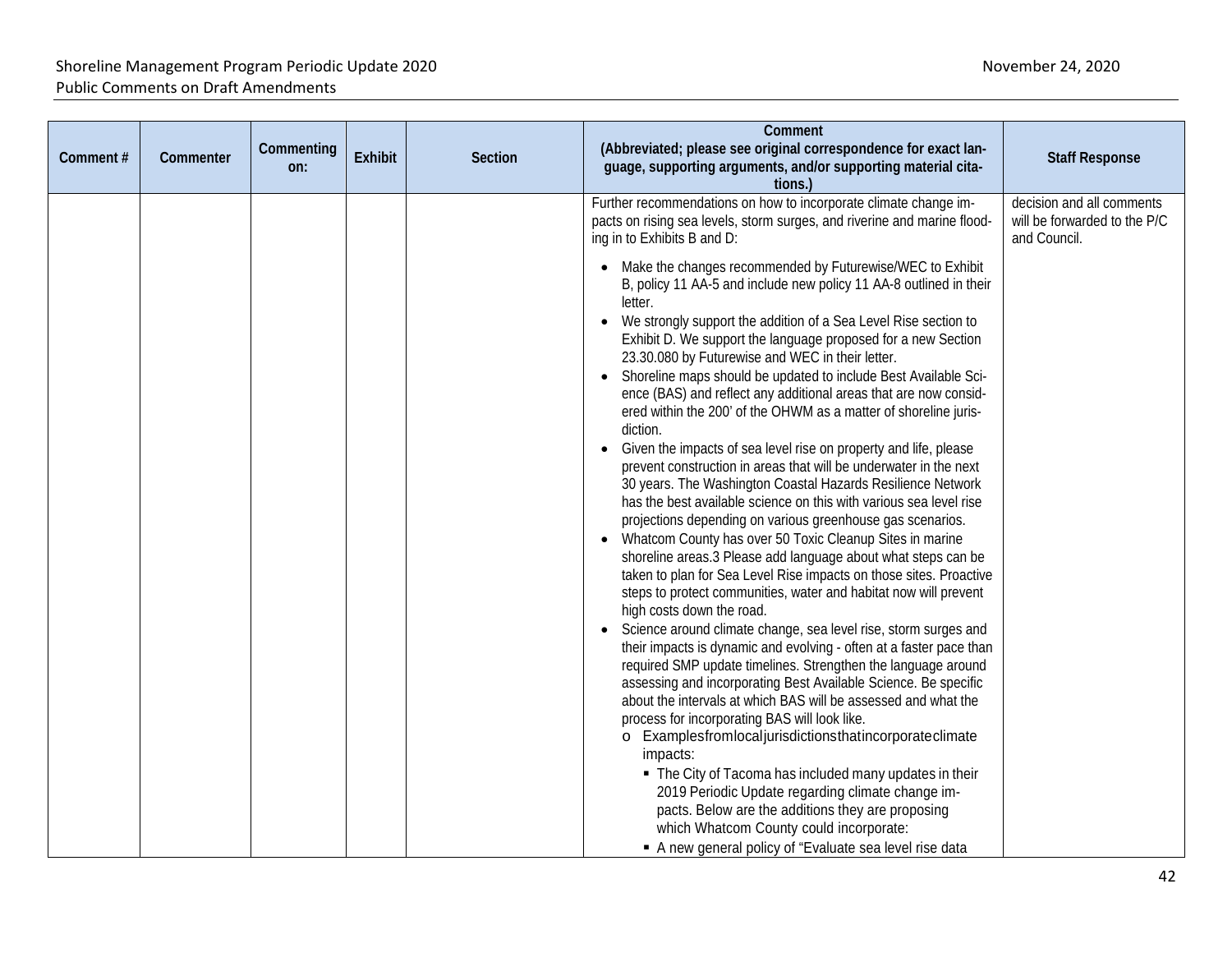| Comment# | Commenter | Commenting<br>on: | Exhibit | <b>Section</b> | Comment<br>(Abbreviated; please see original correspondence for exact lan-<br>guage, supporting arguments, and/or supporting material cita-<br>tions.)                                                                                                                                                                                                                                                                                                                                                                                                                                                                                                                                                                                                                                                                                                                                                                                                                                                                                                                                                                                                                                                                                                                                                                                                                                                                                                                                                                      | <b>Staff Response</b> |
|----------|-----------|-------------------|---------|----------------|-----------------------------------------------------------------------------------------------------------------------------------------------------------------------------------------------------------------------------------------------------------------------------------------------------------------------------------------------------------------------------------------------------------------------------------------------------------------------------------------------------------------------------------------------------------------------------------------------------------------------------------------------------------------------------------------------------------------------------------------------------------------------------------------------------------------------------------------------------------------------------------------------------------------------------------------------------------------------------------------------------------------------------------------------------------------------------------------------------------------------------------------------------------------------------------------------------------------------------------------------------------------------------------------------------------------------------------------------------------------------------------------------------------------------------------------------------------------------------------------------------------------------------|-----------------------|
|          |           |                   |         |                | and consider sea level rise risks and implications in the<br>development of regulations, plans, and programs." (p.<br>66)<br>• New site planning policies:<br>o "Developmentshouldbelocated, designed, and<br>managedbothto minimize potential impacts from<br>sea level rise and to promote resilience in the face<br>of those impacts, by such actions as protecting<br>wetland and shoreline natural functions, incorpo-<br>ratinggreen infrastructure, retaining matureveg-<br>etation, and considering soft-shore armoring<br>wherever possible." (p. 69)<br>o "Assess the risks and potential impacts on both<br>City government operations and on the com-<br>munity due to climate change and sea level<br>rise, with special regard for social equity." (p.<br>70)<br>o "Promote community resilience through the<br>development of climate change adaptation<br>strategies. Strategies should be used by both<br>the public and private sectors to help minimize<br>the potential impacts of climate change on new<br>and existing development and operations, in-<br>cluding programs that encourage retrofitting of<br>existing development and infrastructure to<br>adapt to the effects of climate change." (p. 70)<br>A new general policy for Critical Areas and Marine<br>Shoreline Protection: "Protect natural processes and<br>functions of Tacoma's environmental assets (wetlands,<br>streams, lakes, and marine shorelines) in anticipation<br>of climate change impacts, including sea level rise." |                       |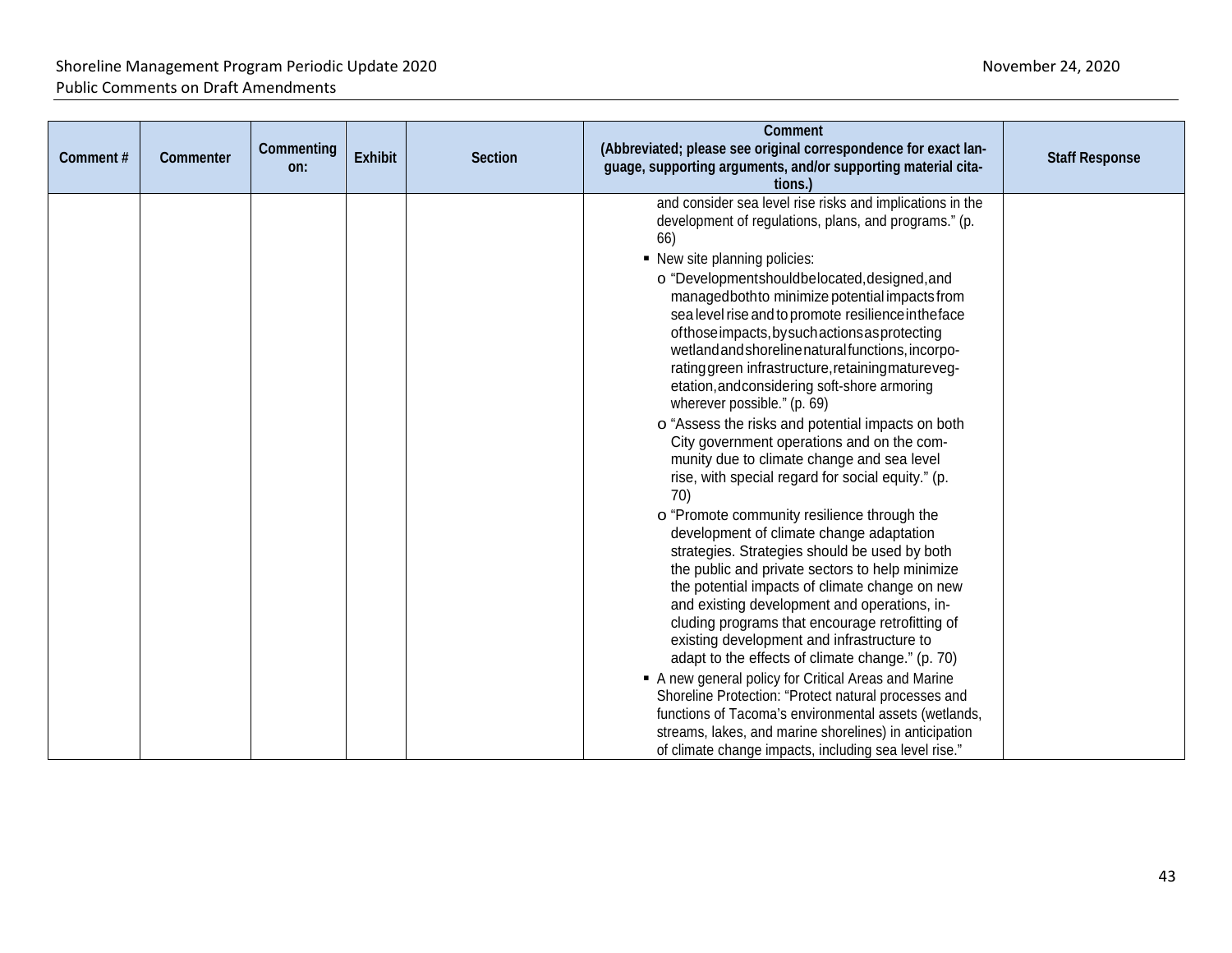| Comment#          | Commenter                          | Commenting<br>on:   | <b>Exhibit</b> | Section                 | Comment<br>(Abbreviated; please see original correspondence for exact lan-<br>guage, supporting arguments, and/or supporting material cita-<br>tions.)                                                                                                                                                                                                                              | <b>Staff Response</b>                                                                                                                                                                                                                                                                                                                                                                           |
|-------------------|------------------------------------|---------------------|----------------|-------------------------|-------------------------------------------------------------------------------------------------------------------------------------------------------------------------------------------------------------------------------------------------------------------------------------------------------------------------------------------------------------------------------------|-------------------------------------------------------------------------------------------------------------------------------------------------------------------------------------------------------------------------------------------------------------------------------------------------------------------------------------------------------------------------------------------------|
| RES04             | Ander Russell,<br><b>ReSources</b> | <b>Public Draft</b> | B              | C/P Ch. 11              | Scoping Document Item 8: Habitat - Please address Scoping Docu-<br>ment item 8a. We understand it is not necessary to have references to<br>the WDFW and DNR Shore Friendly Program in the code in order for<br>the County to mirror the program but referring to it adds weight and<br>legitimacy for the use of practices outlined in the WDFW and DNR<br>Shore Friendly Program. | 8a is, "Reference WDFW<br>and DNR's Shore Friendly<br>Program." And you're right;<br>the code need not reference<br>all the helpful programs the<br>state (or feds or County)<br>manages. However, we<br>have added reference to that<br>program in C/P policy 11l-2,<br>and we do provide such<br>references to applicants<br>here at PDS.                                                     |
| RES05             | Ander Russell,<br><b>ReSources</b> | <b>Public Draft</b> | F              | 16.16.225(C)            | Please make the following changes to strengthen weak language:<br>Development proposals shall seek to maintain ecological con-<br>nectivity and habitat corridors whenever possible. Restoration of<br>ecological connectivity and habitat corridors shall be considered<br>a priority restoration and mitigation action.                                                           | See response to RES07.<br>Further, until actual wildlife<br>corridors are identified,<br>mapped, and adopted, trying<br>to maintain a variable corri-<br>dor width dependent on the<br>species one's trying to man-<br>age would not be possible<br>through piecemeal develop-<br>ment review.                                                                                                  |
| RES <sub>06</sub> | Ander Russell,<br>ReSources        | <b>Public Draft</b> | F              | $16.16.255(B)(3)$ & (5) | We support the addition of 16.16.255 B #'s 3 and 5                                                                                                                                                                                                                                                                                                                                  | Comment noted.                                                                                                                                                                                                                                                                                                                                                                                  |
| RES07             | Ander Russell,<br>ReSources        | <b>Public Draft</b> | D              |                         | Please add a wildlife corridor overlay to shoreline maps in Exhibit D or<br>wherever else is relevant.                                                                                                                                                                                                                                                                              | The only wildlife corridor that<br>the Council has adopted is<br>the Chuckanut Wildlife Cor-<br>ridor, which is shown on our<br>critical areas maps. Our<br>understanding is that the<br>Council's Wildlife Advisory<br>Committee is looking into<br>recommending others<br>(based on a scientific re-<br>view), but until the Council<br>acts to adopt any new ones<br>we have nothing to map. |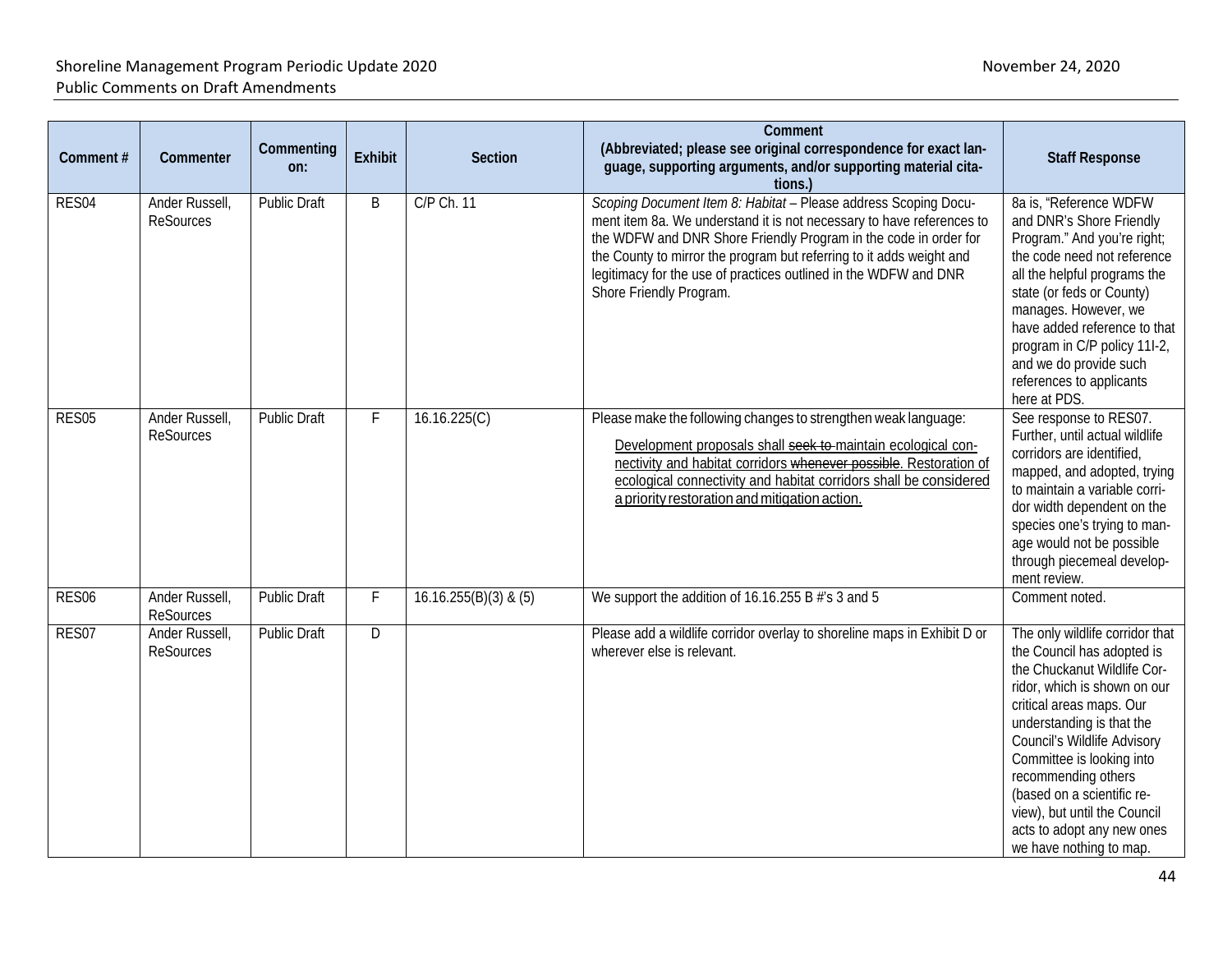| Comment#          | Commenter                          | Commenting<br>on:   | Exhibit | Section   | Comment<br>(Abbreviated; please see original correspondence for exact lan-<br>guage, supporting arguments, and/or supporting material cita-<br>tions.)                                                                                                                                                                                                                                                                                                                                                                                                                                                                                                                                                                                                                                                                                                    | <b>Staff Response</b>                                                                                                                                                                                                                                                                                          |
|-------------------|------------------------------------|---------------------|---------|-----------|-----------------------------------------------------------------------------------------------------------------------------------------------------------------------------------------------------------------------------------------------------------------------------------------------------------------------------------------------------------------------------------------------------------------------------------------------------------------------------------------------------------------------------------------------------------------------------------------------------------------------------------------------------------------------------------------------------------------------------------------------------------------------------------------------------------------------------------------------------------|----------------------------------------------------------------------------------------------------------------------------------------------------------------------------------------------------------------------------------------------------------------------------------------------------------------|
| RES08             | Ander Russell,<br><b>ReSources</b> | <b>Public Draft</b> | D       |           | We are generally opposed to expansions of nonconforming overwater<br>structures, and will make recommendations to Planning Commission<br>and County Council on revisions to Chapter 23.50.                                                                                                                                                                                                                                                                                                                                                                                                                                                                                                                                                                                                                                                                | Comment noted (however,<br>the code does not allow<br>this).                                                                                                                                                                                                                                                   |
| RES09             | Ander Russell,<br><b>ReSources</b> | <b>Public Draft</b> | D       | 23.40.160 | Recreation - Item 13d: The language around trails within critical area<br>buffers must be strengthened. Any impacts to any portion of the critical<br>area buffer from recreational trails must comply with all applicable<br>regulations in WCC 16.16 and be mitigated.                                                                                                                                                                                                                                                                                                                                                                                                                                                                                                                                                                                  | In general we have tried not<br>to repeat every requirement<br>of one code in another (i.e.,<br>those of 16.16 in T-23, and<br>vice versa), as there is a<br>general rule that shoreline<br>permits are subject to 16.16.<br>Nonetheless, we have add-<br>ed subsection<br>23.40.160(A)(6) to remind<br>folks. |
| RES <sub>10</sub> | Ander Russell,<br><b>ReSources</b> | <b>Public Draft</b> |         |           | Cherry Point Management Area and heavy impact industrial zone - We<br>support the Aug 17 <sup>th</sup> draft revisions to the Cherry Point Management<br>Area section of Chapter 11. Going further, to fully implement the Com-<br>prehensive Plan policy amendments for the Cherry Point industrial<br>zone adopted by the County in May 2017, and to maintain consistency<br>with the proposed Cherry Point Amendments-if adopted-additional<br>amendments to other sections of the SMP are warranted. We intend to<br>propose additional revisions, and will seek feedback from PDS and<br>stakeholders before submitting specific language for consideration by<br>the Planning Commission this Fall. Particularly, specifications for where<br>shoreline conditional use permits are required and conditional criteria<br>should be updated further. | Comment noted.                                                                                                                                                                                                                                                                                                 |
| RES11             | Ander Russell,<br><b>ReSources</b> | <b>Public Draft</b> | F       | 16.16.745 | Scoping Document Item 18: Shoreline Setbacks/Riparian Management<br>- We were unable to see where language around Scoping Document<br>item 18b had been added. Please provide specific language to show<br>what incentives will be provided to enhance Fish and Wildlife Habitat<br>Conservation Areas.                                                                                                                                                                                                                                                                                                                                                                                                                                                                                                                                                   | 18b reads, "Provide incen-<br>tives to enhance Fish and<br>Wildlife Habitat Conservation<br>Areas (FWHCA).<br>Staff had added this to the<br>scope as we had originally<br>considered developing a<br>site-specific shoreline buffer<br>program wherein incentives<br>to enhance would allow                   |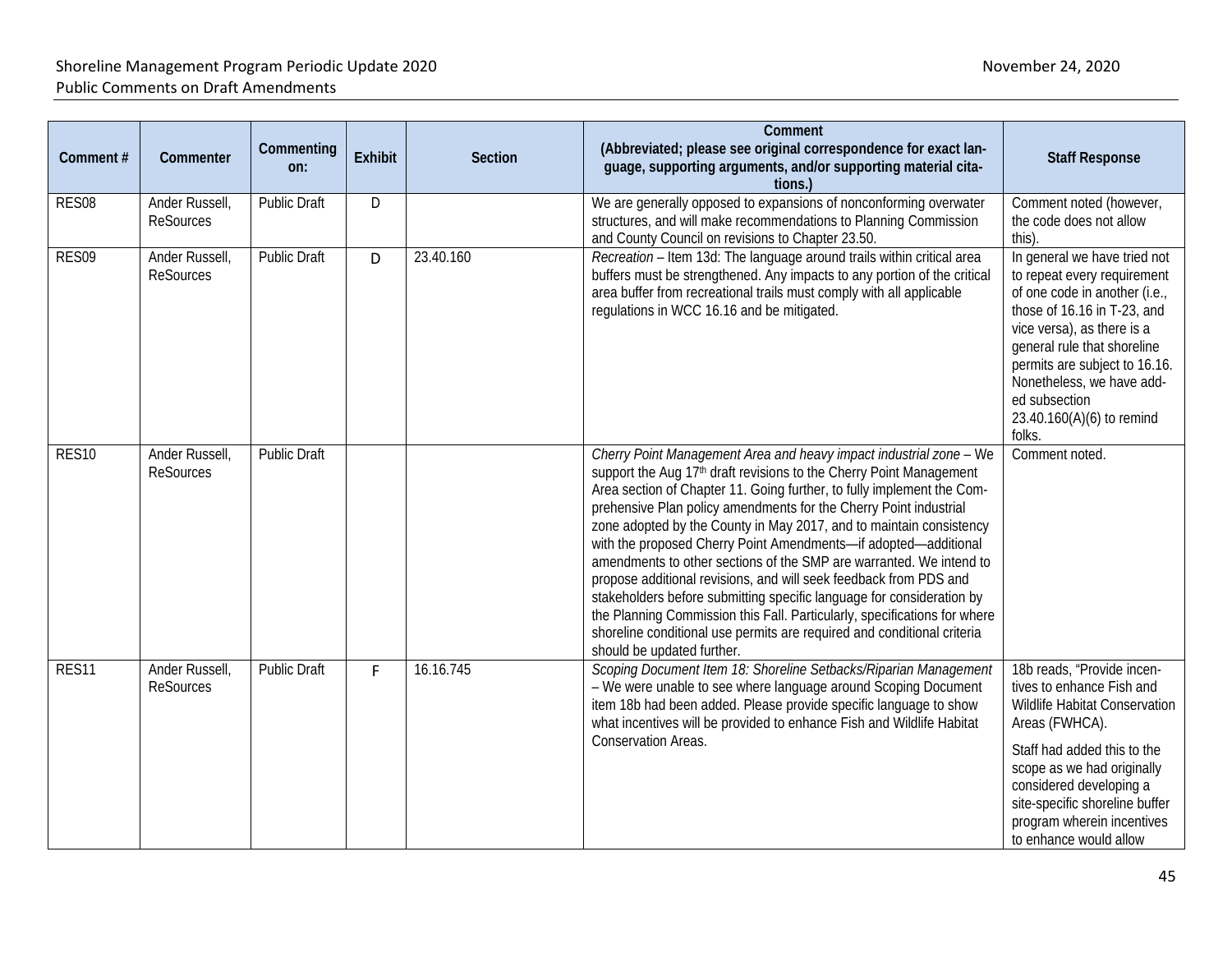| Comment#          | Commenter                          | Commenting<br>on:   | Exhibit | <b>Section</b> | Comment<br>(Abbreviated; please see original correspondence for exact lan-<br>guage, supporting arguments, and/or supporting material cita-<br>tions.)                                                                                                                                                                                                                                                                                                                                                                                                                                                                                                                                                                                                                                              | <b>Staff Response</b>                                                                                                                                                                                                                                                                     |
|-------------------|------------------------------------|---------------------|---------|----------------|-----------------------------------------------------------------------------------------------------------------------------------------------------------------------------------------------------------------------------------------------------------------------------------------------------------------------------------------------------------------------------------------------------------------------------------------------------------------------------------------------------------------------------------------------------------------------------------------------------------------------------------------------------------------------------------------------------------------------------------------------------------------------------------------------------|-------------------------------------------------------------------------------------------------------------------------------------------------------------------------------------------------------------------------------------------------------------------------------------------|
|                   |                                    |                     |         |                |                                                                                                                                                                                                                                                                                                                                                                                                                                                                                                                                                                                                                                                                                                                                                                                                     | buildings be built closer to<br>the shoreline. However,<br>while exploring this option<br>we determined that addition-<br>al analyses of shoreline<br>characterization would be<br>required, and doing so was<br>not part of the overall scope<br>of a periodic update.                   |
| <b>RES12</b>      | Ander Russell,<br><b>ReSources</b> | <b>Public Draft</b> | A & B   |                | Scoping Document Item 19: Water Quality - Lake Whatcom is the<br>drinking water source for 100,000 Whatcom County residents. Scoping<br>Document item number 19 addresses Lake Whatcom water quality.<br>However, no recommendations about Lake Whatcom have been added<br>to this or any section in Exhibits A or B. Please add policy language<br>about the importance of Lake Whatcom as the source of drinking water<br>for most County residents and about the current water quality im-<br>provement plan (TMDL). We understand that this language is refer-<br>enced in Exhibit A, however that language is only in the narrative.<br>Please add policy language (in Exhibit A and Exhibit B) about how the<br>County will improve water quality specific to the TMDL for Lake What-<br>com. | Ch. 10 of the CompPlan<br>already contains an entire<br>narrative regarding this (pg.<br>10-22), as well as multiple<br>policies (Goal 10-J and its<br>policies, pg. 10-36, as well<br>as multiple other policies<br>throughout). We didn't think<br>this all needed to be repeat-<br>ed. |
| RES <sub>13</sub> | Ander Russell,<br><b>ReSources</b> | <b>Public Draft</b> |         |                | Scoping Document Item 22: No Net Loss - Thank you for providing<br>clarification in the Guide to Reviewing Draft SMP Amendments docu-<br>ment, about the creation of a Not Net Loss Technical (NNL) memo. We<br>support the creation of the memo and understand that it will be com-<br>pleted at an unspecified date after, "public review of draft amend-<br>ments," is completed.                                                                                                                                                                                                                                                                                                                                                                                                                | Comment noted. A draft will<br>be provided to the P/C prior<br>to their final action. The draft<br>will need to be finalized once<br>the Co/C has completed<br>their review.                                                                                                              |
|                   |                                    |                     |         |                | We agree with the statements made by Futurewise and WEC in their<br>letter. It is very likely that until the County can show that it achieves<br>NNL of shoreline ecological functions it may not be in compliance with<br>the Shoreline Management Act and the Shoreline Master Guidelines.4                                                                                                                                                                                                                                                                                                                                                                                                                                                                                                       |                                                                                                                                                                                                                                                                                           |
|                   |                                    |                     |         |                | Throughout the update clarification is needed on how no net loss (NNL)<br>will be met and monitored. Please provide clarification in the memo of<br>how the County will monitor activities such as forest practices, mining,<br>construction of structures and trails, shoreline stabilization and all oth-                                                                                                                                                                                                                                                                                                                                                                                                                                                                                         |                                                                                                                                                                                                                                                                                           |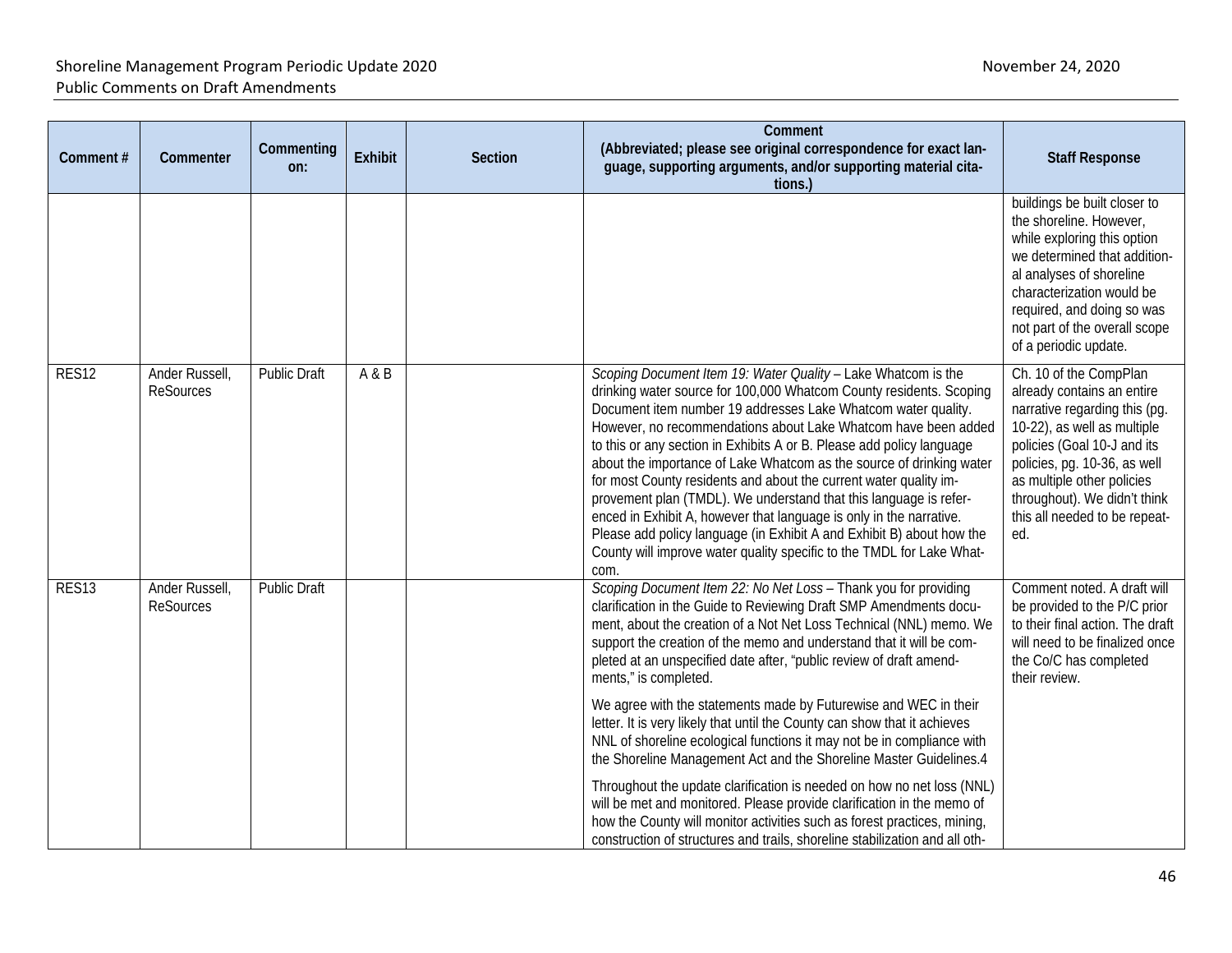| Comment#          | Commenter                          | Commenting<br>on:   | <b>Exhibit</b> | <b>Section</b> | Comment<br>(Abbreviated; please see original correspondence for exact lan-<br>guage, supporting arguments, and/or supporting material cita-<br>tions.)                                                                                                                                                                                                                                                                                                                                                                                                                                                                       | <b>Staff Response</b>                                                                                                                                       |
|-------------------|------------------------------------|---------------------|----------------|----------------|------------------------------------------------------------------------------------------------------------------------------------------------------------------------------------------------------------------------------------------------------------------------------------------------------------------------------------------------------------------------------------------------------------------------------------------------------------------------------------------------------------------------------------------------------------------------------------------------------------------------------|-------------------------------------------------------------------------------------------------------------------------------------------------------------|
|                   |                                    |                     |                |                | ers in a way that will result in NNL of shoreline ecological functions.<br>In order to restore salmon, orca and the shoreline ecological functions<br>we all depend on we must think beyond bare minimum requirements.<br>We know the NNL standard is not fully protecting shorelines and wet-<br>lands from degradation and we cannot afford to wait another 8 or 9<br>years for the next update.<br>Please provide clarity on when the technical memo will be completed,<br>allow for public input on the memo and if the memo or resulting actions,<br>show that the SMP is not achieving NNL outline how NNL or net eco- |                                                                                                                                                             |
| RES14             | Ander Russell,<br><b>ReSources</b> | <b>Public Draft</b> | $\mathsf{C}$   | C/P Ch. 8      | logical gains, will be achieved and how those new standards will be<br>incorporated in to the SMP, CompPlan and Critical Areas Ordinance.<br>Thank you for including the new Whatcom County Comprehensive<br>Plan Chapter 8: Mineral Resource Lands in this recommended update<br>draft.                                                                                                                                                                                                                                                                                                                                     | Comment noted (though we<br>believe you're referring to<br>the Marine Resource Lands<br>section)                                                            |
| RES <sub>15</sub> | Ander Russell,<br><b>ReSources</b> | <b>Public Draft</b> | D              | 23.30.050      | Vegetation Management - Add language requiring the restoration of<br>native vegetation and vegetation conservation standards (lawns and<br>turf are prohibited) for any new building permits, expansions or change<br>of use in the following areas: within 50' of the OHWM for Lake What-<br>com or impaired water bodies on the 303(d) list.                                                                                                                                                                                                                                                                               | Thank you. We had inad-<br>vertently left out some of the<br>existing language of the<br>vegetation management<br>section, but have now rein-<br>serted it. |
| RES <sub>16</sub> | Ander Russell,<br><b>ReSources</b> | <b>Public Draft</b> | D              | 23.30.060      | Cultural Resources - We support the suggestions added by Lummi<br>Nation. Accept and approve all changes added by Lummi Nation in this<br>section.                                                                                                                                                                                                                                                                                                                                                                                                                                                                           | Comment noted.                                                                                                                                              |
| RES17             | Ander Russell,<br><b>ReSources</b> | Public Draft        | D              | 23.40.040      | Agriculture - We support staff's recommendation during scoping<br>around manure holding facilities. We plan to make comments to the<br>Planning Commission and County Council during this update process<br>to, again, request that requirements be added that any manure holding<br>facility permitted within the shoreline jurisdiction be in the form of above<br>ground tanks or towers instead of earthen lagoons. In order to be pro-<br>tective of our waterways and groundwater, please make manure hold-<br>ing facilities a shoreline conditional use.                                                             | Comment noted (though we<br>believe you brought this<br>issue up during scoping,<br>staff did not).                                                         |
| RES <sub>18</sub> | Ander Russell,<br><b>ReSources</b> | <b>Public Draft</b> | D              | 23.40.040      | Agriculture - Along the same lines, to reduce the risk of contaminant<br>run-off from flooding and seepage, consider making it mandatory for<br>any new or replaced manure lagoons to be above ground in tanks or<br>towers.                                                                                                                                                                                                                                                                                                                                                                                                 | Comment noted.                                                                                                                                              |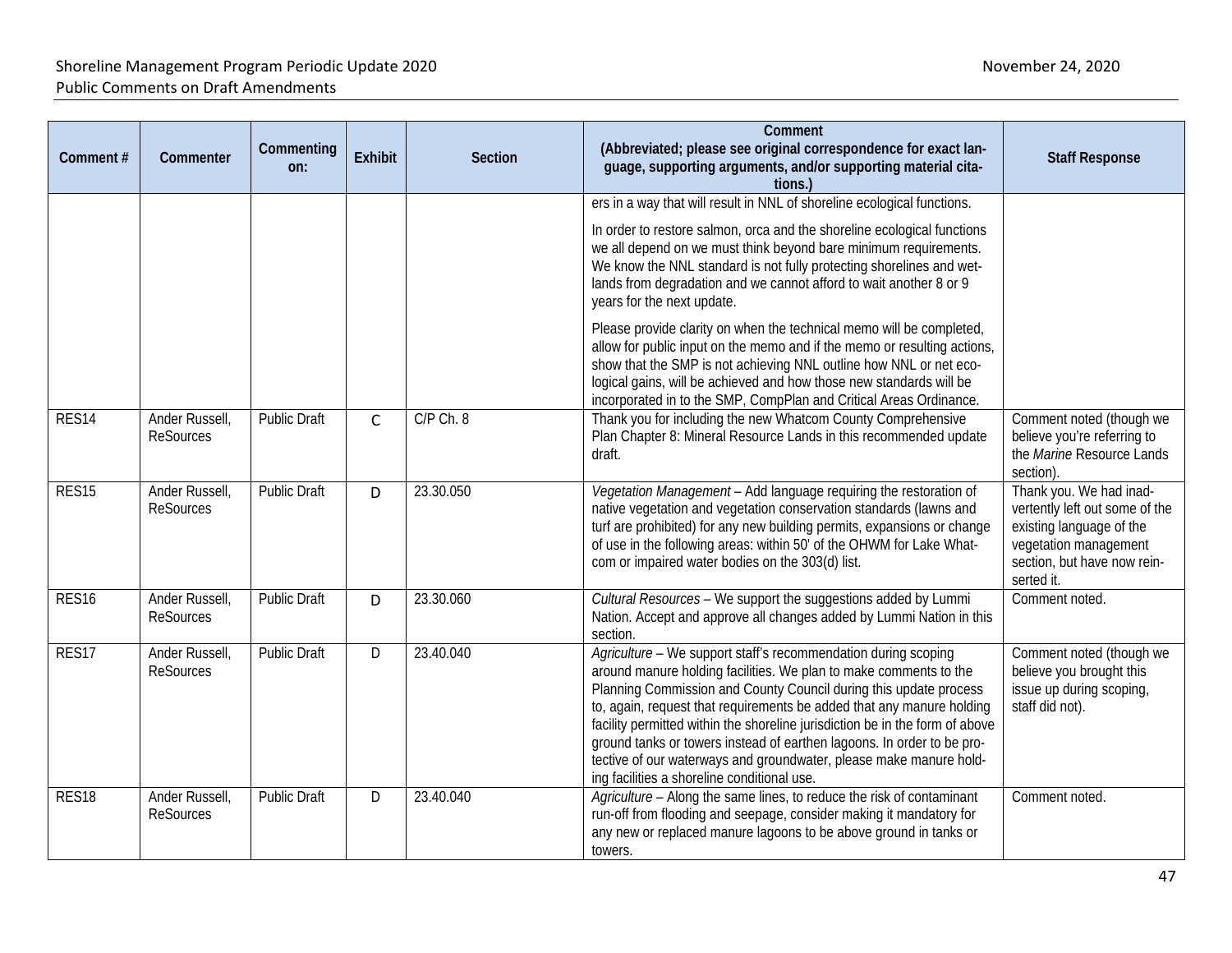| Comment# | Commenter                          | Commenting<br>on:   | <b>Exhibit</b> | <b>Section</b> | Comment<br>(Abbreviated; please see original correspondence for exact lan-<br>guage, supporting arguments, and/or supporting material cita-<br>tions.)                                                                                                                                                                                                                                                                                                                                                                                                                                                                                                                                                                                                                                                                                                                                                                                                                                                                                                                                                                                                                                                                                                                                                                                                                                                                                                                                                                                                                                                                                                                                                                                                                     | <b>Staff Response</b>                                                          |
|----------|------------------------------------|---------------------|----------------|----------------|----------------------------------------------------------------------------------------------------------------------------------------------------------------------------------------------------------------------------------------------------------------------------------------------------------------------------------------------------------------------------------------------------------------------------------------------------------------------------------------------------------------------------------------------------------------------------------------------------------------------------------------------------------------------------------------------------------------------------------------------------------------------------------------------------------------------------------------------------------------------------------------------------------------------------------------------------------------------------------------------------------------------------------------------------------------------------------------------------------------------------------------------------------------------------------------------------------------------------------------------------------------------------------------------------------------------------------------------------------------------------------------------------------------------------------------------------------------------------------------------------------------------------------------------------------------------------------------------------------------------------------------------------------------------------------------------------------------------------------------------------------------------------|--------------------------------------------------------------------------------|
| RES19    | Ander Russell,<br><b>ReSources</b> | <b>Public Draft</b> | D              | 23.40.140      | Mining - We oppose the amendments to WCC 23.40.140, Mining. We<br>support the language proposed by Futurewise and WEC in their letter.<br>Please update this section with their language for 23.40.140(D).                                                                                                                                                                                                                                                                                                                                                                                                                                                                                                                                                                                                                                                                                                                                                                                                                                                                                                                                                                                                                                                                                                                                                                                                                                                                                                                                                                                                                                                                                                                                                                 | Comment noted.                                                                 |
| RES20    | Ander Russell,<br><b>ReSources</b> | <b>Public Draft</b> | D              | 23.40.140      | Mining - We recommend that the SMP Update prohibit motorized or<br>gravity siphon aquatic mining and discharging effluent from this type of<br>mining in shorelines that are the critical habitat for salmon, steelhead,<br>or bull trout and that salmonids use for spawning, rearing, and migra-<br>tion. This is necessary in order to follow RCW 90.48.615(2).                                                                                                                                                                                                                                                                                                                                                                                                                                                                                                                                                                                                                                                                                                                                                                                                                                                                                                                                                                                                                                                                                                                                                                                                                                                                                                                                                                                                         | We have added such lan-<br>guage.                                              |
| RES21    | Ander Russell,<br><b>ReSources</b> | <b>Public Draft</b> | D              | 23.40.150      | Docks, Piers and Mooring Buoys - Overwater structures, including<br>docks, cause direct and indirect impacts to shoreline functions and<br>habitat for salmon and forage fish like Cherry Point herring during the<br>construction process and over the useful life of the dock. The cumula-<br>tive impacts of overwater structures are:<br>• "Increase in pollutants and habitat disturbance associated with boat<br>operations and dock and piling maintenance",<br>• "Increased travel distance and time for juvenile salmon and ex-<br>tended time in deeper water, increasing predation risk",<br>• "Decrease in eelgrass and plant habitat and overall photosynthesis<br>in intertidal zone",<br>• "Alteration in juvenile salmon prey base and predation pressure",<br>and<br>• "Change in wave energy and longshore drift patterns, and resulting<br>changes in upper intertidal sediment distribution"<br>Please make these changes concerning Overwater Structures:<br>• Add a clear preference for the use of mooring buoys.<br>• Applicants must demonstrate conclusively that use of a moorage<br>buoy, nearby marina, public boat ramp, or other existing shared fa-<br>cility is not possible. This includes providing evidence of contact<br>with abutting property owners and evidence that they are not willing<br>to share an existing dock or develop a shared moorage. For com-<br>mercial/industrial facilities, this would include evidence that existing<br>commercial facilities can't be shared or are inadequate for the pro-<br>posed use.<br>• Minimum grating requirements to allow for light.<br>• Any dock, pier, and moorage pile must include an evaluation of the<br>nearshore environment and the potential impact of the facility on | Please review 23.40.150<br>again, as we believe we<br>have accomplished these. |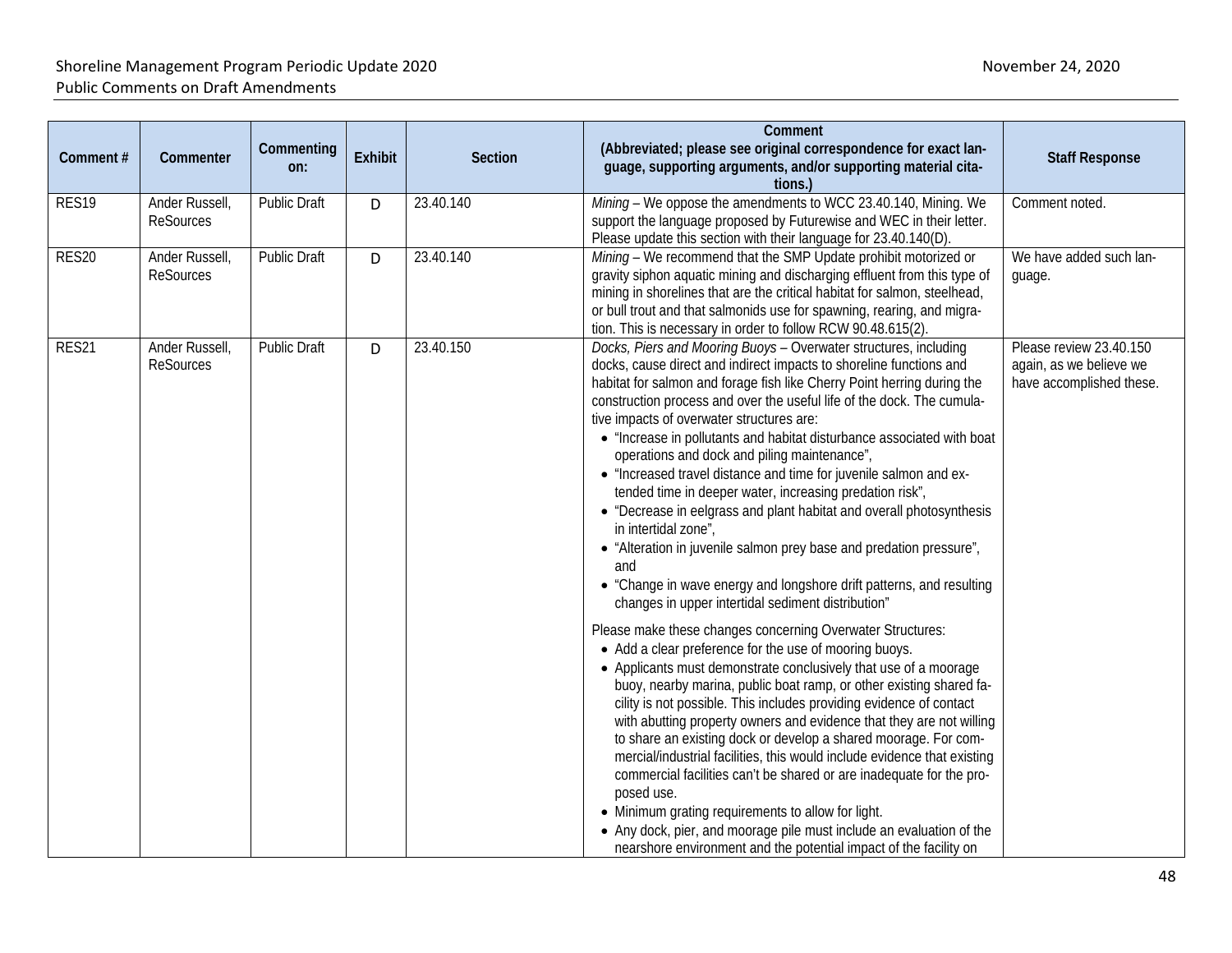| Comment#    | Commenter                          | Commenting<br>on:   | <b>Exhibit</b> | Section         | Comment<br>(Abbreviated; please see original correspondence for exact lan-<br>guage, supporting arguments, and/or supporting material cita-<br>tions.)                                                                                                                                                                                                                                                                                                                               | <b>Staff Response</b>                                                                                                                                                                                                                                                                                                                             |
|-------------|------------------------------------|---------------------|----------------|-----------------|--------------------------------------------------------------------------------------------------------------------------------------------------------------------------------------------------------------------------------------------------------------------------------------------------------------------------------------------------------------------------------------------------------------------------------------------------------------------------------------|---------------------------------------------------------------------------------------------------------------------------------------------------------------------------------------------------------------------------------------------------------------------------------------------------------------------------------------------------|
|             |                                    |                     |                |                 | the environment.                                                                                                                                                                                                                                                                                                                                                                                                                                                                     |                                                                                                                                                                                                                                                                                                                                                   |
| RES22       | Ander Russell,<br><b>ReSources</b> | <b>Public Draft</b> | F.             | 16.16.235(B)(4) | Mitigation requirements for hazard trees - Currently there's no re-<br>quirement to mitigate, or replant, a hazard tree. We suggest adding a<br>requirement to replant a native tree in an appropriate location on<br>site for every hazard tree removed in the shoreline.                                                                                                                                                                                                           | Please refer to<br>16.16.235(B)(4)                                                                                                                                                                                                                                                                                                                |
| RES23       | Ander Russell,<br>ReSources        | <b>Public Draft</b> | D              | 23.40.150       | Lake Whatcom - The City of Bellingham's SMP (Title 22, BMC) makes<br>many mentions of Lake Whatcom and discourages certain new uses<br>and activities like docks (a whole section in BMC 22.09.060 "Piers,<br>floats, pilings - Lake Whatcom and Lake Padden) and the spraying of<br>herbicides (BMC 22.05.020(B)(1)(n)). Please consider mirroring the<br>City's SMP regulations for Lake Whatcom.                                                                                  | We have reviewed Belling-<br>ham's sections of code that<br>you reference and do not<br>see any discouragement as<br>you say; in fact, there's has<br>the same components as<br>ours.                                                                                                                                                             |
| RES24       | Ander Russell,<br><b>ReSources</b> | <b>Public Draft</b> | D              | 23.40.190       | Bulkheads and Shoreline Armoring - Bulkheads and other forms of<br>hard armoring should be conditional uses because of their adverse<br>impacts on the shoreline environment.                                                                                                                                                                                                                                                                                                        | Comment noted. Please<br>note that in the use table<br>most of the hard armoring<br>measures are either prohib-<br>ited or require a CUP. For<br>bulkheads specifically we did<br>not change existing text.<br>Furthermore, we did add text<br>that prioritizes soft-<br>stabilization measures, and<br>that hard measures are of<br>last resort. |
| <b>PB01</b> | Pam Borso                          | P/C Draft 1         | C              | $C/P$ Ch. $8$   | I would like to urge you to include the amendment to Whatcom Coun-<br>ty's comprehensive plan to include Marine Resource Lands as a way to<br>recognize marine and tidal lands in Chapter 8 of the Comprehensive<br>plan. Marine and tidal lands are as important as forestry, mining and<br>agricultural lands. These lands are significant resources and along with<br>the upland areas adjacent to them need to be protected for their cultur-<br>al, social and economic values. | Your comments will be for-<br>warded to the P/C for their<br>consideration.                                                                                                                                                                                                                                                                       |
| <b>MS01</b> | Mike Sennett                       | P/C Draft 1         | $\mathsf{C}$   | $C/P$ Ch. $8$   | Whatcom County's geography stretches from the coasts of the Salish<br>Sea to the Cascades, and all the watersheds of the three forks of the<br>Nooksack River are gathered and delivered to the Salish Sea. It seems<br>to me that the unique areas where land and ocean meet have been<br>undervalued by the settler culture. The original functioning ecosystems<br>that supported the indigenous peoples have been severely degraded.                                             | Your comments will be for-<br>warded to the P/C for their<br>consideration.                                                                                                                                                                                                                                                                       |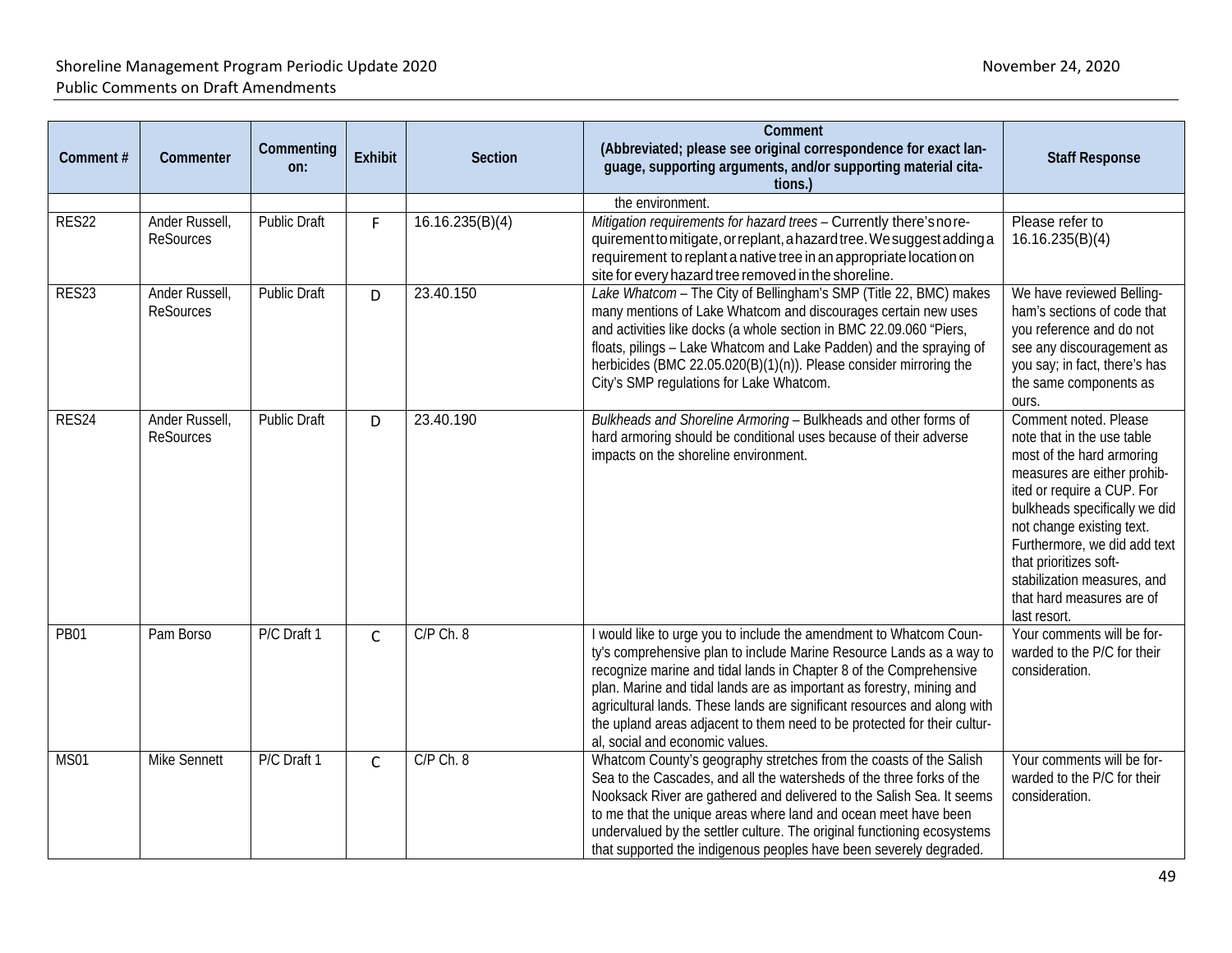| Comment#     | Commenter                                                                       | Commenting<br>on: | <b>Exhibit</b> | <b>Section</b>  | Comment<br>(Abbreviated; please see original correspondence for exact lan-<br>guage, supporting arguments, and/or supporting material cita-<br>tions.)                                                                                                                                                                                                                                                                                                                                                                                                                                                                                                                                                                               | <b>Staff Response</b>                                                                                                                                                                                                                                                                                  |
|--------------|---------------------------------------------------------------------------------|-------------------|----------------|-----------------|--------------------------------------------------------------------------------------------------------------------------------------------------------------------------------------------------------------------------------------------------------------------------------------------------------------------------------------------------------------------------------------------------------------------------------------------------------------------------------------------------------------------------------------------------------------------------------------------------------------------------------------------------------------------------------------------------------------------------------------|--------------------------------------------------------------------------------------------------------------------------------------------------------------------------------------------------------------------------------------------------------------------------------------------------------|
|              |                                                                                 |                   |                |                 | Estuaries and wetlands have been filled in, and development has<br>sprawled along the shores in Sandy Point, resulting in shoreline armor-<br>ing. Birch Bay, Drayton Harbor and The Lummi Nation's tide flats have<br>been contaminated by dairy industry pollution. The lack of protection<br>for our coast has resulted from a lack of recognition of its singular im-<br>portance by the various governments that have oversight over those i<br>areas.<br>It is time to correct that myopia, and to recognize the important status<br>of our marine lands. By adding the :Marine Resources Lands Amend-<br>ment to Chapter Eight of the Comprehensive Plan, joining Forestry,<br>Agriculture, and Mining as codified land uses. |                                                                                                                                                                                                                                                                                                        |
| KC01         | Kim Clarkin                                                                     | P/C Draft 1       | $\mathsf{C}$   | C/P Ch. 8       | I support calling out, recognizing and protecting Marine Resource<br>Lands specifically in Ch. 8 of the Comprehensive Plan. I do not under-<br>stand parts of the new section:                                                                                                                                                                                                                                                                                                                                                                                                                                                                                                                                                       | Your comments will be for-<br>warded to the P/C for their<br>consideration.                                                                                                                                                                                                                            |
| CPAPCSC01    | <b>Cherry Point</b><br>Aquatic Re-<br>serve Citizen<br>Stewardship<br>Committee | P/C Draft 1       | $\mathsf C$    | $C/P$ Ch. 8     | The CPAR CSC supports policies and regulations that further protect<br>and enhance marine shoreline areas, such as the Cherry Point Aquatic<br>Reserve. Therefore, the CPAR CSC writes this letter to express sup-<br>port for the Chapter 8 Marine Resource Lands addition to the Whatcom<br>County Comprehensive Plan. This addition to Chapter 8 recognizes<br>marine resource lands and designates long overdue protection of these<br>marine resource lands that are vital economically, culturally, recrea-<br>tionally and environmentally.                                                                                                                                                                                   | Your comments will be for-<br>warded to the P/C for their<br>consideration.                                                                                                                                                                                                                            |
| <b>BIA01</b> | Jacquelyn<br>Stryna, BAIWC                                                      | P/C Draft 1       | D, F           |                 | Terminology - There is initial concern about terminology that requires<br>clarification, including terms such as "Type O water," "functionally dis-<br>connected," "habitat corridors," and "ecological connectivity," among<br>others. Please clarify and specify where these terms are codified.                                                                                                                                                                                                                                                                                                                                                                                                                                   | All terms are defined in Ch.<br>23. 60 (Definitions) of Title<br>23 or Article 9 (Definitions)<br>of Ch. 16.16.                                                                                                                                                                                        |
| BIA02        | Jacquelyn<br>Stryna, BAIWC                                                      | P/C Draft 1       | F              | 16.16.265(A)(1) | Building setbacks - It is unclear why there is a need for building set-<br>backs to be a minimum of 10 feet from the edge of a CA buffer (WCC<br>16.16). As currently written, the building setbacks further reduce the<br>"reasonable use" footprints from a mere 4,000 square feet to 2,500<br>square feet.                                                                                                                                                                                                                                                                                                                                                                                                                        | The 10' building setback<br>from critical area buffers is<br>an existing rule (only moved<br>in the amended version). It<br>was adopted by Council to<br>minimize impacts when<br>maintaining structures (e.g.,<br>when putting a ladder up<br>against a 2-story structure<br>the bottom would need to |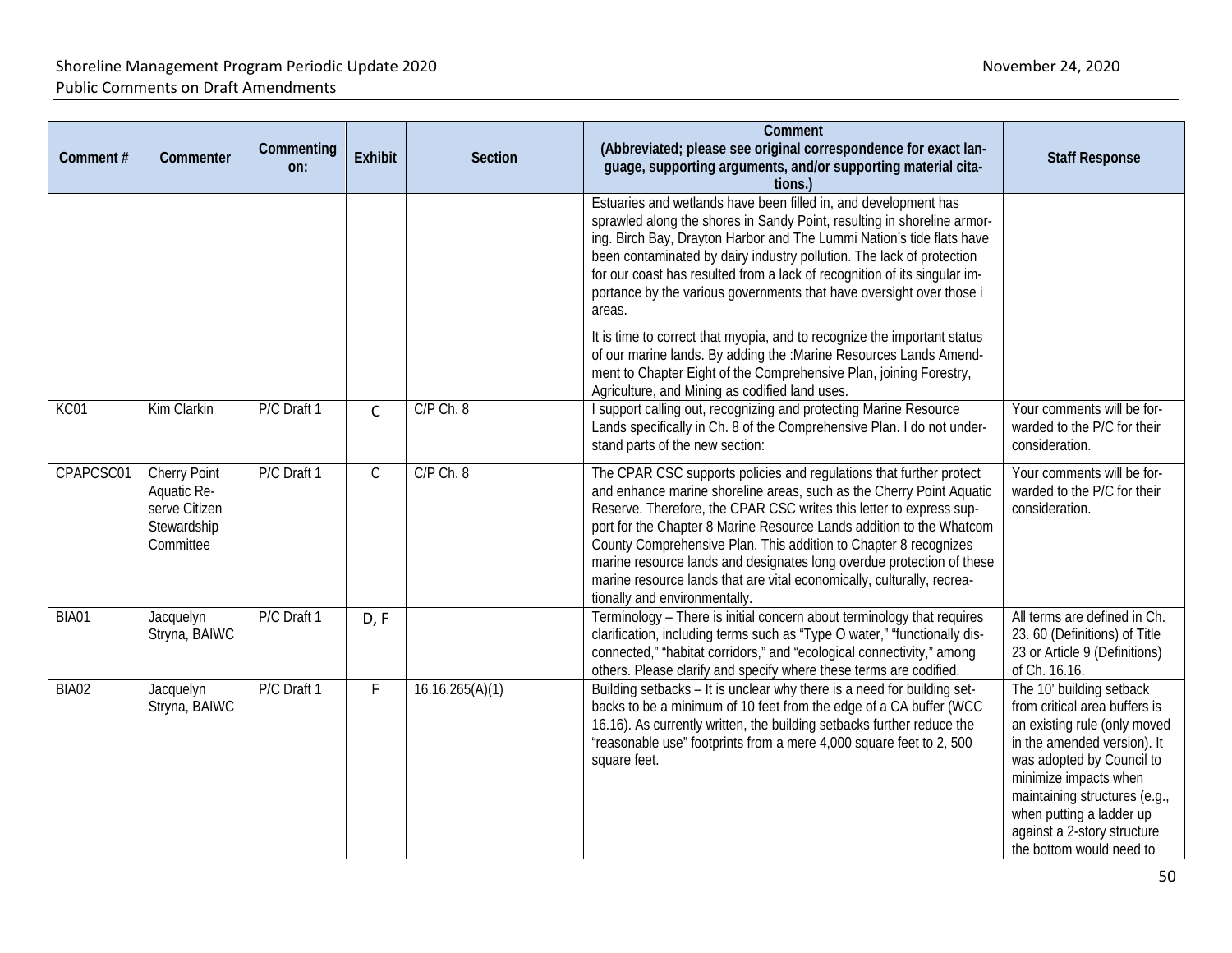| Comment#     | Commenter                                                                                                                                           | Commenting<br>on: | <b>Exhibit</b> | Section                                    | Comment<br>(Abbreviated; please see original correspondence for exact lan-<br>guage, supporting arguments, and/or supporting material cita-<br>tions.                                                                                                                                                                                                                                                                                                                                                                                                                                                                                                                                                                                                     | <b>Staff Response</b>                                                                                                |
|--------------|-----------------------------------------------------------------------------------------------------------------------------------------------------|-------------------|----------------|--------------------------------------------|-----------------------------------------------------------------------------------------------------------------------------------------------------------------------------------------------------------------------------------------------------------------------------------------------------------------------------------------------------------------------------------------------------------------------------------------------------------------------------------------------------------------------------------------------------------------------------------------------------------------------------------------------------------------------------------------------------------------------------------------------------------|----------------------------------------------------------------------------------------------------------------------|
|              |                                                                                                                                                     |                   |                |                                            |                                                                                                                                                                                                                                                                                                                                                                                                                                                                                                                                                                                                                                                                                                                                                           | stick out 5-10 feet) and to<br>provide a "fire safe" area<br>where combustible materials<br>can be removed.          |
| BIA03        | Jacquelyn<br>Stryna, BAIWC                                                                                                                          | P/C Draft 1       | D, F           |                                            | SMP and CAO changes lend increased authority to the County over<br>development, which restricts the freedom and business autonomy of<br>home builders and homeowners alike. Private property rights are in-<br>fringed upon with less autonomy for land owners and more authority for<br>County government to determine garden and landscape decisions.<br>Restated, the SMP and CAO updates specifically narrow the choices of<br>home builders and homeowners for no reasonable benefit. These pro-<br>posed updates extend County authority.                                                                                                                                                                                                           | Your comments will be for-<br>warded to the P/C for their<br>consideration.                                          |
| BIA04        | Jacquelyn<br>Stryna, BAIWC                                                                                                                          | P/C Draft 1       | F              | 16.16.270(C)(12)                           | Reasonable Use Exceptions/Reduction: Why is the County proposing a<br>reasonable use reduction to such a small footprint of 2,500 square<br>feet?                                                                                                                                                                                                                                                                                                                                                                                                                                                                                                                                                                                                         | Staff will answer this when<br>the P/C discusses Ch. 16.16                                                           |
| BIA05        | Jacquelyn<br>Stryna, BAIWC                                                                                                                          | P/C Draft 1       | F              | 16.16.630(E)                               | Increased Buffers only further restrict land availability and choke the<br>potential for a home to be built.                                                                                                                                                                                                                                                                                                                                                                                                                                                                                                                                                                                                                                              | Your comments will be for-<br>warded to the P/C for their<br>consideration.                                          |
| <b>BIA06</b> | Jacquelyn<br>Stryna, BAIWC                                                                                                                          | P/C Draft 1       | D, F           |                                            | Mitigation requirements cost burden projects and mitigation ratio<br>changes impede autonomy in the construction schedule.                                                                                                                                                                                                                                                                                                                                                                                                                                                                                                                                                                                                                                | Your comments will be for-<br>warded to the P/C for their<br>consideration.                                          |
| BIA07        | Jacquelyn<br>Stryna, BAIWC                                                                                                                          | P/C Draft 1       | D, F           |                                            | All of the proposed land use modifications add to the overall project<br>cost of building a house. This type of over-regulation directly contrib-<br>utes to the high cost of housing Whatcom County is experiencing, plus<br>constricts the availability of land supply.                                                                                                                                                                                                                                                                                                                                                                                                                                                                                 | Your comments will be for-<br>warded to the P/C for their<br>consideration.                                          |
| LSK01        | Lesa Starken-<br>burg-Kroontje,<br>on behalf of<br>John and<br>Leanne Olson,<br>Larry and Bar-<br>bara Nims, and<br>John and<br>Gladys Van<br>Boven | P/C Draft 1       | G              | Shoreline Environment Des-<br>ignation Map | This letter is written on behalf of John and Leanne Olson and Larry and<br>Barbara Nims, the owners of APN 390302 428076 0000 and 390302<br>485039 0000, and on behalf of John and Gladys Van Boven, the own-<br>ers of APN 390302 440200 0000. Their property is located at the com-<br>er of East Pole Road and Everson Goshen Road and is depicted on<br>the attached Assessor section map.<br>My clients' property was designated as a shoreline of the state under<br>the Shoreline Management Program during the 2008 Comprehensive<br>Plan update. However, this entire property is part of the mineral re-<br>source overlay under the Whatcom County Code with permits to mine<br>and the ability to change the configuration of the water body. | Before a determination can<br>be made, staff has request-<br>ed of their attorney an ap-<br>proved reclamation plan. |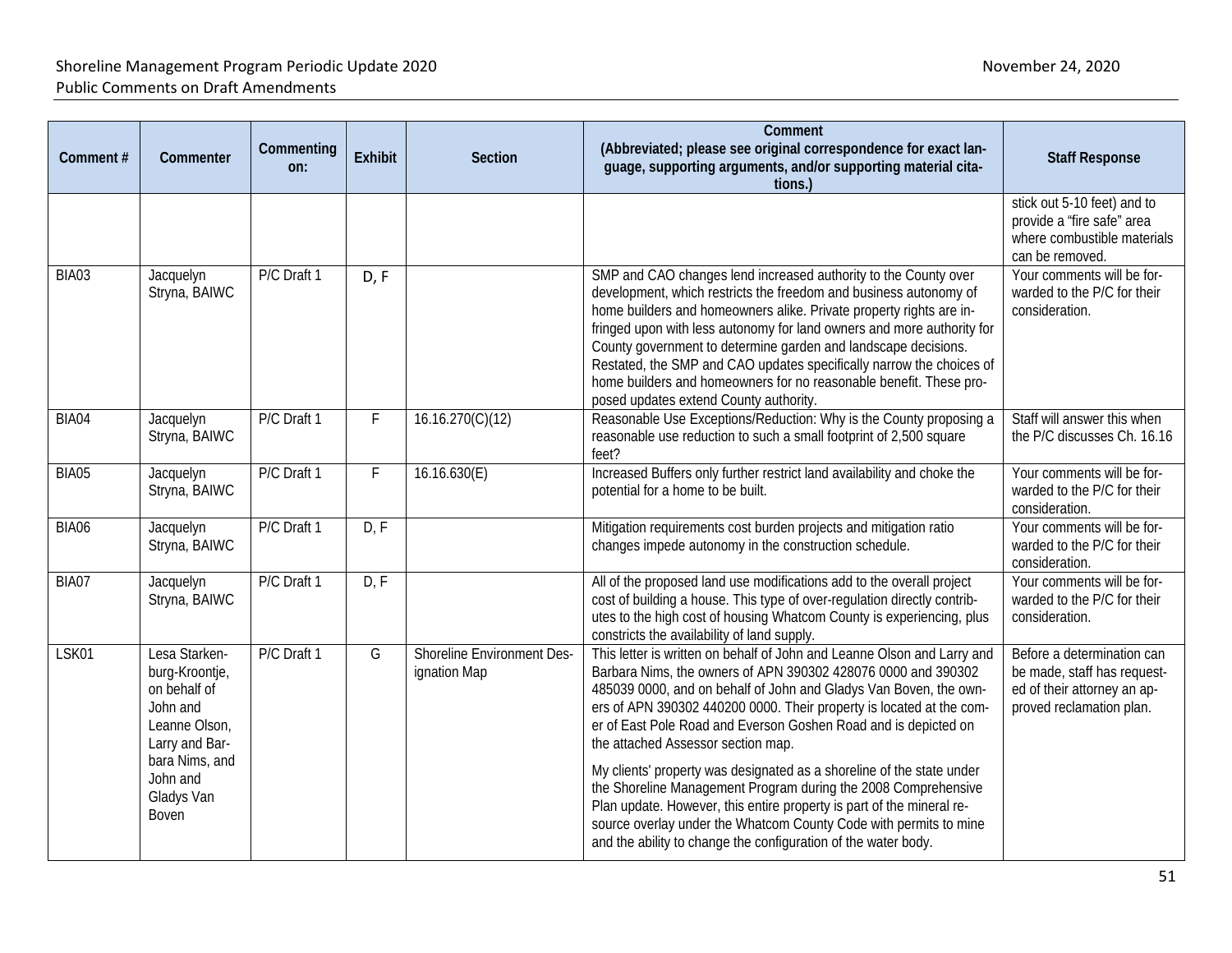| Comment#     | Commenter                                                                                                    | Commenting<br>on: | <b>Exhibit</b>   | <b>Section</b>                                                                        | Comment<br>(Abbreviated; please see original correspondence for exact lan-<br>guage, supporting arguments, and/or supporting material cita-<br>tions.)                                                                                                                                                                                                                                                                                                                                                                                                                                            | <b>Staff Response</b>                                                       |
|--------------|--------------------------------------------------------------------------------------------------------------|-------------------|------------------|---------------------------------------------------------------------------------------|---------------------------------------------------------------------------------------------------------------------------------------------------------------------------------------------------------------------------------------------------------------------------------------------------------------------------------------------------------------------------------------------------------------------------------------------------------------------------------------------------------------------------------------------------------------------------------------------------|-----------------------------------------------------------------------------|
|              |                                                                                                              |                   |                  |                                                                                       | In 2008 after the completion of the Shoreline Management Program<br>update, the property owners were made aware of the designation.<br>Whatcom County staff at the time believed that the owners had re-<br>quested the designation. This was not the case. In fact, it was the De-<br>partment of Ecology who mistakenly noted this area as requiring des-<br>ignation in their correspondence with Whatcom County in January of<br>2007. Had the property owner's been notified they would have ex-<br>plained the temporary configuration of the water body that is still active-<br>ly mined. |                                                                             |
|              |                                                                                                              |                   |                  |                                                                                       | The property owners were told to correct the erroneous shoreline des-<br>ignation, they needed to wait until the next Shoreline Management<br>Program Periodic Update. Since the periodic update time is upon us, it<br>is now time to correct the designation. However, I see the error is con-<br>tinuing forward as the maps still note the area is designated as "shore-<br>line".                                                                                                                                                                                                            |                                                                             |
|              |                                                                                                              |                   |                  |                                                                                       | The Washington State Department of Ecology and Whatcom County<br>have not made it a practice to designate mineral extraction sites as<br>shorelines because the size and configuration of the shoreline is not<br>certain until mineral extraction is complete and the mineral resource<br>land zoning overlay removed from the property.                                                                                                                                                                                                                                                         |                                                                             |
|              |                                                                                                              |                   |                  |                                                                                       | In fact, as mineral extraction, and its accessory uses, are considered<br>the highest and best use for the property within the mineral resource<br>land overlay it is presumed that expansion and contraction of the water<br>body will continue over the course of many decades. To create a non-<br>conformity for the preferred zoning use and the existing permits for a<br>waterbody that may to temporary in nature is not good planning.                                                                                                                                                   |                                                                             |
|              |                                                                                                              |                   |                  |                                                                                       | This situation has been discussed many times in different permit set-<br>tings with the County with the understanding that at this time of this<br>periodic update the error would be corrected.                                                                                                                                                                                                                                                                                                                                                                                                  |                                                                             |
| <b>RFW01</b> | Ander Russell &<br>Eddy Ury (Re-<br>Sources), Rein<br>Attemann (Wash-<br>ington Environ-<br>mental Council), | P/C Draft 1       | A, B,<br>C, E, G | C/P Ch. 10, Ch. 11, Ch. 8 &<br>Title 22, & Shoreline Envi-<br>ronment Designation Map | We recommend that the P/C tentatively approve all Comprehensive<br>Plan amendments proposed in Exhibits A, B, and C, as well as all pro-<br>posed amendments to WCC Title 22 shown in Exhibit E, as well as the<br>Shoreline Environmental Designations map.<br>However, as our previous comments stated, we are recommending                                                                                                                                                                                                                                                                     | Your comments will be for-<br>warded to the P/C for their<br>consideration. |